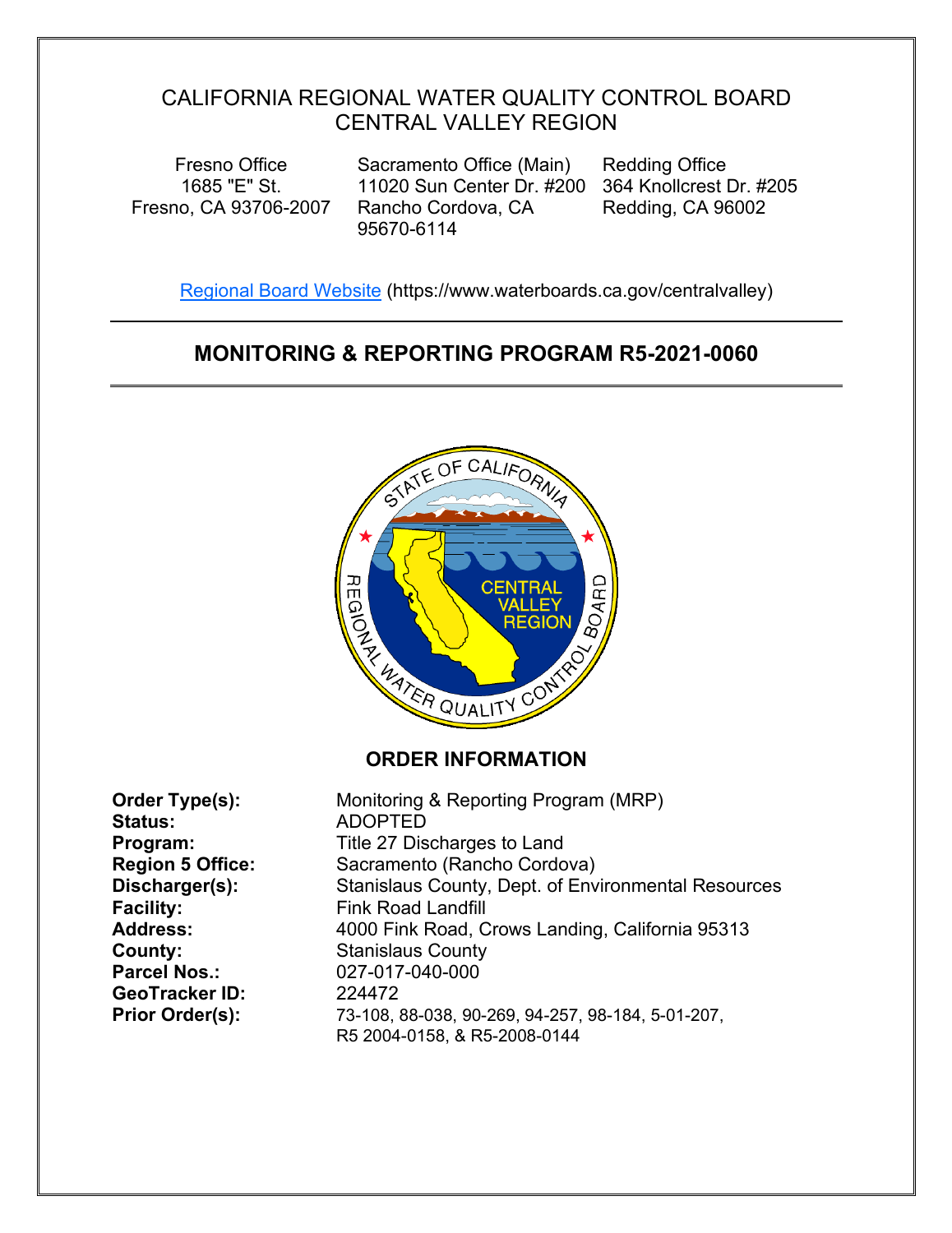## **CERTIFICATION**

I, PATRICK PULUPA, Executive Officer, hereby certify that the following is a full, true, and correct copy of the order adopted by the California Regional Water Quality Control Board, Central Valley Region, on 15 October 2021.

Date: 2021.10.29 16:28:29 -07'00'

PATRICK PULUPA, Executive Officer

#### **REGIONAL BOARD INFORMATION**

**Sacramento Office (Main)**  Rancho Cordova, CA 95670-6114 11020 Sun Center Drive #200 Telephone: (916) 464-3291

#### **Fresno Office**

1685 "E" Street Fresno, CA 93706-2007 Telephone: (559) 445-5116

**Redding Office** 364 Knollcrest Drive #205 Redding, CA 96002 Telephone: (530) 224-4845

[Regional Board Website](https://www.waterboards.ca.gov/centralvalley/) (https://www.waterboards.ca.gov/centralvalley)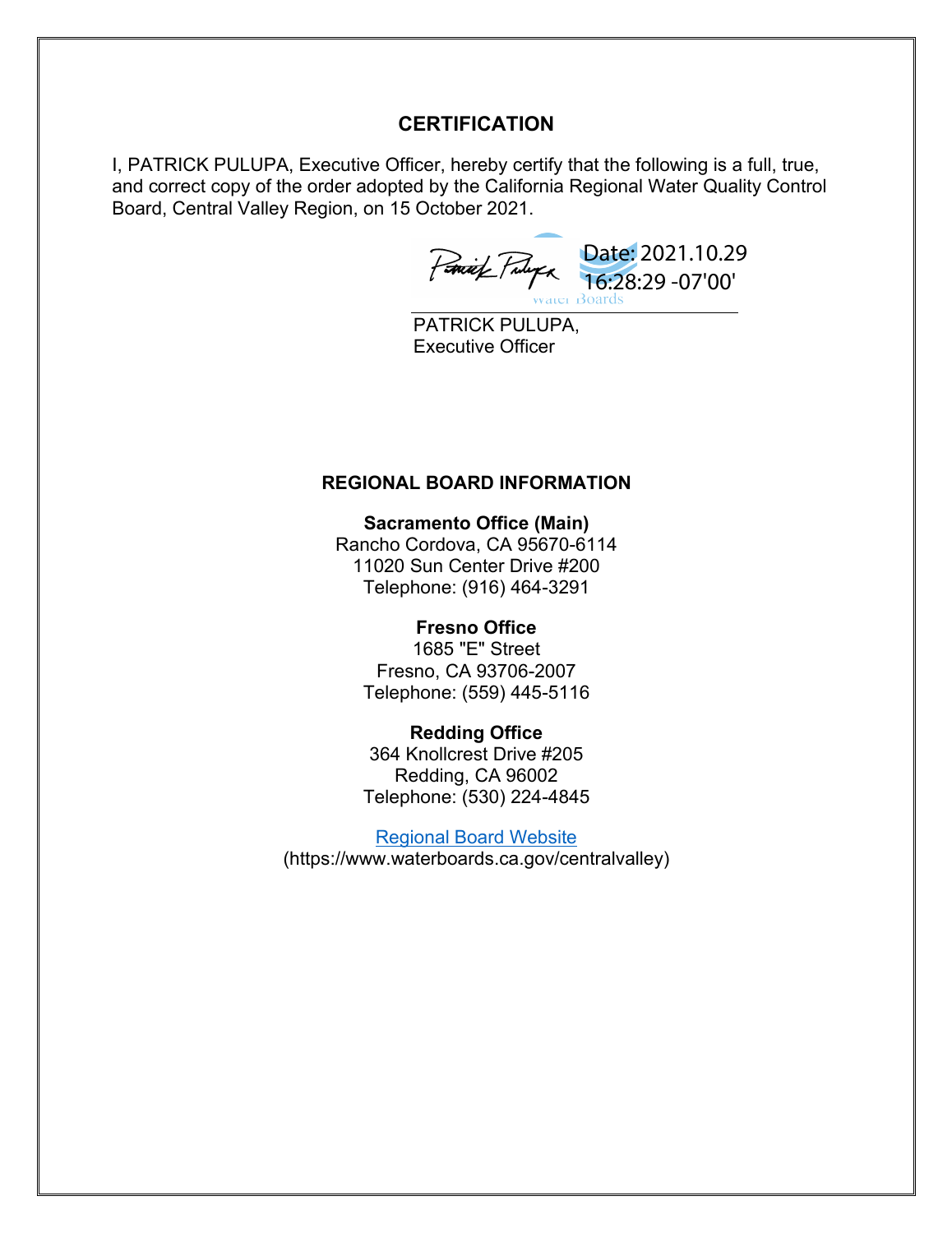# **TABLE OF CONTENTS**

| 2.                                                          |  |
|-------------------------------------------------------------|--|
| 3.                                                          |  |
|                                                             |  |
|                                                             |  |
|                                                             |  |
|                                                             |  |
|                                                             |  |
|                                                             |  |
| 2.                                                          |  |
| a. Groundwater Corrective Action Monitoring Points  15      |  |
| Groundwater Corrective Action Monitoring Schedule  16<br>b. |  |
|                                                             |  |
|                                                             |  |
|                                                             |  |
|                                                             |  |
|                                                             |  |
|                                                             |  |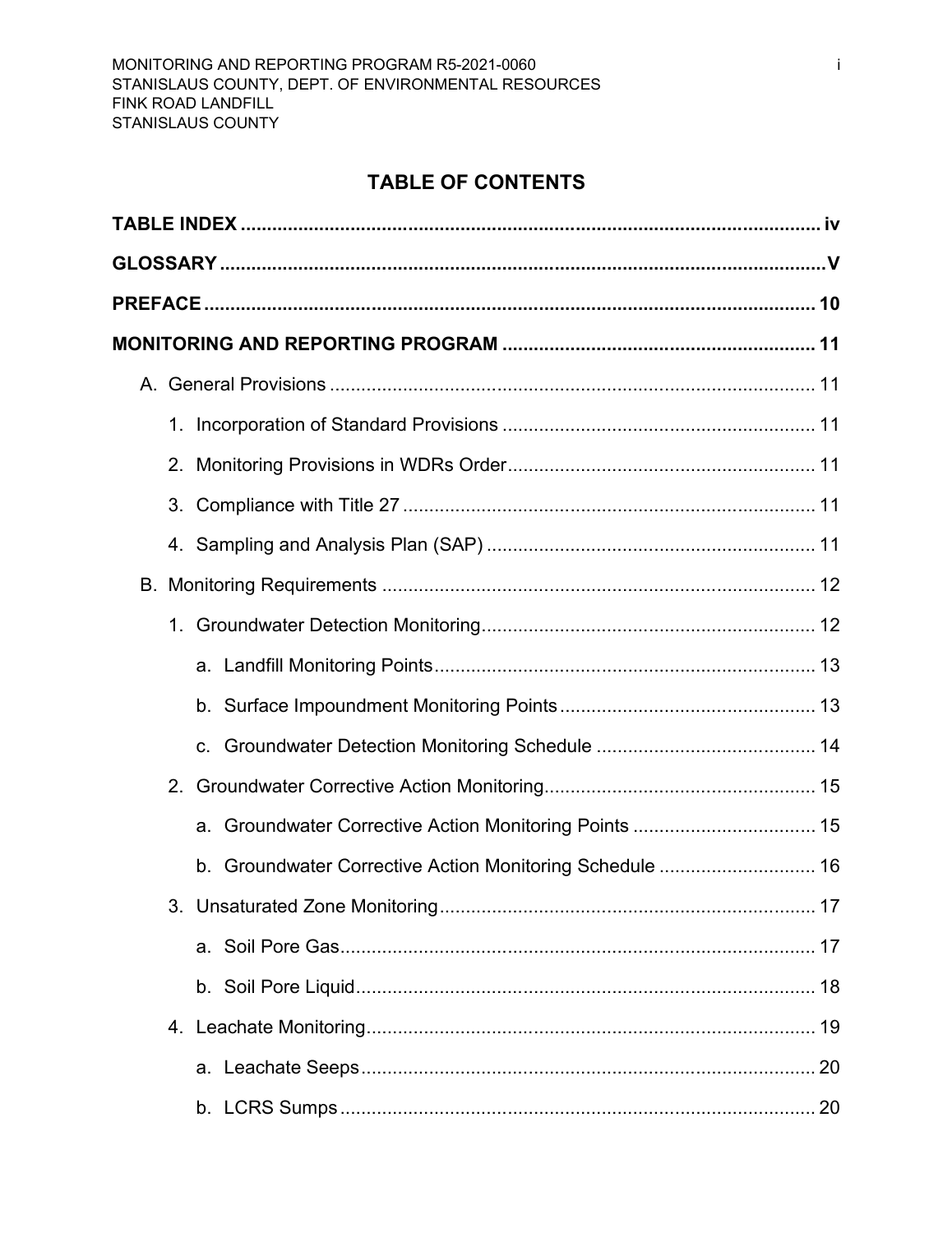|  | C.                                                                         |  |
|--|----------------------------------------------------------------------------|--|
|  | d. Five-Year Iso-Settlement Surveys for Closed Landfills 25                |  |
|  |                                                                            |  |
|  |                                                                            |  |
|  |                                                                            |  |
|  |                                                                            |  |
|  | 1. Semiannual Self-Monitoring Reports (Semiannual SMRs) 29                 |  |
|  |                                                                            |  |
|  |                                                                            |  |
|  |                                                                            |  |
|  |                                                                            |  |
|  | 6. Survey and Iso-Settlement Map (closed & partially closed landfills)  33 |  |
|  |                                                                            |  |
|  |                                                                            |  |
|  |                                                                            |  |
|  |                                                                            |  |
|  |                                                                            |  |
|  |                                                                            |  |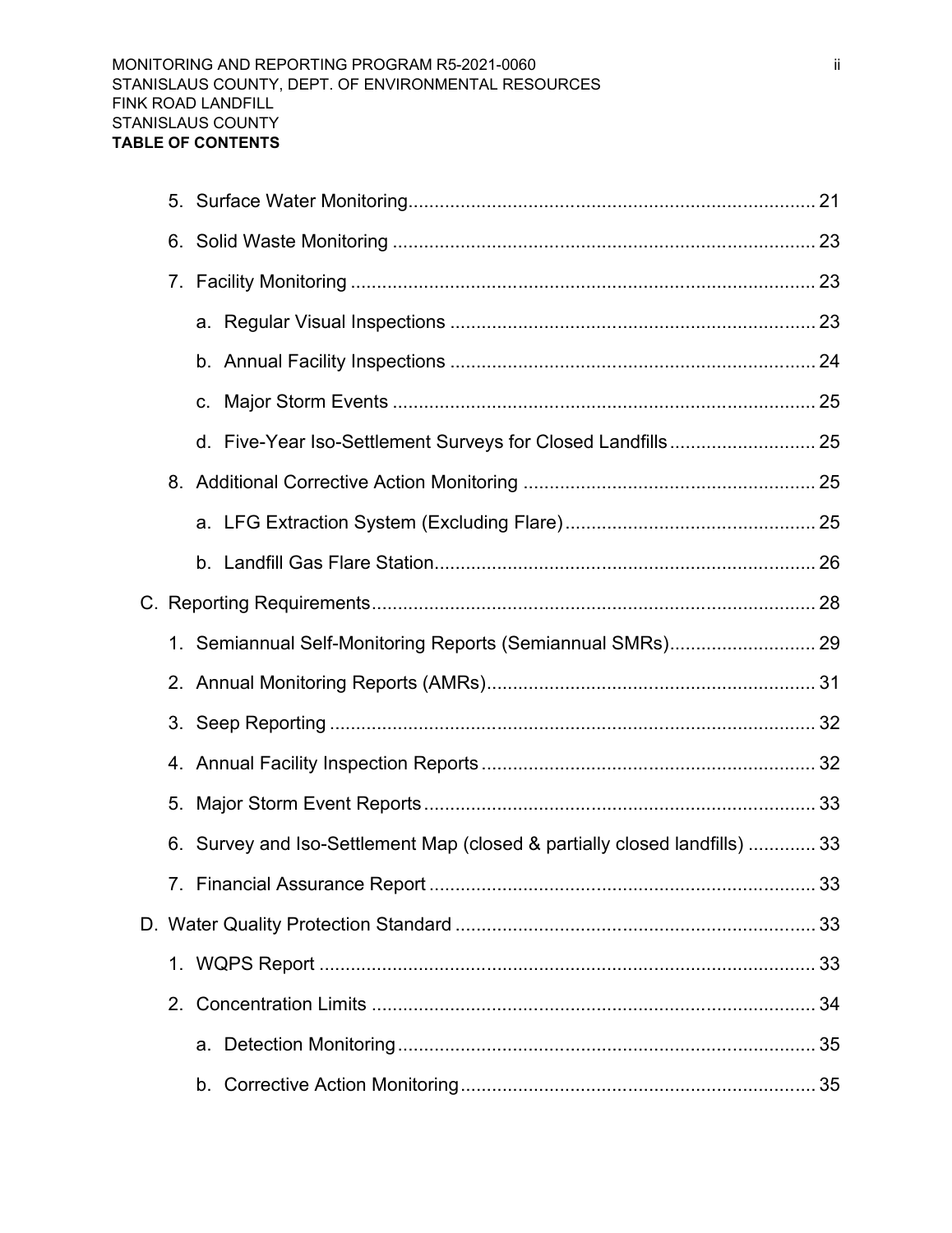|  | ATTACHMENT MRP-C-LANDFILL CONCENTRATION LIMITS 58            |  |
|--|--------------------------------------------------------------|--|
|  | ATTACHMENT MRP-B-FIVE-YEAR CONSTITUENTS OF CONCERN (COCS) 49 |  |
|  | ATTACHMENT MRP-A—DETECT & CORRECTIVE ACTION MONITORING       |  |
|  |                                                              |  |
|  |                                                              |  |
|  |                                                              |  |
|  |                                                              |  |
|  |                                                              |  |
|  |                                                              |  |
|  |                                                              |  |
|  |                                                              |  |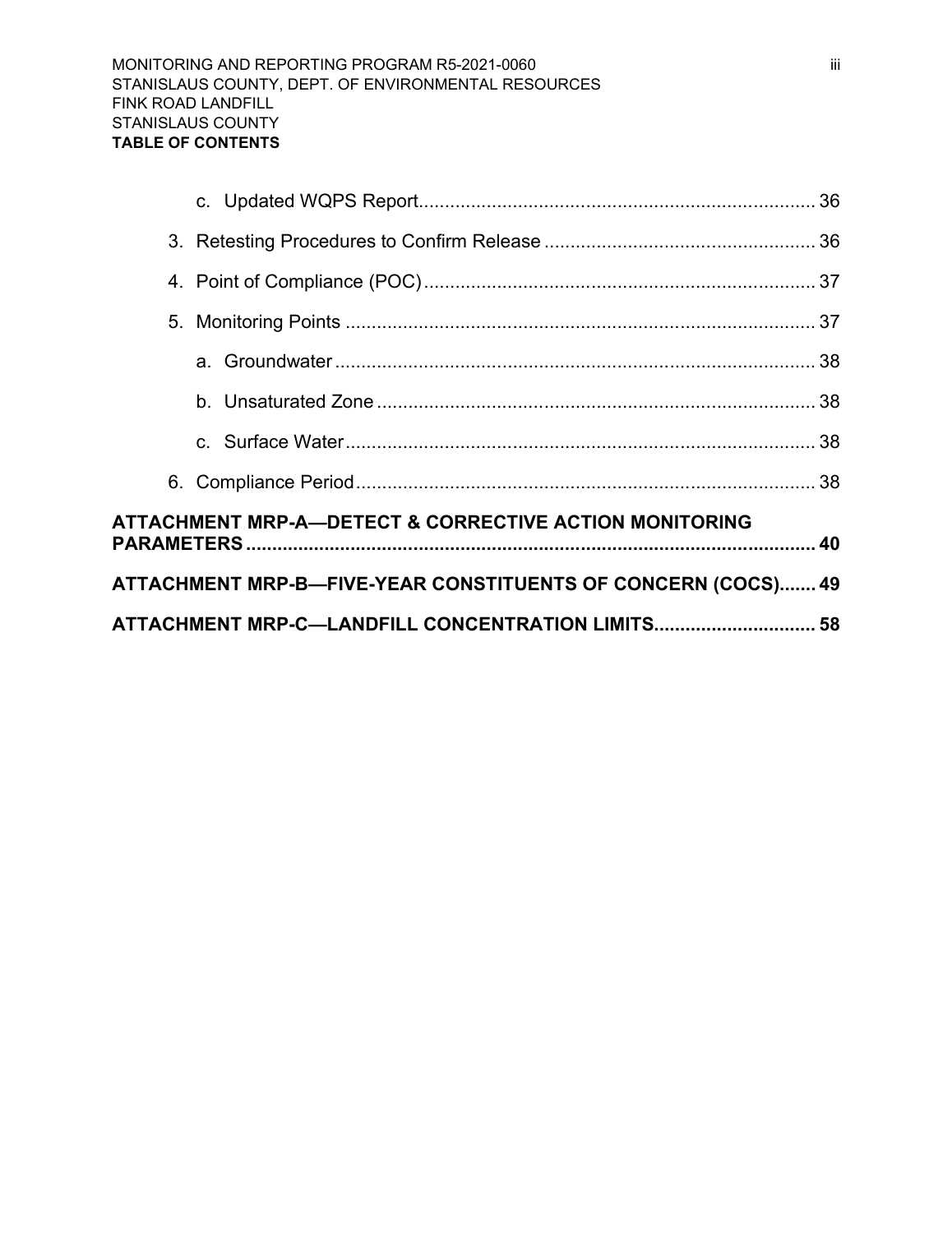#### **TABLE INDEX**

<span id="page-5-0"></span>

| Table 1—Groundwater Detection Monitoring Points - Landfill Units 13          |
|------------------------------------------------------------------------------|
| Table 2-Groundwater Detection Monitoring Points - Surface Impoundments 13    |
| Table 3-Groundwater Detection Monitoring Schedule - Monitoring Parameters 14 |
| Table 4-Groundwater Detection Monitoring Schedule -COCs 15                   |
| Table 5-Groundwater Corrective Action Monitoring Points 16                   |
|                                                                              |
|                                                                              |
| Table 8-Soil Pore Water Monitoring Points - Landfill Units 18                |
| Table 9-Soil Pore Water Monitoring Points - Surface Impoundments 19          |
|                                                                              |
|                                                                              |
|                                                                              |
|                                                                              |
|                                                                              |
|                                                                              |
|                                                                              |
|                                                                              |
|                                                                              |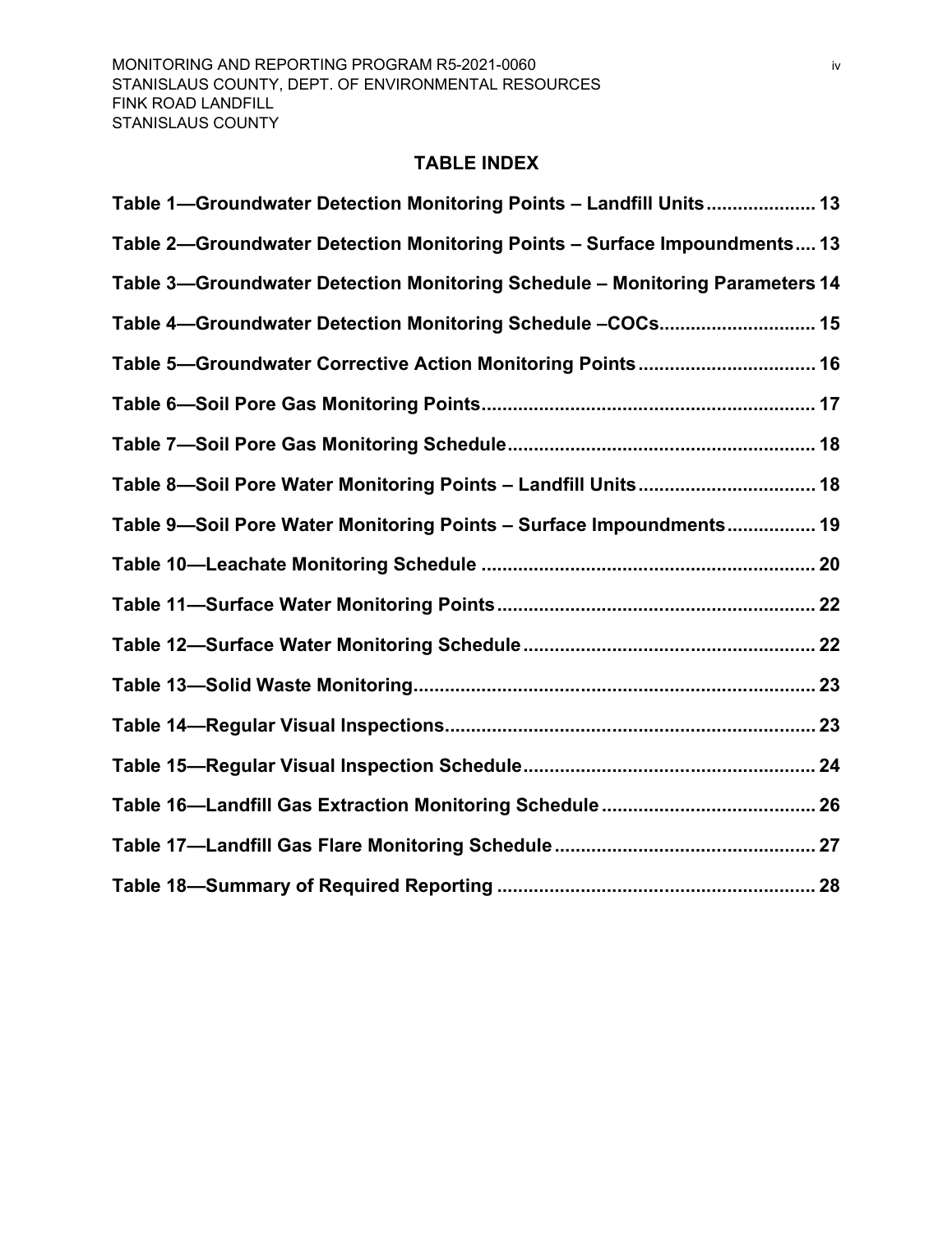## **GLOSSARY**

<span id="page-6-0"></span>

| <b>CalRecycle</b> California Department of Resources Recycling and<br>Recovery                              |
|-------------------------------------------------------------------------------------------------------------|
|                                                                                                             |
|                                                                                                             |
|                                                                                                             |
|                                                                                                             |
|                                                                                                             |
|                                                                                                             |
|                                                                                                             |
|                                                                                                             |
| Accreditation Program (formerly administered by<br>California Department of Public Health)                  |
|                                                                                                             |
|                                                                                                             |
| Five-Year COCs Five-Year Constituents of Concern                                                            |
| GeoTracker State Water Board's Data Management System for<br><b>Sites with Potential Groundwater Impact</b> |
|                                                                                                             |
|                                                                                                             |
|                                                                                                             |
|                                                                                                             |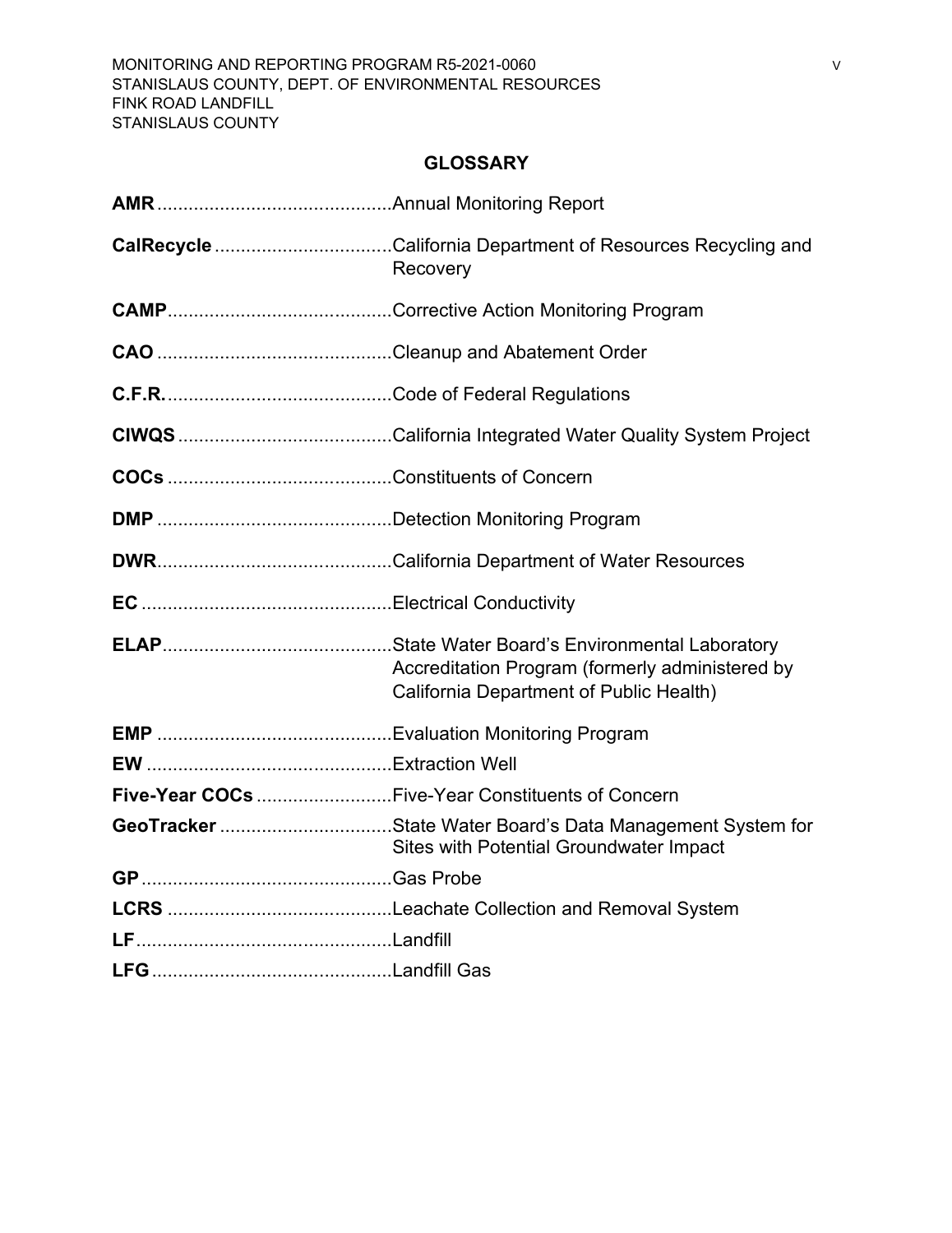| MONITORING AND REPORTING PROGRAM R5-2021-0060<br>vi<br>STANISLAUS COUNTY, DEPT. OF ENVIRONMENTAL RESOURCES<br>FINK ROAD LANDFILL<br><b>STANISLAUS COUNTY</b><br><b>GLOSSARY</b> |                                                                                                                                                                         |  |  |  |
|---------------------------------------------------------------------------------------------------------------------------------------------------------------------------------|-------------------------------------------------------------------------------------------------------------------------------------------------------------------------|--|--|--|
|                                                                                                                                                                                 |                                                                                                                                                                         |  |  |  |
|                                                                                                                                                                                 | Method TO-15 VOCsVolatile Organic Compounds associated with<br><b>USEPA Method TO-15</b>                                                                                |  |  |  |
|                                                                                                                                                                                 |                                                                                                                                                                         |  |  |  |
|                                                                                                                                                                                 |                                                                                                                                                                         |  |  |  |
|                                                                                                                                                                                 |                                                                                                                                                                         |  |  |  |
|                                                                                                                                                                                 |                                                                                                                                                                         |  |  |  |
|                                                                                                                                                                                 |                                                                                                                                                                         |  |  |  |
|                                                                                                                                                                                 | Standard                                                                                                                                                                |  |  |  |
|                                                                                                                                                                                 |                                                                                                                                                                         |  |  |  |
|                                                                                                                                                                                 | <b>Qualified Professional </b> Professional Civil Engineer, Certified Engineering<br>Geologist, or Professional Geologist licensed by the<br><b>State of California</b> |  |  |  |
|                                                                                                                                                                                 | 42 U.S.C. § 6901 et seq.                                                                                                                                                |  |  |  |
|                                                                                                                                                                                 |                                                                                                                                                                         |  |  |  |
|                                                                                                                                                                                 | ROWD / JTD Report of Waste Discharge / Joint Technical<br>Document                                                                                                      |  |  |  |
|                                                                                                                                                                                 |                                                                                                                                                                         |  |  |  |
|                                                                                                                                                                                 |                                                                                                                                                                         |  |  |  |
|                                                                                                                                                                                 |                                                                                                                                                                         |  |  |  |
|                                                                                                                                                                                 |                                                                                                                                                                         |  |  |  |
|                                                                                                                                                                                 |                                                                                                                                                                         |  |  |  |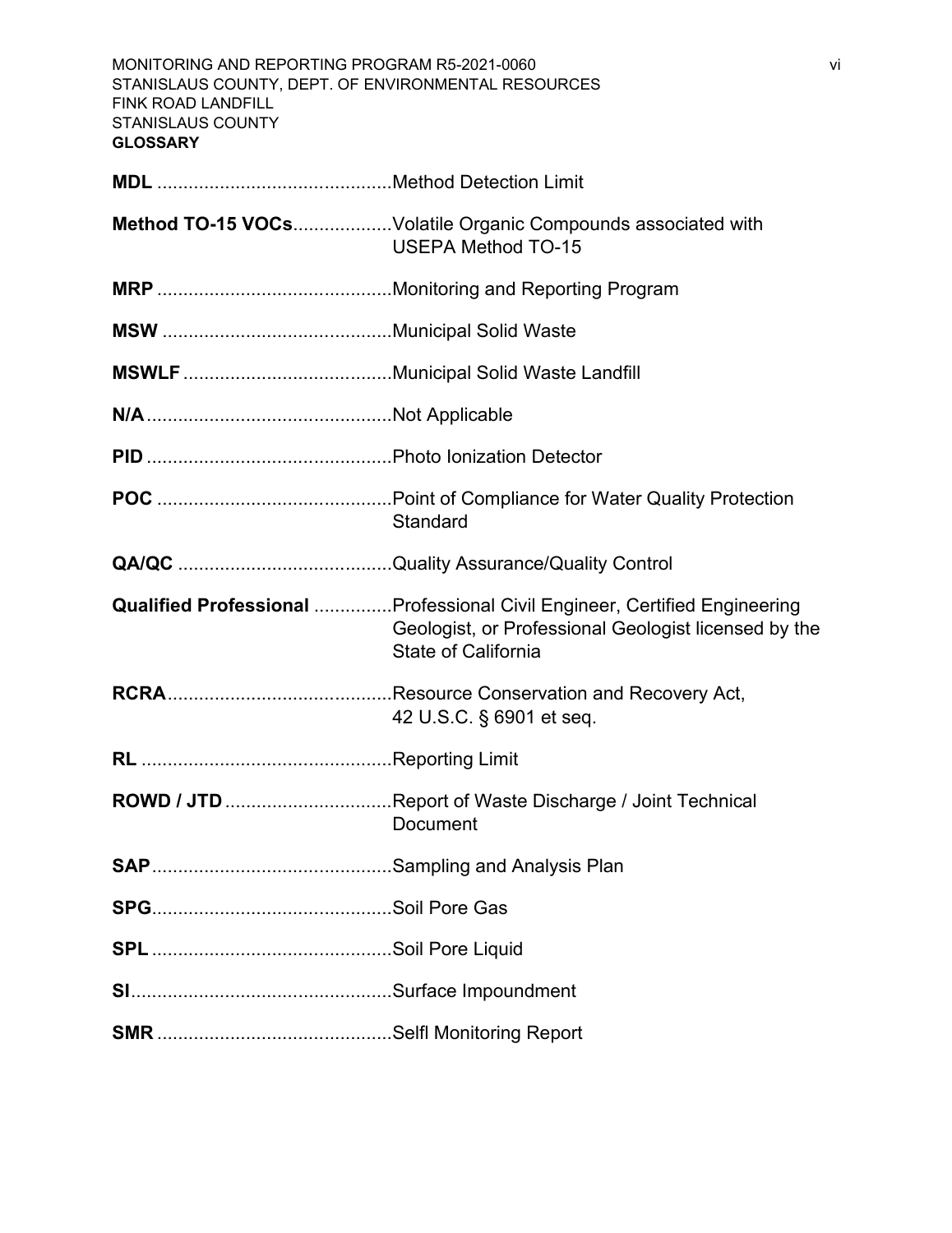|                             | <b>SPRRs / Standard Provisions</b> Standard Provisions and Reporting Requirements for<br>Nonhazardous Solid Waste Discharges Regulated by<br>Subtitle D and/or Title 27 Municipal Solid Waste<br>Facilities, December 2015 Edition |
|-----------------------------|------------------------------------------------------------------------------------------------------------------------------------------------------------------------------------------------------------------------------------|
|                             |                                                                                                                                                                                                                                    |
|                             |                                                                                                                                                                                                                                    |
|                             |                                                                                                                                                                                                                                    |
|                             |                                                                                                                                                                                                                                    |
|                             |                                                                                                                                                                                                                                    |
|                             |                                                                                                                                                                                                                                    |
|                             |                                                                                                                                                                                                                                    |
| <b>UNITS</b>                |                                                                                                                                                                                                                                    |
|                             |                                                                                                                                                                                                                                    |
|                             |                                                                                                                                                                                                                                    |
| Gallons/Day Gallons per Day |                                                                                                                                                                                                                                    |
|                             |                                                                                                                                                                                                                                    |
|                             |                                                                                                                                                                                                                                    |
|                             |                                                                                                                                                                                                                                    |
|                             |                                                                                                                                                                                                                                    |
|                             |                                                                                                                                                                                                                                    |
|                             |                                                                                                                                                                                                                                    |
|                             |                                                                                                                                                                                                                                    |
|                             |                                                                                                                                                                                                                                    |
|                             | MM Hg Vacuum Millimeters of Mercury (Barometric Pressure)                                                                                                                                                                          |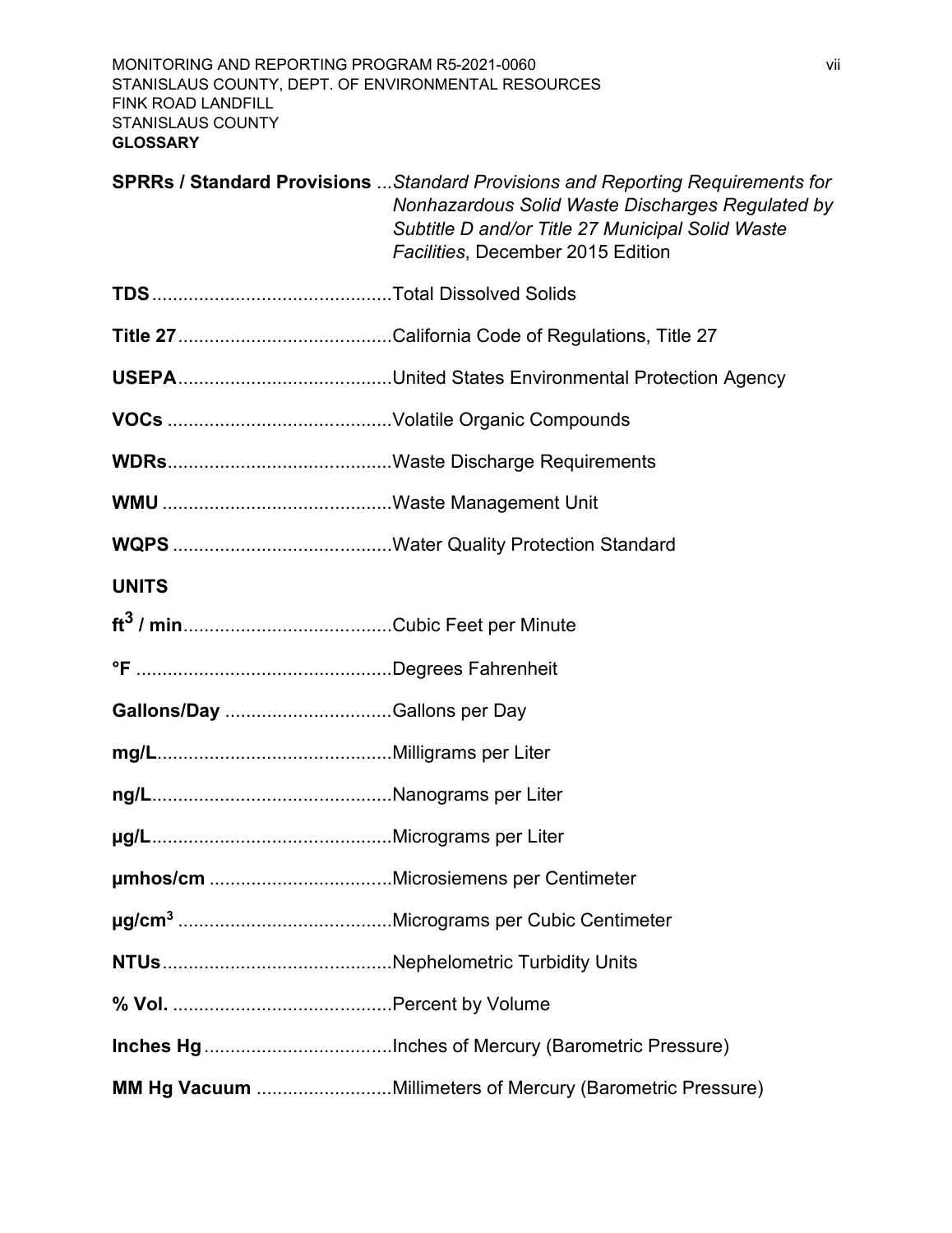#### **PREFACE**

<span id="page-9-0"></span>Adopted by the California Regional Water Quality Control Board, Central Valley Region (Central Valley Water Board) pursuant to Water Code section 13267, subdivision (b)(1), this Order establishes a Monitoring and Reporting Program (MRP) for Stanislaus County Department of Environmental Resources (Discharger) which owns and operates the Fink Road Landfill (Facility) in Stanislaus County. Additional information regarding the Facility is set forth in the enumerated findings of Waste Discharge Requirements Order R5-2021-00XX (WDRs Order). Except as otherwise provided in the following MRP, these findings are incorporated herein.

The MRP also contains supplemental findings related to monitoring and reporting activities, and/or Facility conditions. For the purposes of California Code of Regulations, title 27 (Title 27) (e.g., §§ 21720, 20380-20435), the findings and provisions of this Order are conversely incorporated as part of the WDRs Order as well.

Although adopted with the WDRs Order, this is a separate order subject to subsequent revision by the Executive Officer in accordance with delegated authority per Water Code section 13223. For the purposes of Title 27, such revisions shall be automatically incorporated as part of the WDRs Order.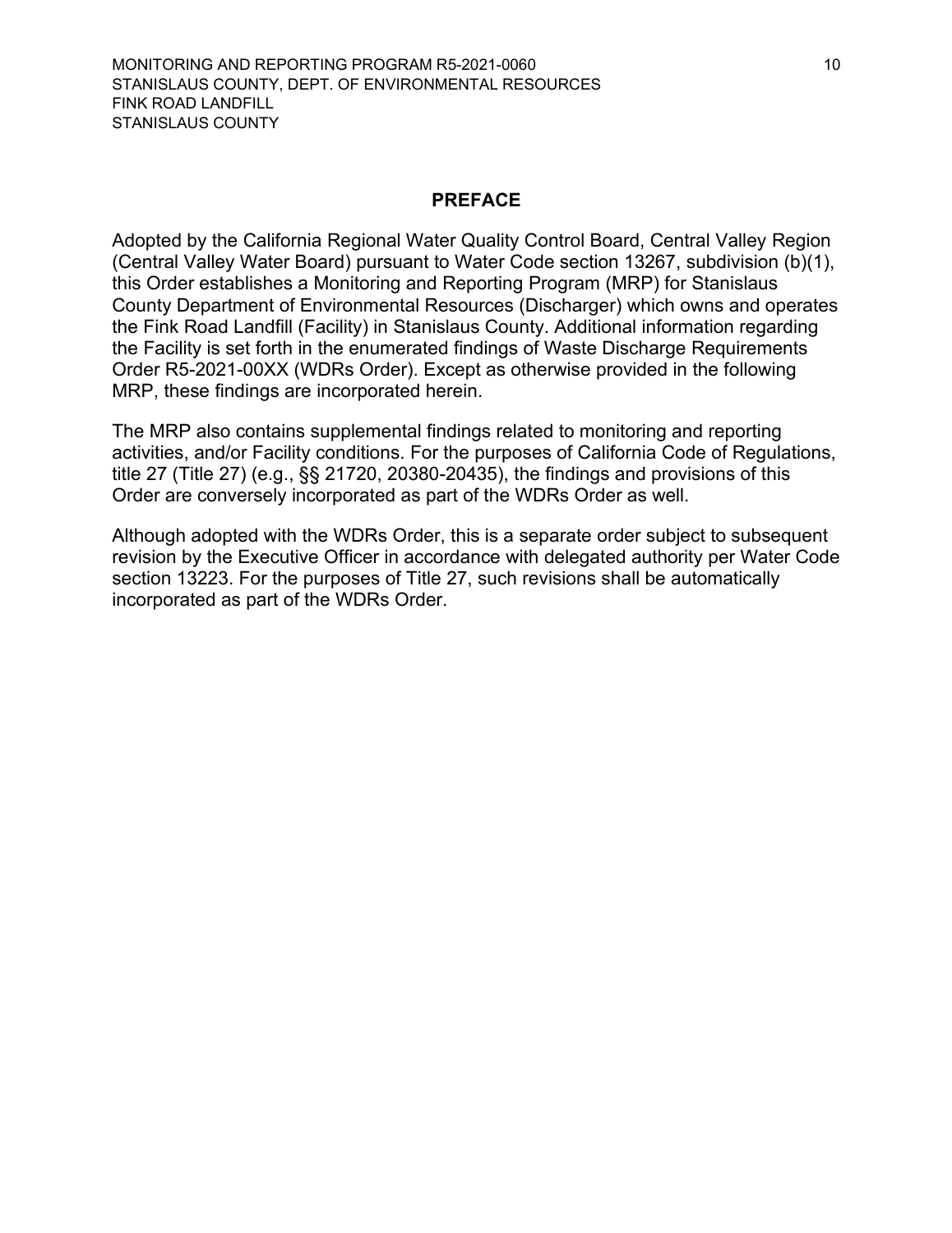## **MONITORING AND REPORTING PROGRAM**

<span id="page-10-0"></span>IT IS HEREBY ORDERED, pursuant to Water Code section 13267: that all previously issued Monitoring and Reporting Program(s) for the discharge of solid waste at the Facility are rescinded (except for enforcement purposes); and that the Discharger, their agents, employees and successors shall comply with the following Monitoring and Reporting Program (MRP). The Discharger shall not implement any changes until a revised MRP is issued by the Central Valley Water Board or its Executive Officer.

## **A. General Provisions**

## <span id="page-10-2"></span><span id="page-10-1"></span>**1. Incorporation of Standard Provisions**

For landfill Units the Discharger shall comply with all relevant provisions of the Standard Provisions and Reporting Requirements for Nonhazardous Solid Waste Discharges Regulated by Subtitle D and/or Title 27 Municipal Solid Waste Facilities, December 2015 Edition (2015 SPRRs or 2015 Standard Provisions), which are incorporated herein. See, e.g., SPRRs section I (Standard Monitoring Specifications) and section J (Response to Release). For surface impoundment Units the Discharger shall comply with all relevant provisions of the Standard Provisions and Reporting Requirements for Industrial Facilities Regulated by Title 27 April 2016 Edition (2016 SPRRs or 2016 Standard Provisions), which are incorporated herein. See, e.g., SPRRs section I (Standard Monitoring Specifications) and section J (Response to Release).

## <span id="page-10-3"></span>**2. Monitoring Provisions in WDRs Order**

The Discharger shall comply with all "Monitoring Provisions" in the Facility's operative Title 27 WDRs Order, which are also incorporated herein.

## <span id="page-10-4"></span>**3. Compliance with Title 27**

The Discharger shall comply with all of Title 27 provisions as they pertain to activities described in this MRP (including SPRRs).

## <span id="page-10-5"></span>**4. Sampling and Analysis Plan (SAP)**

All samples shall be collected, preserved and transported in accordance with the approved Sampling and Analysis Plan (SAP) and the Quality Assurance/Quality Control (QA/QC) standards specified therein. The Discharger may use alternative analytical test methods (including new USEPA-approved methods), provided that the alternative methods have method detection limits and practical quantitation levels (MDLs) equal to or lower than the analytical methods specified in this MRP and are identified in the approved SAP. The SAP shall include provisions to ensure groundwater monitoring points and/or monitoring devices are Perand polyfluoroalkyl substances (PFAS) free to the maximum extent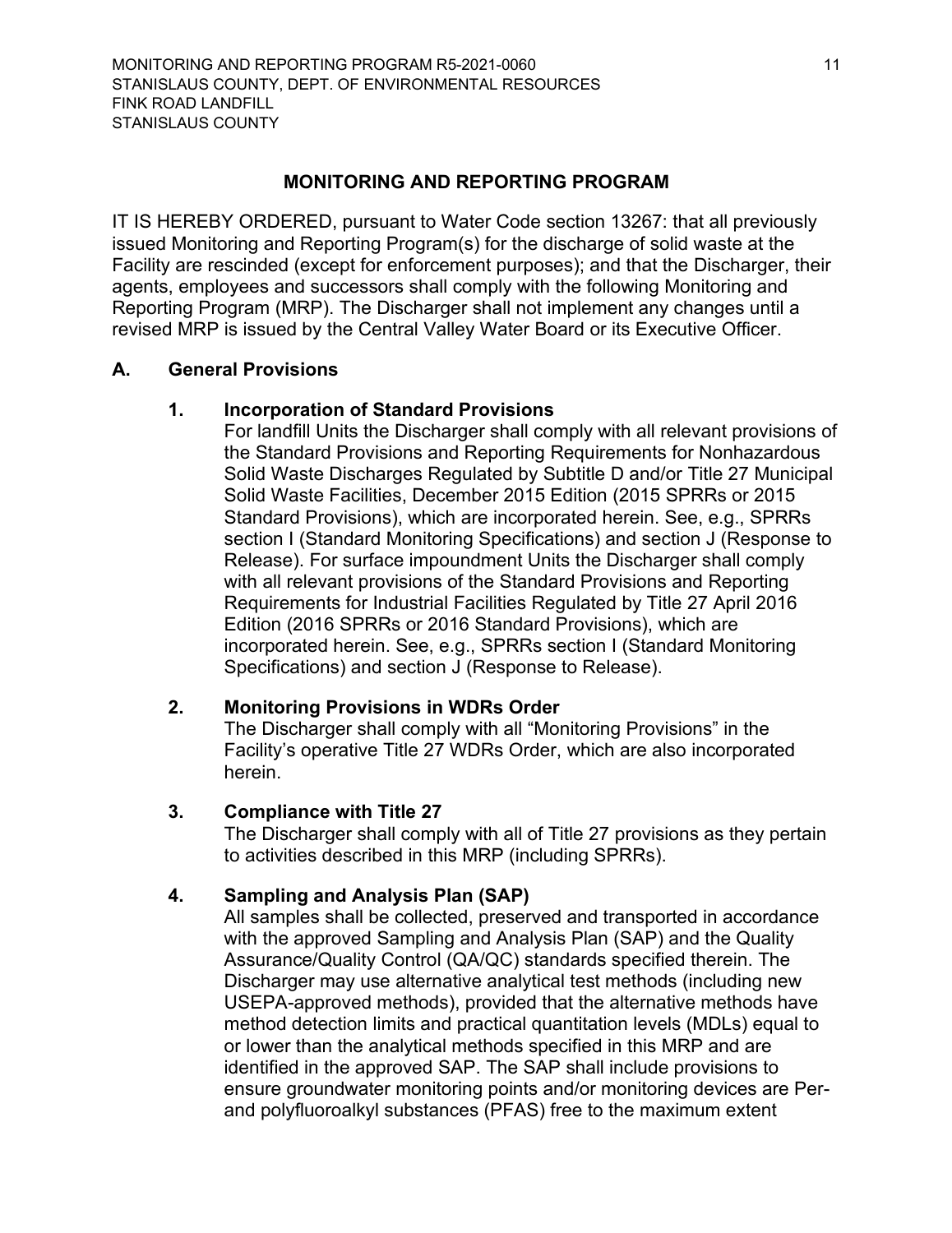> possible. Installation of any new monitoring point and/or monitoring device shall be Per- and polyfluoroalkyl substances (PFAS) free unless the Discharger submits documentation as to why it is unable to install a PFAS free monitoring point or device and receives a waiver of the requirement in writing from Central Valley Water Board staff.

R5-2021-00XX, this MRP Order is separately enforceable, and may be separately revised by the Executive Officer under authority delegated pursuant to Water Code section 13223. Except as otherwise provided below in this MRP Order, each of the Findings set forth in the WDRs Order are incorporated herein.

#### **B. Monitoring Requirements**

<span id="page-11-0"></span>The Discharger shall comply with the detection monitoring program (DMP) and corrective action monitoring program (CMP) provisions of Title 27, as applicable, for groundwater, surface water, and the unsaturated zone, as specified herein, in accordance with the Monitoring Specifications in Section G of the WDRs and Standard Monitoring Specifications in Section I of both the Landfill SPRRs and Industrial SPRRs. All detection and corrective action monitoring systems, including background monitoring, shall be designed and constructed consistent with the monitoring specifications of this Order and certified by a Californialicensed professional civil engineer or geologist (Qualified Professional) as meeting the requirements of Title 27.

#### <span id="page-11-1"></span>**1. Groundwater Detection Monitoring**

The Discharger shall implement and maintain a groundwater DMP at all units for which a release to groundwater has not been confirmed, as described in WDR Finding 52-56 (i.e., LF-2, LF-3, SI-1 and SI-2). Groundwater DMP monitoring points shall be located and maintained along the Point of Compliance and in other water bearing zones and locations necessary to meet Title 27 performance standards for detection monitoring (i.e., provide the earliest possible detection of a release from the unit).

The Discharger shall also install and maintain a sufficient number of piezometers and/or groundwater water monitoring wells to provide the groundwater elevation monitoring data necessary to accurately plot the groundwater elevation contours and adequately define the direction(s) of groundwater flow and corresponding flow gradient(s) in the shallow and deep zones beneath the Facility. See Standard Monitoring Specification I.19, Landfill SPRRs.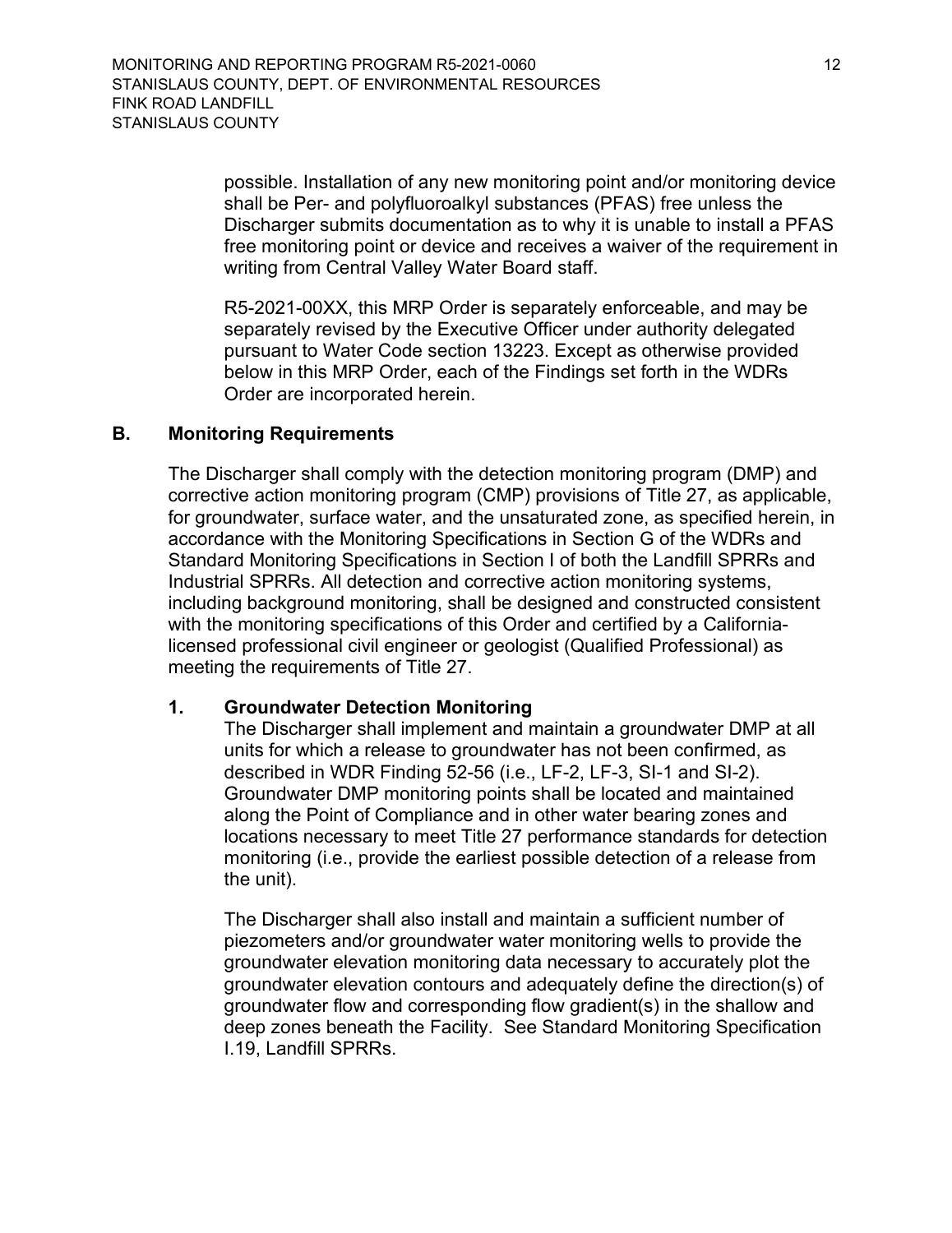## <span id="page-12-0"></span>**a. Landfill Monitoring Points**

The groundwater detection monitoring points for the landfill units at the site shall (at a minimum) include those listed in Table 1 below.

<span id="page-12-2"></span>

| Landfill Unit               | Program               | <b>Wells</b>                         | <b>Direction</b>            | <b>Location</b>                   |
|-----------------------------|-----------------------|--------------------------------------|-----------------------------|-----------------------------------|
| ILF-1                       | <b>Detection</b>      | <b>MW-12</b>                         | <b>Upgradient</b>           | West of LF-1                      |
| $LF-2$                      | Background            | $---$                                | Upgradient                  | West of LF-2, Cell 7              |
| LF-1 & LF-2<br>(contiguous) | Background BG-1, BG-2 |                                      | Upgradient                  | Western perimeter of<br>LF-1      |
| LF-2                        | <b>Detection</b>      | MWs-13, 14, 25, 26,<br>27S, 27D & 29 |                             | Downgradient NE Perimeter of LF-2 |
| $LF-3$                      | Detection             | MW-23, 23P & MW-30 Downgradient      |                             | Western perimeter of<br>$LF-3$    |
| $LE-3$                      | Background            | <b>BG-3, BG-4</b>                    | <b>Upgradient</b>           | Offsite to west                   |
| $LF-3$                      | <b>Detection</b>      | MW-24, MW-31,<br><b>MW-32</b>        | Side gradient South of LF-3 |                                   |
| $LF-3$                      | <b>Detection</b>      |                                      | Downgradient                | Eastern perimeter of<br>$LF-3$    |

## **Table 1—Groundwater Detection Monitoring Points – Landfill Units**

 $\overline{\phantom{a}}$  , where  $\overline{\phantom{a}}$  , where  $\overline{\phantom{a}}$  , where  $\overline{\phantom{a}}$  ,  $\overline{\phantom{a}}$  ,  $\overline{\phantom{a}}$  ,  $\overline{\phantom{a}}$  ,  $\overline{\phantom{a}}$  ,  $\overline{\phantom{a}}$  ,  $\overline{\phantom{a}}$  ,  $\overline{\phantom{a}}$  ,  $\overline{\phantom{a}}$  ,  $\overline{\phantom{a}}$  ,  $\overline{\phantom{a}}$  ,  $\overline{\phantom$ Table 1 Notes: Additional monitoring well required at specified location where "---" entry in Wells column per WDRs Monitoring Specification G.9.

## <span id="page-12-1"></span>**b. Surface Impoundment Monitoring Points**

The groundwater detection monitoring points for the surface impoundment units at the site shall (at a minimum) include those listed in 2 below.

<span id="page-12-3"></span>**Table 2—Groundwater Detection Monitoring Points – Surface Impoundments**

| <b>WMU</b> | Program    | Wells   | <b>Direction</b> | Location            |
|------------|------------|---------|------------------|---------------------|
| $SI-1$     | Background | $MW-22$ | Upgradient       | Between LF-1 & LF-2 |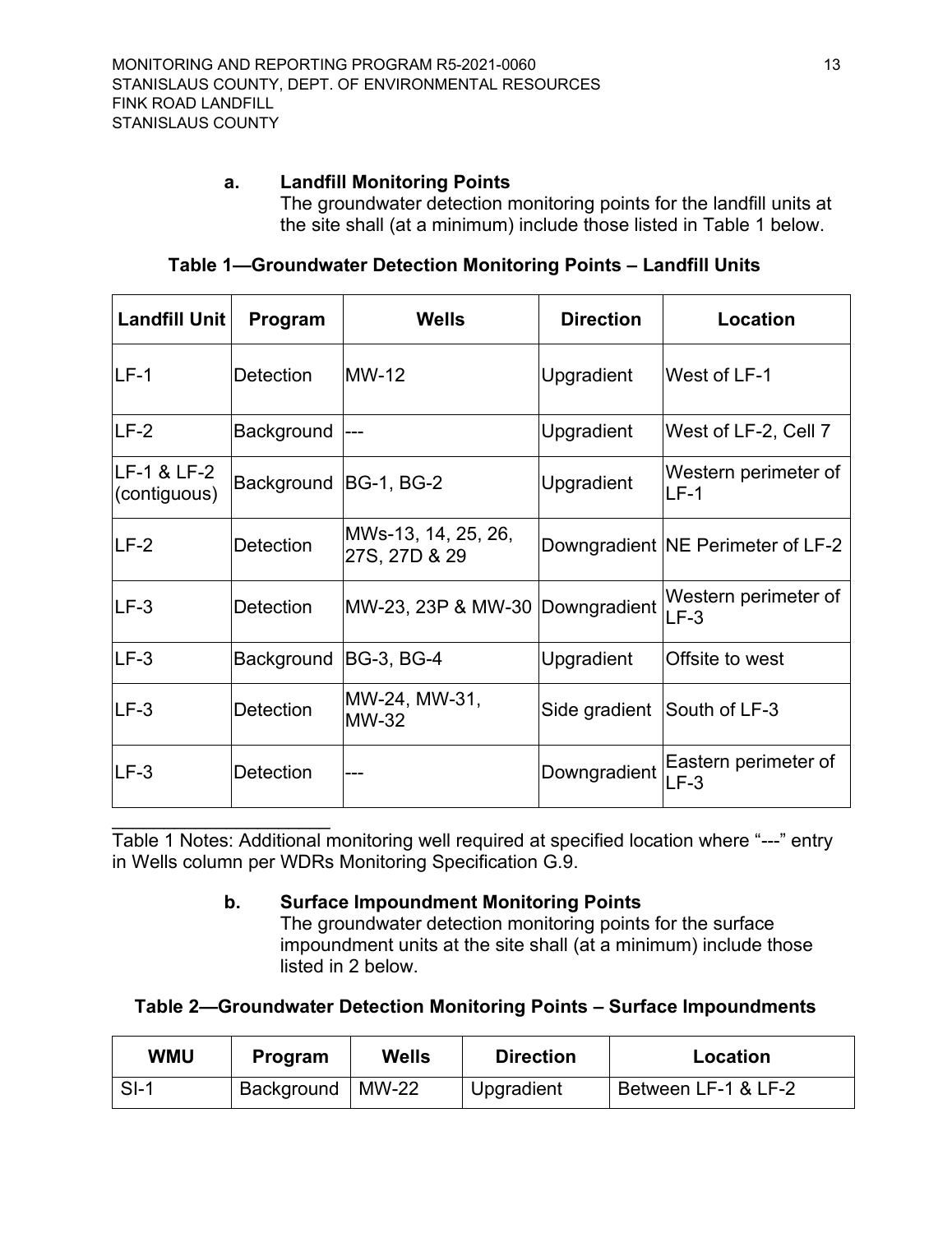| <b>WMU</b> | Program          | <b>Wells</b> | <b>Direction</b> | Location               |
|------------|------------------|--------------|------------------|------------------------|
| $SI-1$     | <b>Detection</b> | MW-19        | Downgradient     | SE site perimeter      |
| $SI-2$     | Background       | $---$        | Upgradient       | Between LF-2 & SI-2    |
| $SI-2$     | <b>Detection</b> | <b>MW-18</b> | Side gradient    | Eastern site perimeter |
| $SI-2$     | <b>Detection</b> |              | Downgradient     | North of SI-1          |

 $\overline{\phantom{a}}$  , where  $\overline{\phantom{a}}$  , where  $\overline{\phantom{a}}$ Table 2 Notes: Additional monitoring well required at specified location where "---" entry in Wells column. See WDRs Monitoring Specification G.9.

> Any monitoring wells or piezometers installed after the adoption of this Order shall become groundwater detection monitoring points subject to monitoring under this section, unless otherwise approved by Water Board staff. Any existing or future monitoring wells (or piezometers) properly abandoned or replaced as approved by Water Board staff may be removed as groundwater monitoring points subject to monitoring under this section. See Standard Monitoring Specification I.23, SPRR.

## <span id="page-13-0"></span>**c. Groundwater Detection Monitoring Schedule**

Ground water samples shall be collected from each well in Table 1 and Table 2 above and analyzed for the Field Parameters and Monitoring Parameters listed in Table 3 and the Five-Year COCs referenced in Table 4 and listed in Attachment MRP B of this MRP. Sampling shall be conducted in accordance with the frequencies listed in Table 3 for each parameter/constituent group.

<span id="page-13-1"></span>**Table 3—Groundwater Detection Monitoring Schedule – Monitoring Parameters**

| <b>Parameter</b><br>(See Attachment I)        | <b>Units</b>          | <b>Sampling</b><br><b>Frequency</b> |
|-----------------------------------------------|-----------------------|-------------------------------------|
| <b>Field Parameters-Groundwater Elevation</b> | Feet & 100ths, M.S.L. | Quarterly                           |
| <b>Field Parameters-Other</b>                 | See Attachment III    | Semiannually                        |
| <b>General Parameters</b>                     | mg/L                  | Semiannually                        |
| <b>General Minerals-Major Anions</b>          | mg/L                  | Annually                            |
| <b>General Minerals-Major Cations</b>         | mg/L                  | Annually                            |
| <b>VOCs, Short List</b>                       | $\mu$ g/L             | Semiannually                        |
| <b>Dissolved Metals, Short List</b>           | $\mu$ g/L             | Semiannually                        |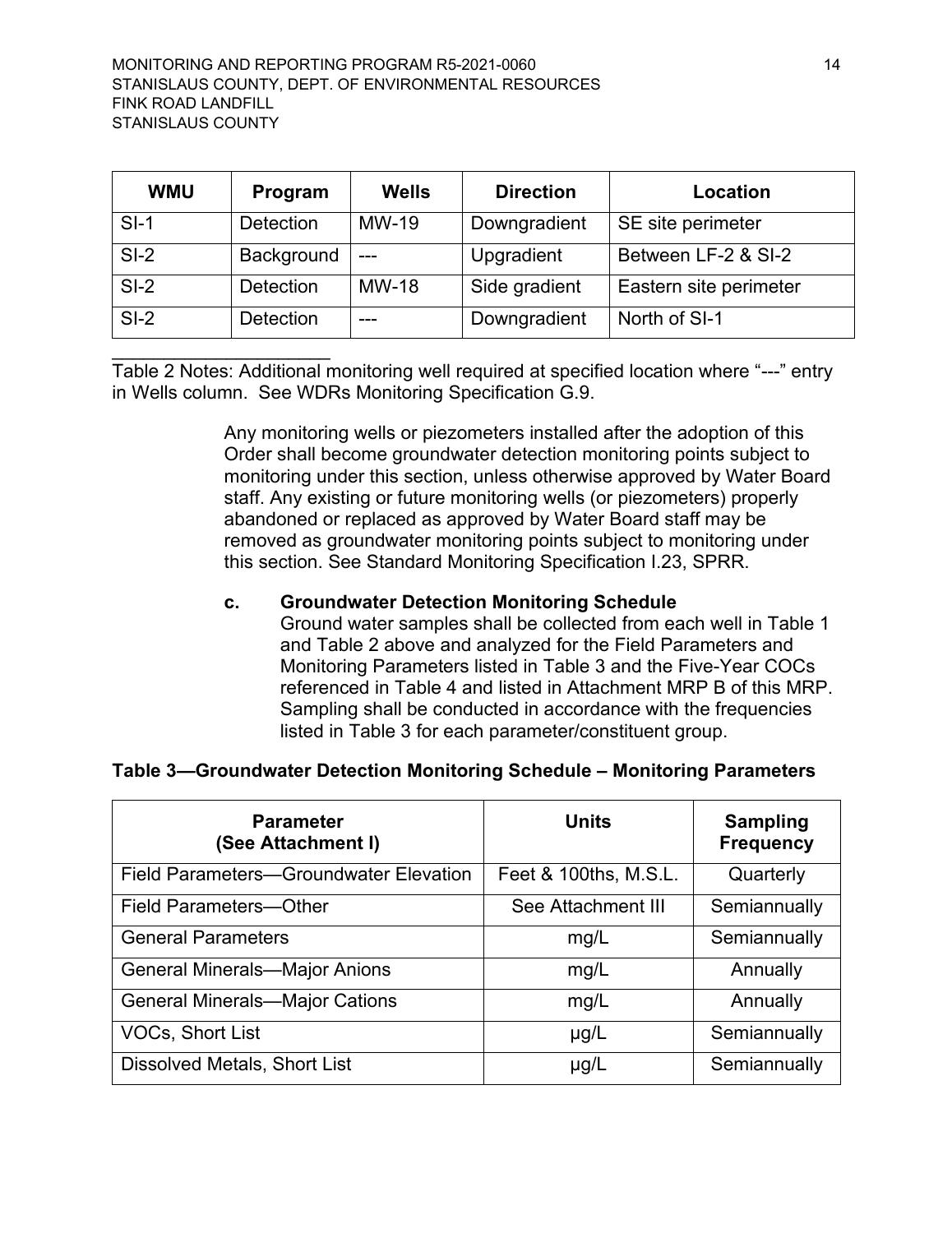<span id="page-14-2"></span>

| <b>COC Group</b><br>(See Attachment II) | Units     | <b>Sampling Frequency</b> |
|-----------------------------------------|-----------|---------------------------|
| Dissolved Inorganics, Extended List     | $\mu$ g/L | Every 5 Years             |
| <b>VOCs, Extended List</b>              | $\mu$ g/L | Every 5 Years             |
| Semi-Volatile Organic Compounds         | $\mu$ g/L | Every 5 Years             |
| <b>Chlorophenoxy Herbicides</b>         | $\mu$ g/L | Every 5 Years             |
| Organophosphorus Compounds              | $\mu$ g/L | Every 5 Years             |

## **Table 4—Groundwater Detection Monitoring Schedule –COCs**

Piezometer monitoring may be limited to groundwater elevation (unconfined zones) or hydraulic head (confined/semi-confined zones), as applicable at a given monitoring point.

Detection Monitoring Data Analysis - Using groundwater elevation data from monitoring, the Discharger shall determine (calculate or estimate) the ground water flow rate and direction in the uppermost aquifer and, to the extent feasible, in any zones of perched water or other saturated zones monitored pursuant to Title 27, section 20415, subdivision (b)(1). Detection monitoring data collected above shall be analyzed in accordance with the detection monitoring data analysis methods described in the currently approved Monitoring Data Analysis Methods Report or Water Quality Protection Standard Report.

## <span id="page-14-0"></span>**2. Groundwater Corrective Action Monitoring**

The Discharger shall implement and maintain a groundwater corrective action monitoring program (CMP) at all units for which a release to groundwater has been confirmed under the DMP, as described in WDR Finding 52 (i.e., LF-1) or as otherwise determined under this MRP. Groundwater CMP monitoring points shall be located and maintained along the Point of Compliance and in other water bearing zones and locations necessary to meet Title 27 performance standards for corrective action monitoring (i.e., define the nature and extent of the release and monitor the effectiveness of corrective action measures).

## <span id="page-14-1"></span>**a. Groundwater Corrective Action Monitoring Points**

The groundwater corrective action monitoring points for the landfill units at the site shall (at a minimum) include those listed in Table 5 below.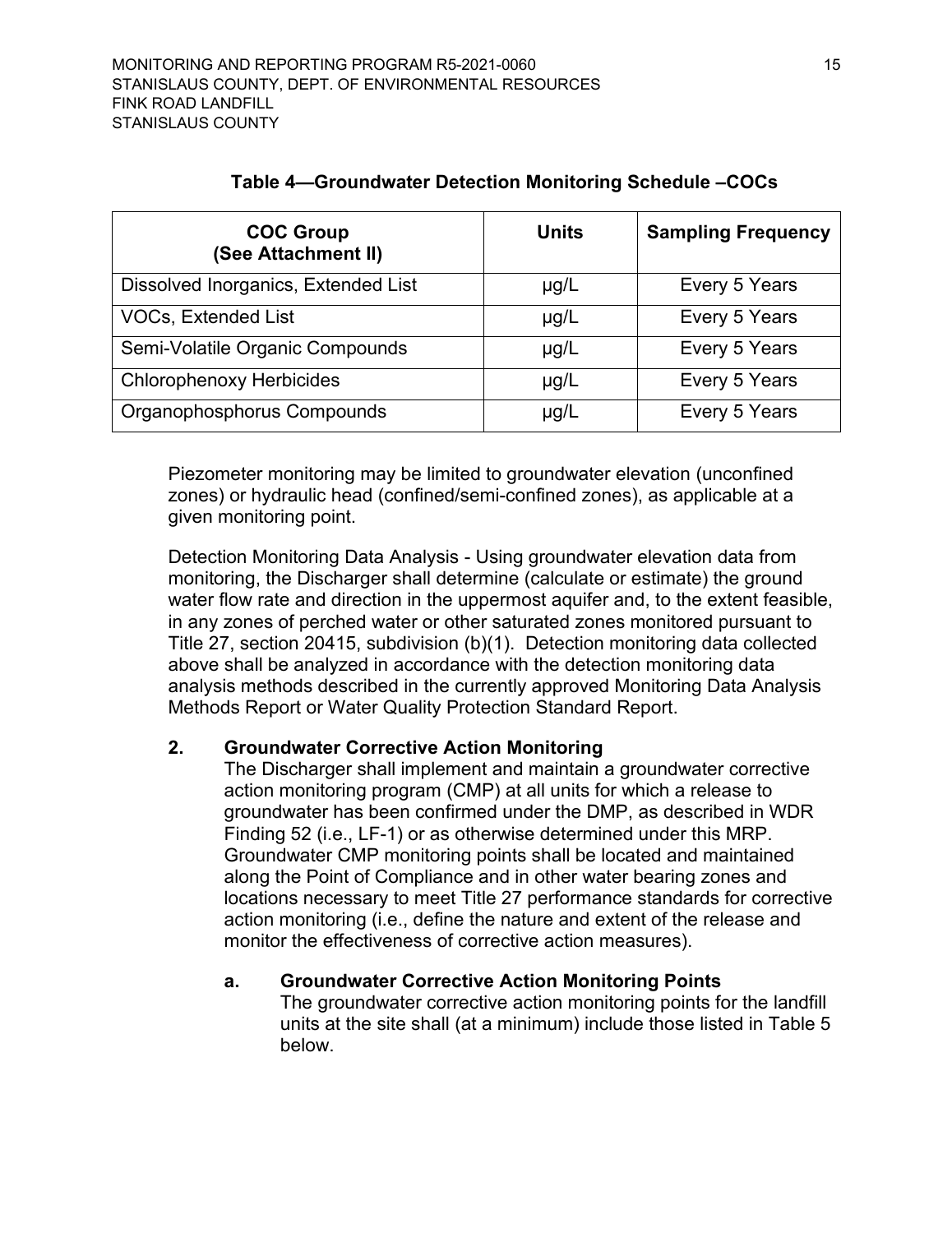<span id="page-15-1"></span>

| Program              | <b>Wells</b>                          | Location     | <b>Notes</b>                           |
|----------------------|---------------------------------------|--------------|----------------------------------------|
| Corrective<br>Action | MWs-9B, -12, -30 &<br>$---1$          | Downgradient | <b>Between LF-1</b><br>& LF-2          |
| Corrective<br>Action | MWs-13, -14, -25, -<br>26, -27S & -29 | Downgradient | <b>NE Perimeter</b><br>of LF-2         |
| Corrective<br>Action | MWs -18, -19, -22                     | Downgradient | East of LF-2<br>and North of<br>$LF-3$ |
| Corrective<br>Action | MWs-16,-16A,-17,-<br>$20, -21$        | Downgradient | South<br>Perimeter of<br>$LF-3$        |
|                      |                                       |              |                                        |

**Table 5—Groundwater Corrective Action Monitoring Points**

Table 5 Notes: Additional monitoring well required at specified location where "---" entry in Wells column per WDRs Monitoring Specification G.9.

> Any monitoring wells installed upgradient, side-gradient or down gradient of LF-1, or downgradient of LF-2, after the adoption of this Order shall become groundwater corrective action monitoring points for LF-1 subject to monitoring under this section, unless otherwise approved by Water Board staff. Any existing or future monitoring wells (or piezometers) properly abandoned or replaced as approved by Water Board staff may be removed as groundwater monitoring points subject to monitoring under this section. See Standard Monitoring Specification I.23, SPRR.

## <span id="page-15-0"></span>**b. Groundwater Corrective Action Monitoring Schedule** The groundwater corrective action monitoring schedule shall be the same as for groundwater detection monitoring. See **Table 3** and **Table 4**.

Data analysis methods for corrective action monitoring shall include applicable detection and evaluation monitoring protocols, such as verification testing and notification of any new or previously unconfirmed constituents of the release to meet corrective action objectives.  $^{\text{1}}$  $^{\text{1}}$  $^{\text{1}}$  (See SPRRs, §§ I.45-I.47.)

<span id="page-15-2"></span><sup>1</sup> Incorporation of detection and evaluation monitoring protocols into the CMP may alternatively be viewed as running concurrent detection, evaluation, and correction action monitoring on a constituent-by-constituent basis. A DMP may also be run independent of the CMP at any wells that have successfully completed a Title 27 proof period per WDR Monitoring Specification G.11.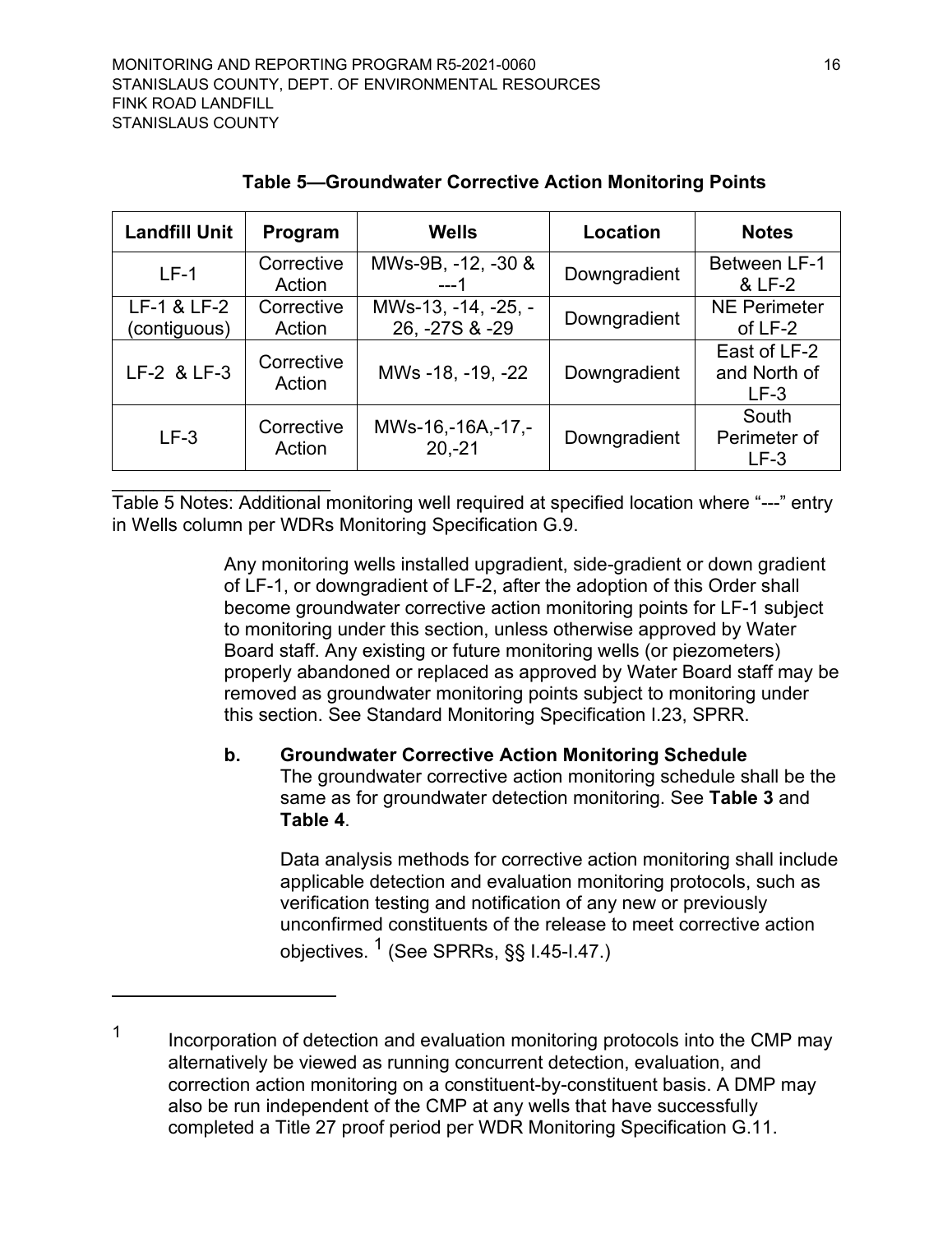Groundwater chemistry shall be evaluated **annually** for cation/anion balance, and the results graphically presented using an appropriate method (e.g., Stiff diagram, Piper diagram, and/or Schoeller plot).

## <span id="page-16-0"></span>**3. Unsaturated Zone Monitoring**

The Discharger shall monitor soil pore gas and soil pore liquid at the lined and unlined units at the site consistent with Title 27 performance standards, as indicated below.

## <span id="page-16-1"></span>**a. Soil Pore Gas**

## **i. Monitoring Points**

The Discharger shall conduct soil pore gas monitoring to monitor gas migration in the unsaturated zone, the effectiveness of LFG extraction as a corrective action measure at LF-1, and to detect a release of LFG from LF-2 and LF-3 in the event it occurs. The soil pore gas detection and corrective action monitoring points shall be the gas probes listed in Table 6 and shown in WDRs Attachment D.

<span id="page-16-2"></span>

| <b>Nearest</b><br><b>WMU</b> | <b>Gas Wells</b> | <b>Completion</b><br><b>Type</b> | <b>Screened</b><br><b>Intervals</b> | Location<br><b>Relative to Unit</b> |
|------------------------------|------------------|----------------------------------|-------------------------------------|-------------------------------------|
| $LF-1$                       | GPs 2 & 4        | Triple                           | S, M, D                             | West of LF-1                        |
| $LF-1$                       | $GP-1R$          | Dual                             | S, M                                | North of LF-1                       |
| $LF-1$                       | $GP-3$           | Triple                           | S, M, D                             | South of LF-1                       |
| $LF-2$                       | GP-11            | Triple                           | S, M, D                             | East of Cell 2                      |
| $LF-2$                       | GP-12            | Triple                           | S, M, D                             | East of Cells 3 & 4                 |
| $LF-2$                       | GP-14            | Single                           | S                                   | North of Cell 6                     |
| $LF-2$                       | GP-15            | Dual                             | S, D                                | SW of Cells 2 & 3                   |
| $LF-3$                       | GPs 7 & 8        | Triple                           | S, M, D                             | South of Cells 4 & 1                |
| $LF-3$                       | $GP-9$           | Triple                           | S, M, D                             | East of Cells 1 & 2                 |
| $LF-3$                       | GP-10            | Triple                           | S, M, D                             | North of Cells 1 & 2                |
| $LF-3$                       | GPs 16 & 17      | Dual                             | S, D                                | SW of Cell 5                        |
| Offsite                      | GPs 5 & 6        | <b>Triple</b>                    | S, M, D                             | SW & South of WTE Plant             |

## **Table 6—Soil Pore Gas Monitoring Points**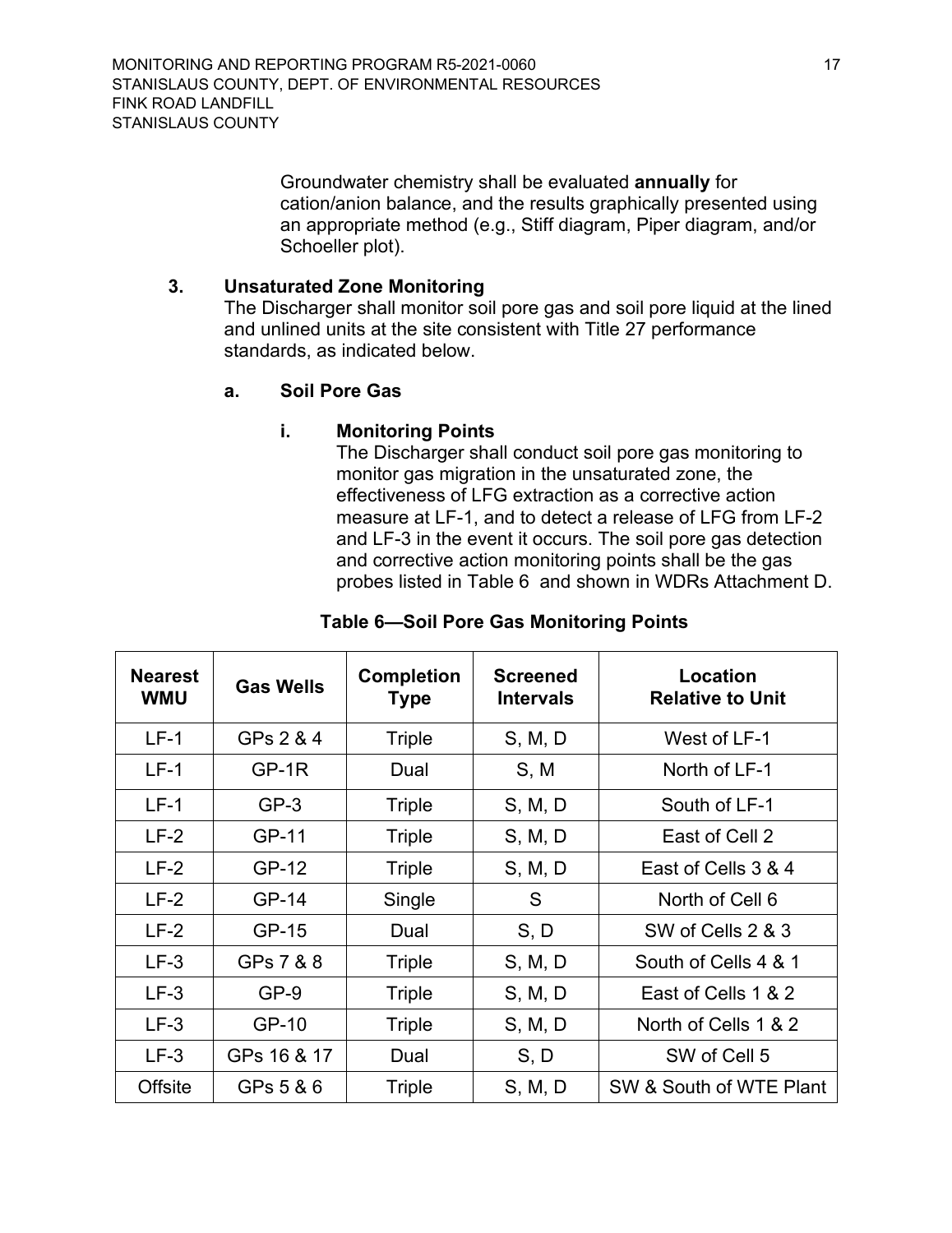#### **ii Soil Pore Gas Monitoring Schedule**

Soil pore gas shall be monitored for LFG parameters in per Table 7.

<span id="page-17-1"></span>

| <b>Parameters</b>                                              | <b>Units</b>            | <b>Monitoring Frequency</b> |
|----------------------------------------------------------------|-------------------------|-----------------------------|
| <b>Atmospheric Pressure</b>                                    | Inches Hg               | Semiannually                |
| Atmospheric Temperature                                        | $\circ$ F               | Semiannually                |
| <b>Gas Temperature</b>                                         | $\circ$ F               | Semiannually                |
| <b>Gas Pressure</b>                                            | Inches H <sub>2</sub> O | Semiannually                |
| Field Gases (methane, oxygen,<br>$CO2$ , and miscellaneous gas | $\%$                    | Semiannually                |
| Organic Vapors                                                 | ppmy                    | Semiannually                |
| VOCs                                                           |                         | Semiannually                |

## **Table 7—Soil Pore Gas Monitoring Schedule**

Table 7 Notes: All gas monitoring shall be conducted using appropriate field meter(s). VOC sampling shall be required in all probes in which methane detected above 1% by volume and/or total organic vapors detected above 1 ppmv during monitoring event. VOC analysis shall be conducted using USEPA Method TO-15.

## <span id="page-17-0"></span>**b. Soil Pore Liquid**

## **i. Monitoring Points**

The soil pore liquid monitoring points for the lined landfill units and the surface impoundments shall be as listed in Table 8 and Table 9 (below).

<span id="page-17-2"></span>

| <b>WMU</b> | Cell(s)        | Program           | Lysimeter          |
|------------|----------------|-------------------|--------------------|
| $LF-1$     |                |                   |                    |
| $LF-2$     |                | <b>Detection</b>  | DLs-20A, 21A & 22A |
| $LF-2$     | $\overline{2}$ | <b>Detection</b>  | DLs-26 & 27        |
| $LF-2$     | 1 & 2          | <b>Detection</b>  | $N/A$ – see notes  |
| $LF-2$     | $3 - 6$        | <b>Background</b> | $BL-1$             |
| $LF-2$     | $3 - 6$        | <b>Detection</b>  | PLs 3 to 6         |

## **Table 8—Soil Pore Water Monitoring Points – Landfill Units**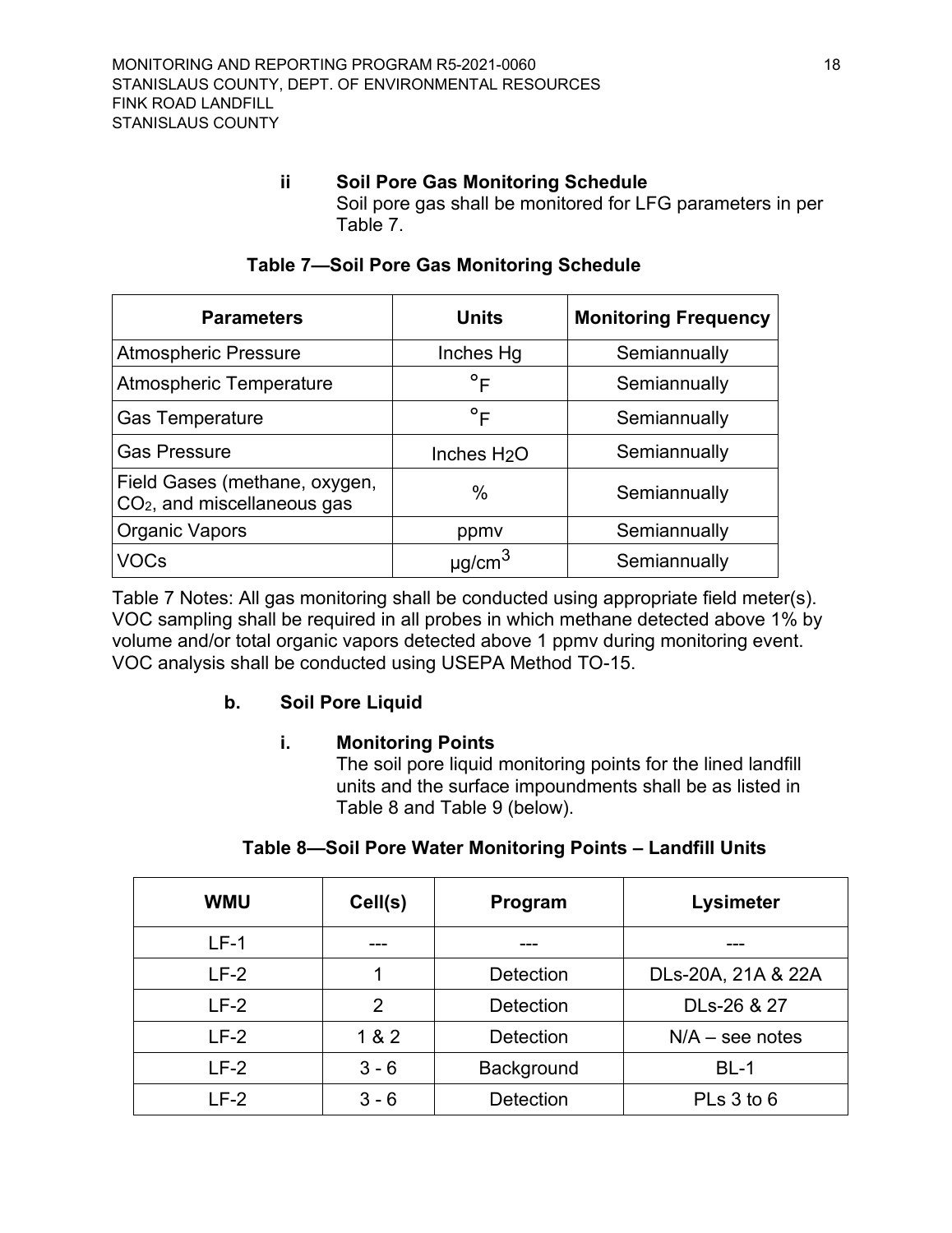| <b>WMU</b> | Cell(s)    | Program          | Lysimeter          |
|------------|------------|------------------|--------------------|
| $LF-2$     | 7 (future) | <b>Detection</b> | PL-7 (future)      |
| $LF-3$     | 1 & 2      | <b>Detection</b> | <b>DLs 1 to 13</b> |
| $LF-3$     | 1 & 2      | <b>Detection</b> | DL-28 to 30        |
| $LF-3$     | 3 & 4      | <b>Detection</b> | PLs 3 & 4          |
| LF-3       | 5 (future) | <b>Detection</b> | PL-5 (future)      |

Table 8 Notes: LF-2 Cells 1 & 2 not installed with pan lysimeters given the units were not constructed with LCRS sumps (leachate from cells drains by pipe directly to SI-2). See WDRs Attachment F- Surface Impoundment, Unsaturated Zone (Soil Pore Water), & Leachate Monitoring.

<span id="page-18-1"></span>

| <b>WMU</b> | Program          | Lysimeter    |
|------------|------------------|--------------|
| $SI-1$     | Background       | $BL-5$       |
| $SI-1$     | <b>Detection</b> | Subdrain     |
| $SI-2$     | Background       | $BL-2$       |
| $SI-2$     | <b>Detection</b> | DLs-23 to 25 |

## **Table 9—Soil Pore Water Monitoring Points – Surface Impoundments**

## **ii. Soil Pore Liquid Monitoring Schedule**

The soil pore liquid monitoring schedule shall be the same as that for leachate monitoring in **Table 10**.Monitoring results for the unsaturated zone shall be included in monitoring reports and shall include an evaluation of potential impacts of the Facility on the unsaturated zone and compliance with the Water Quality Protection Standard.

## <span id="page-18-0"></span>**4. Leachate Monitoring**

Leachate monitoring shall be conducted to detect physical evidence of a release from the landfill units (i.e., seeps) per Standard Monitoring Specification I.48, SPRR, the concentrations and volumes/rates of landfill leachate produced, and any leakage from the primary containment system of a surface impoundment.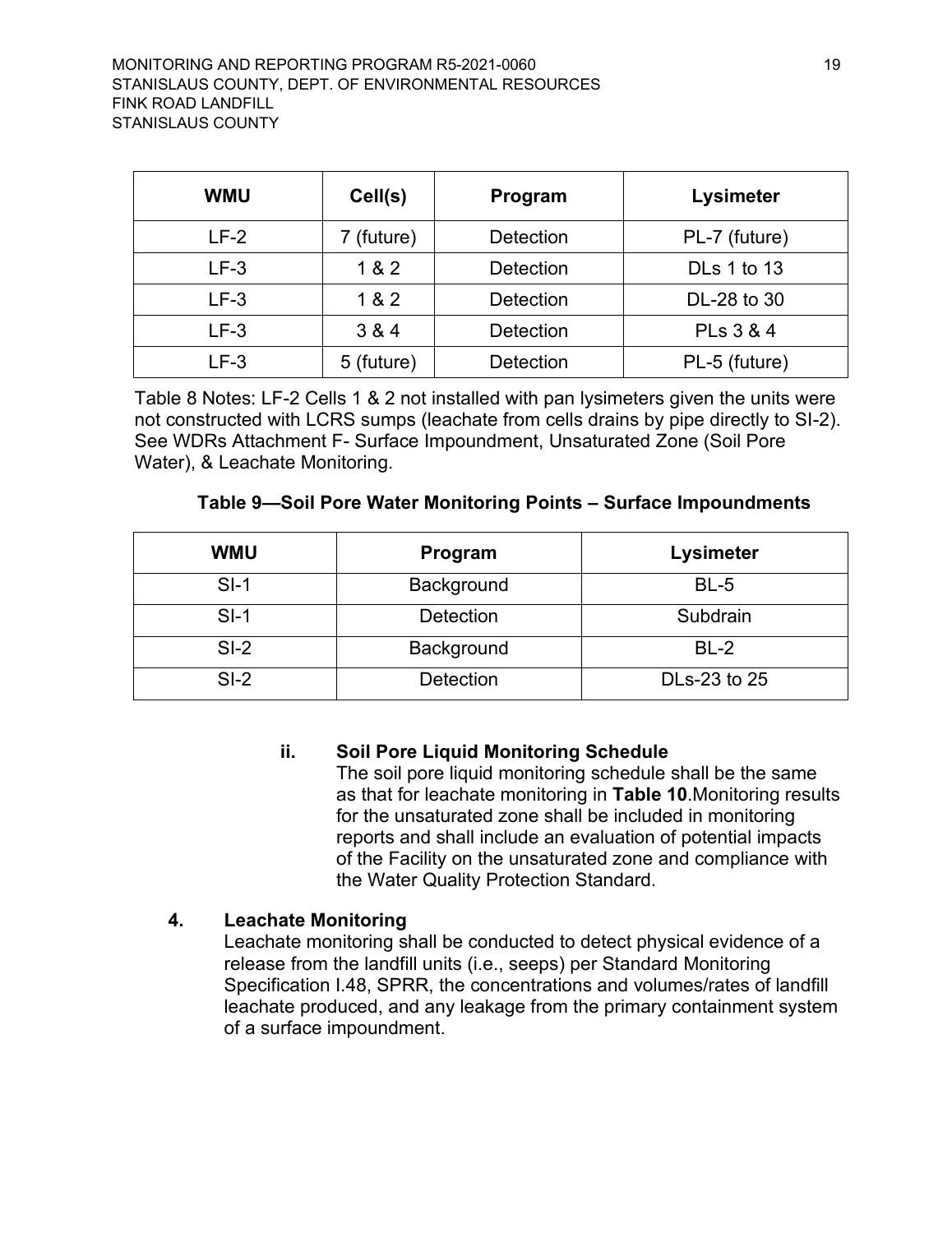#### <span id="page-19-0"></span>**a. Leachate Seeps**

#### **i. Monitoring Points**

The monitoring points for leachate seep monitoring shall include the landfill cover deck, slopes and perimeter.

#### **ii. Monitoring Schedule**

Leachate seep monitoring shall be conducted according to the schedule set forth in **Table 10**.

Detection of Leachate—If leachate is observed emanating from the landfill, the Discharger shall: (i) within seven days, verbally notify Central Valley Water Board staff; and (ii) immediately, sample and test leachate in accordance with the Field Parameters and Monitoring Parameters specified in **Table 10.LCRS Sumps**

## <span id="page-19-1"></span>**b. LCRS Sumps**

#### **i. Monitoring Points**

All landfill and surface impoundment LCRS sumps. See WDRs Attachment F and Table 8 notes.

## **ii. Monitoring Schedule**

All Unit landfill LCRS sumps/vaults and surface impoundment leak detection sumps shall be inspected monthly for the presence of leachate. Upon detection of leachate in a previously dry sump or vault, leachate shall be sampled immediately and analyzed for the constituents listed in **Table 10** below. Annual sampling per Table 10 shall also be conducted at each sump/vault containing leachate.

## **Table 10—Leachate Monitoring Schedule**

<span id="page-19-2"></span>

| <b>Parameter</b>                          | <b>Units</b>      | <b>GeoTracker</b><br>Code | <b>Sampling Freq.</b>          |
|-------------------------------------------|-------------------|---------------------------|--------------------------------|
| Leachate Depth                            | Feet & inches     |                           | Each Occurrence &<br>Monthly   |
| Leachate Elevation                        | Feet & tenths MSL | <b>ELEV</b>               | Each Occurrence &<br>Monthly   |
| Total Flow (estimate or<br>meter reading) | Gallons           |                           | Each Occurrence/<br>Continuous |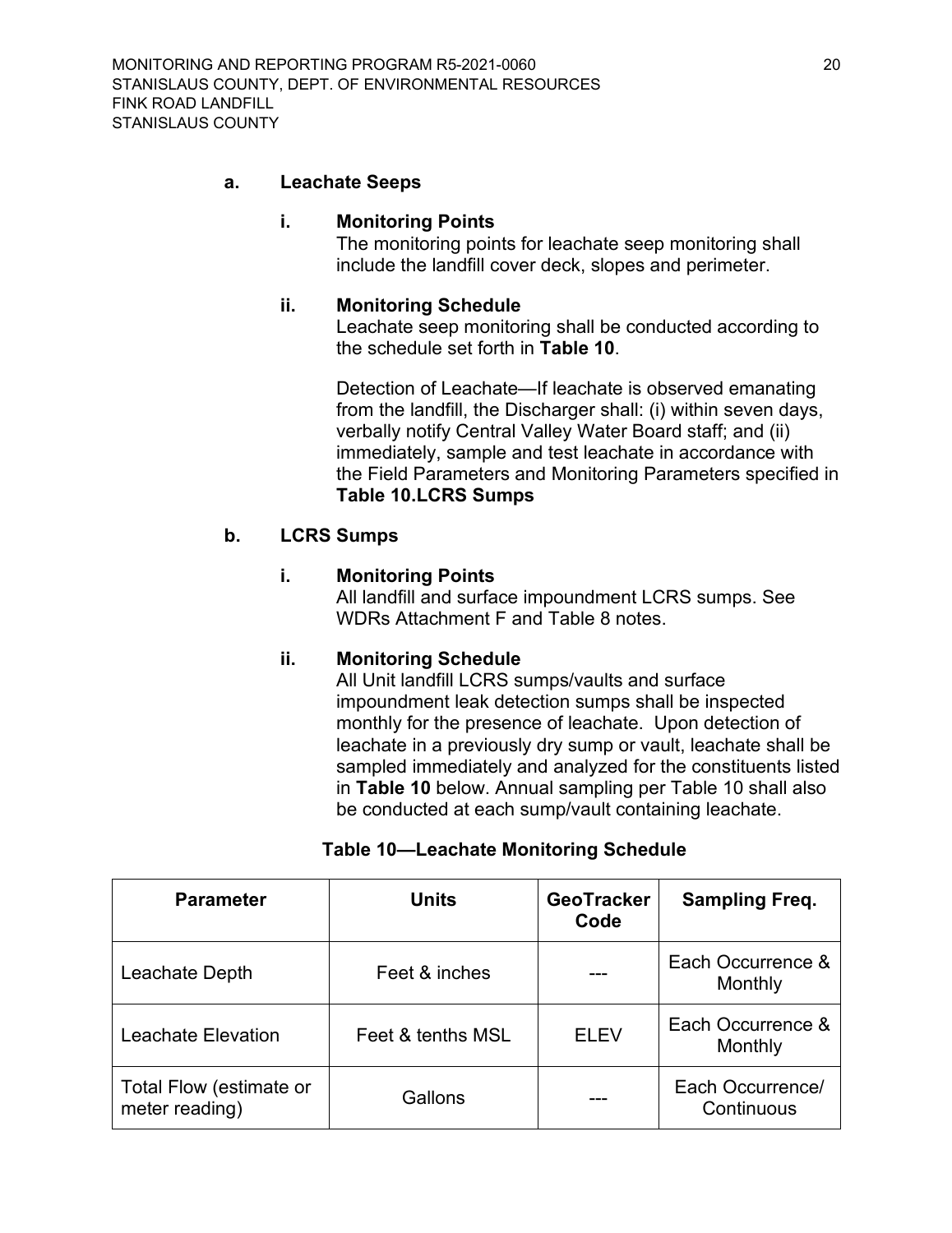| <b>Parameter</b>             | <b>Units</b> | <b>GeoTracker</b><br>Code | <b>Sampling Freq.</b>              |
|------------------------------|--------------|---------------------------|------------------------------------|
| Flow Rate (estimate)         | Gallons/Day  | <b>FLOW</b>               | Each Occurrence &<br>Quarterly     |
| <b>Specific Conductance</b>  | umhos/cm     | <b>SC</b>                 | Each Occurrence &<br>Quarterly     |
| pH                           | pH units     | PH                        | Each Occurrence &<br>Quarterly     |
| <b>Monitoring Parameters</b> | See Table 3  |                           | Each Occurrence &<br>Semi-annually |
| <b>Five-Year COCs</b>        | See Table 4  |                           | Each Occurrence &<br>Annually      |

The Discharger shall also monitor leachate flows and totals to the Class II surface impoundments (SI-1 and SI-2) on a daily or continuous basis (i.e., by meter). LCRS Sump and leak detection sampling shall be conducted in accordance with the currently approved Sample Collection and Analysis Plan. Leachate monitoring shall be incorporated into all future expansions at the landfill.

## **iii. LCRS Testing**

All LCRSs shall be tested annually to demonstrate operation in conformance with waste discharge requirements. The results of these tests shall be reported to the Board and shall include comparison with earlier tests made under comparable conditions. All visible portions of synthetic liners shall be inspected on a quarterly basis and their condition reported in the Annual Report.

## <span id="page-20-0"></span>**5. Surface Water Monitoring**

Surface water monitoring shall be conducted to detect evidence of a release from the landfill units, evidence of landfill cover and WMU side slope erosion, and to monitor the effectiveness of precipitation and drainage controls at the site. Runoff from the units at the Facility shall be collected from each monitoring point listed in **Table 11** below when there is sufficient liquid at each monitoring point to collect a representative sample of the liquid at that point. Each sample shall be analyzed in accordance with the methods and frequency specified in **Table 12**.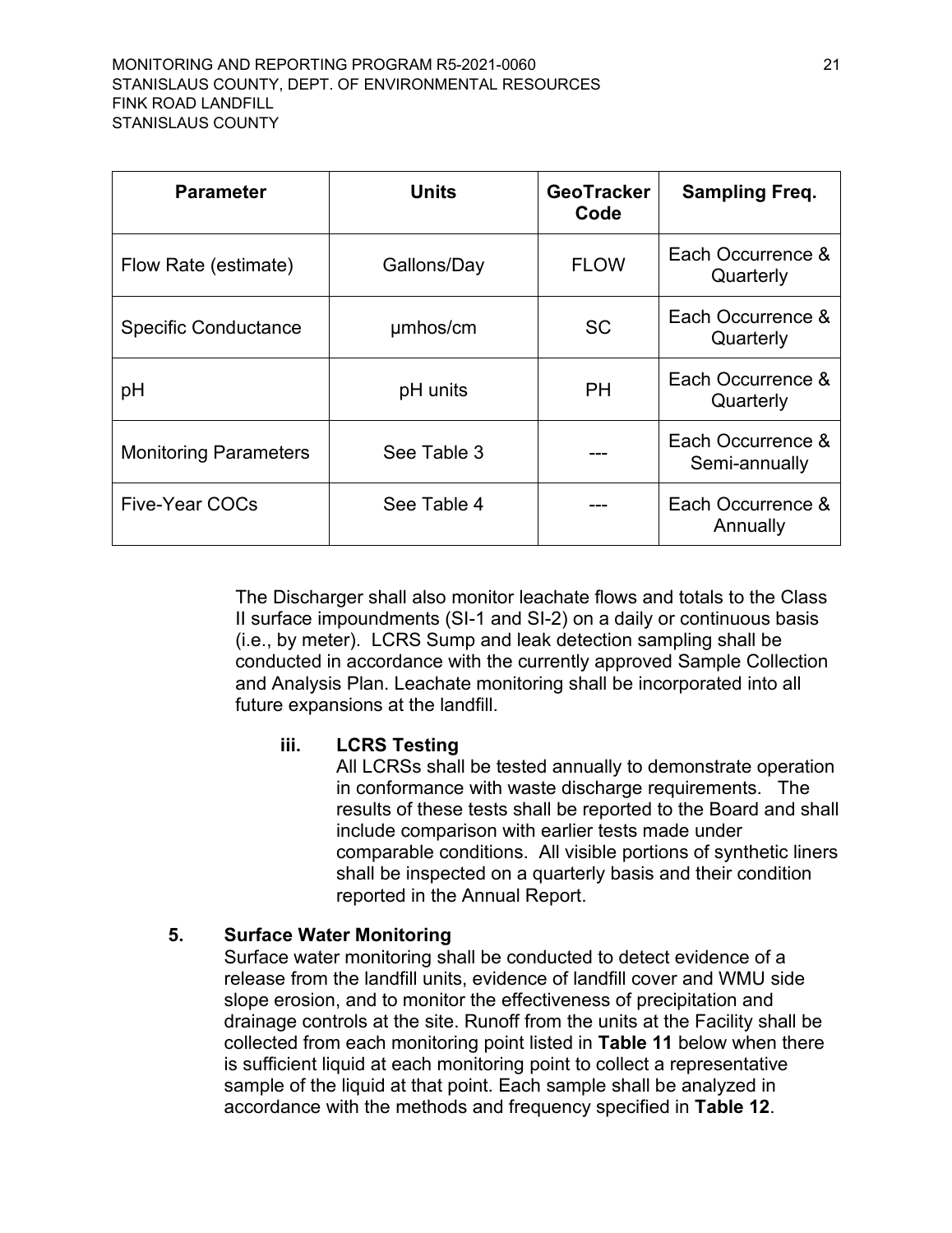$\overline{\phantom{a}}$  , where  $\overline{\phantom{a}}$  , where  $\overline{\phantom{a}}$  , where  $\overline{\phantom{a}}$  ,  $\overline{\phantom{a}}$  ,  $\overline{\phantom{a}}$  ,  $\overline{\phantom{a}}$  ,  $\overline{\phantom{a}}$  ,  $\overline{\phantom{a}}$  ,  $\overline{\phantom{a}}$  ,  $\overline{\phantom{a}}$  ,  $\overline{\phantom{a}}$  ,  $\overline{\phantom{a}}$  ,  $\overline{\phantom{a}}$  ,  $\overline{\phantom$ 

<span id="page-21-0"></span>

| <b>WMUs</b> | <b>Monitoring</b><br>Program | <b>Direction</b>                                        | <b>Monitoring</b><br>Point(s) | Location                                         |
|-------------|------------------------------|---------------------------------------------------------|-------------------------------|--------------------------------------------------|
| All         | Background                   | Upstream of units                                       |                               | Representative<br>point upstream of<br>all units |
| $LF-1$      | Detection                    | Downstream of toe                                       | $S-1$ & $--$                  | Perimeter drain                                  |
| $LF-2$      | <b>Detection</b>             | Downstream of<br>$S-2$ & $--$<br>commonly drained cells |                               | Representative<br>monitoring point               |
| $LF-3$      | <b>Detection</b>             | Downstream of<br>commonly drained cells                 |                               | Representative<br>monitoring point               |
| SI-1 & SI-2 | <b>Detection</b>             | Downstream                                              |                               | Sedimentation<br><b>Basin</b>                    |

# **Table 11—Surface Water Monitoring Points**

Table 11 Notes: Additional monitoring points required at appropriate location where "---" entry in "Monitoring Points" column per WDRs Monitoring Specification G.12.

# **Table 12—Surface Water Monitoring Schedule**

<span id="page-21-1"></span>

| <b>Parameter</b><br>(See Attachment A)                       | <b>GeoTracker</b><br>Code | <b>Units</b> | <b>Sampling Frequency</b>                |
|--------------------------------------------------------------|---------------------------|--------------|------------------------------------------|
| <b>Specific Conductance</b>                                  | <b>SC</b>                 | umhos/cm     | Semiannually                             |
| pH                                                           | PH                        | pH units     | Semiannually                             |
| Turbidity                                                    | TURB                      | <b>NTU</b>   | Semiannually                             |
| <b>General Parameters</b>                                    | (various)                 | mg/L         | Semiannually                             |
| <b>General Minerals</b><br>- Major Anions<br>- Major Cations | (various)                 | mg/L         | Annually                                 |
| <b>VOCs, Short List</b>                                      | (various)                 | $\mu$ g/L    | Annually                                 |
| Dissolved Inorganics,<br><b>Short List</b>                   | (various)                 | $\mu$ g/L    | Annually                                 |
| <b>Five-Year COCs</b><br>(See Attachment B)                  | (various)                 | (various)    | <b>Every Five Years</b><br>(Due in 2022) |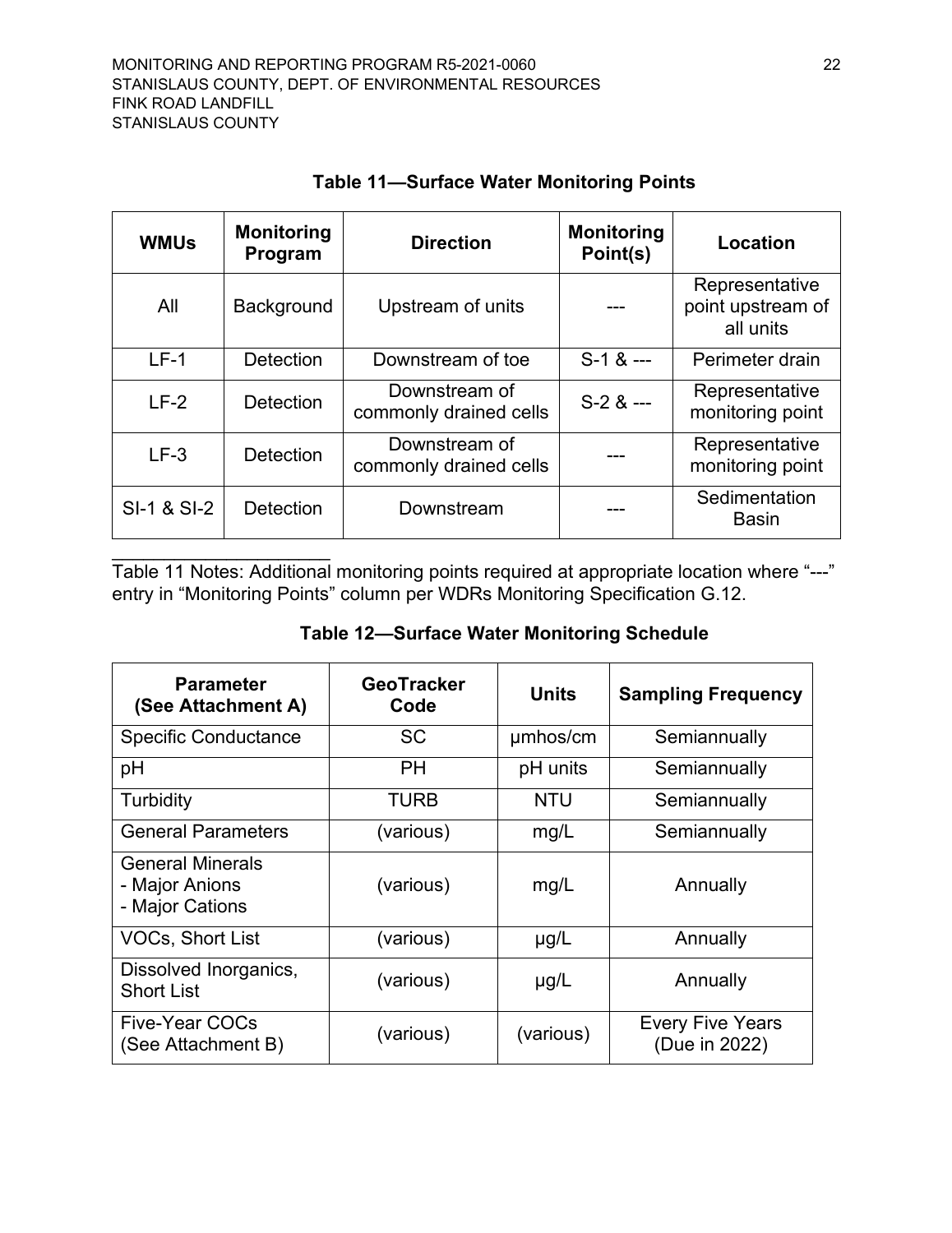#### <span id="page-22-0"></span>**6. Solid Waste Monitoring**

The Discharger shall monitor all wastes discharged to the Class II and III landfill units as follows and report to the Board:

<span id="page-22-3"></span>

| <b>Parameter</b>               | <b>Units</b> | <b>Monitoring Frequency</b> |
|--------------------------------|--------------|-----------------------------|
| Quantity discharged            | Cubic yards  | Monthly                     |
| Type of material discharged    |              | Monthly                     |
| Source of material             |              | Monthly                     |
| Minimum elevation of discharge | Feet (MSL)   | Monthly                     |
| Remaining Capacity of Cell     | $\%$         | Quarterly                   |

|  |  |  | <b>Table 13-Solid Waste Monitoring</b> |
|--|--|--|----------------------------------------|
|--|--|--|----------------------------------------|

Table 13 Notes: The above information shall be calculated, and the results reported in the semiannual monitoring reports required under MRP Section B.1.i.

The Discharger provide PDF copies of the waste profiling of material placed into the landfill (LF-2) or the Ash Monofill (LF-3), if requested by the Regional Board staff.

## <span id="page-22-2"></span><span id="page-22-1"></span>**7. Facility Monitoring**

The Discharger shall monitor all wastes discharged to the Class II and III landfill units on a monthly basis and report to the Board as follows:

## **a. Regular Visual Inspections**

The Discharger shall perform regular visual inspections listed in Table 14 in accordance with the schedule specified in Table 15. Results of these regular visual inspections shall be included in Semiannual Self-Monitoring Reports (Semiannual SMRs) per Section D.1 of this MRP Order.

## **Table 14—Regular Visual Inspections**

<span id="page-22-4"></span>

| Category    | <b>Observations</b>                                                                                                                                                                                                                       |
|-------------|-------------------------------------------------------------------------------------------------------------------------------------------------------------------------------------------------------------------------------------------|
| Within Unit | • Evidence of ponded water at any point on unit outside of any<br>contact storm water/leachate diversions structures on the active<br>face of unit (record affected areas on map).<br>• Evidence of erosion and/or of day-lighted refuse. |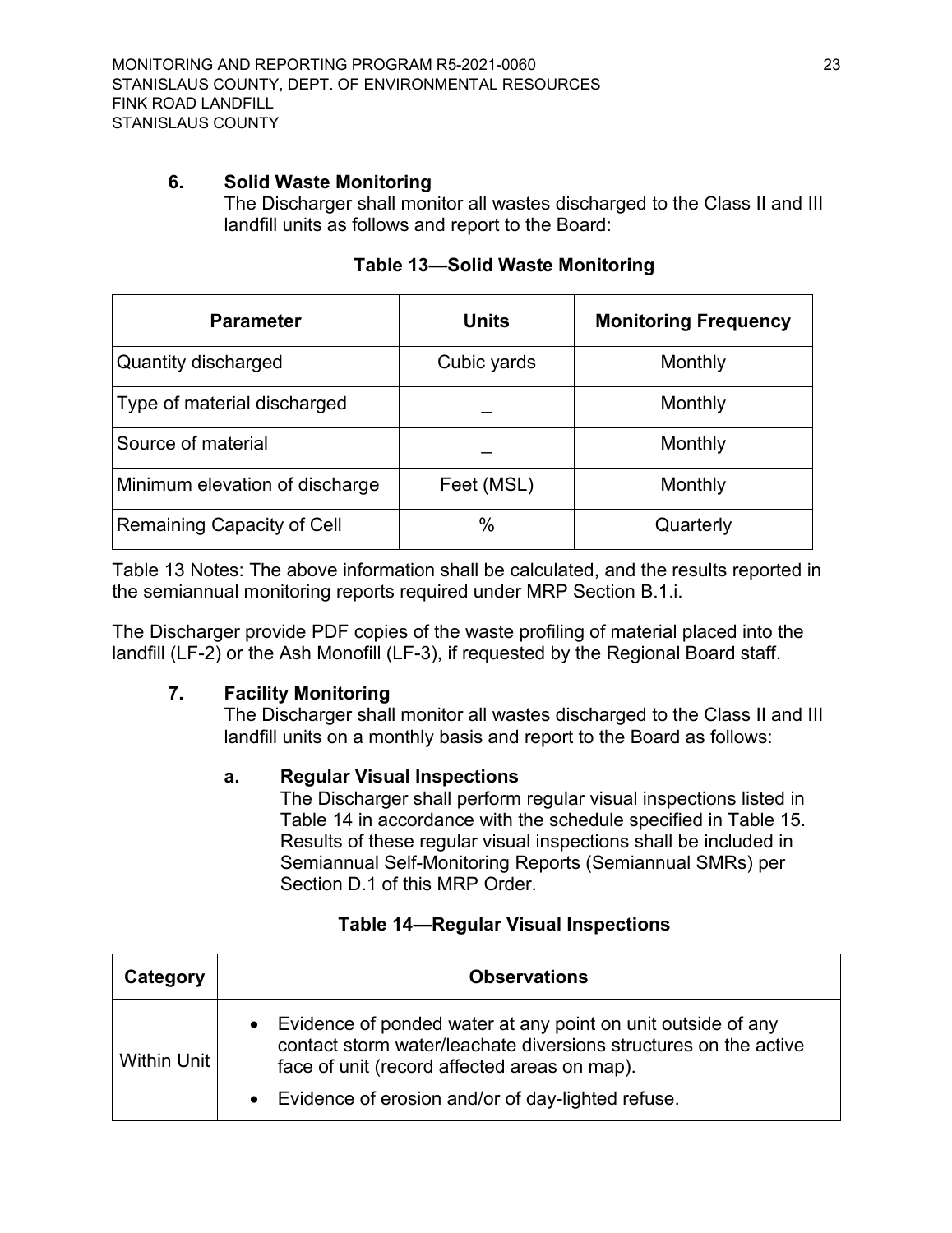| Category                        | <b>Observations</b>                                                                                                      |
|---------------------------------|--------------------------------------------------------------------------------------------------------------------------|
| Unit<br>Perimeter               | • Evidence of leachate seep, estimated size of affected area and<br>flow rate (record affected areas on map).            |
|                                 | • Evidence of erosion and/or of day-lighted refuse.                                                                      |
| Receiving<br>2<br><b>Waters</b> | Floating and suspended materials of waste origin—presence or<br>$\bullet$<br>absence, source and size of affected areas. |
|                                 | Discoloration and turbidity—description of color, source and size of<br>$\bullet$<br>affected areas.                     |

## **Table 15—Regular Visual Inspection Schedule**

<span id="page-23-1"></span>

| Category                        | <b>Wet Season</b><br>$(1$ Oct. to 30 April) | <b>Dry Season</b><br>(1 May to 30 Sept.) |
|---------------------------------|---------------------------------------------|------------------------------------------|
| <b>Inactive or Closed Units</b> | Monthly                                     | Quarterly                                |
| <b>Active Units</b>             | Weekly                                      | Monthly                                  |

## <span id="page-23-0"></span>**b. Annual Facility Inspections**

Prior to **30 September** of each year, the Discharger shall inspect the Facility to assess repair and maintenance needs for drainage control systems, cover systems and groundwater monitoring wells; and preparedness for winter conditions (e.g., erosion and sedimentation control).If repairs are made as result of the annual inspection, problem areas shall be photographed before and after repairs. Any necessary construction, maintenance, or repairs shall be completed by 31 October.

<span id="page-23-2"></span><sup>&</sup>lt;sup>2</sup> Surface waters from the northern quarter of the Facility drains to the South Fork of the Little Salado Creek, a tributary of the San Joaquin River and is monitored at surface water monitoring point S-1. The remaining three-quarters of the Facility drains to a sedimentation basin which when full overflows to Crow Creek, a tributary of the San Joaquin River and is monitored at surface water monitoring point S-2.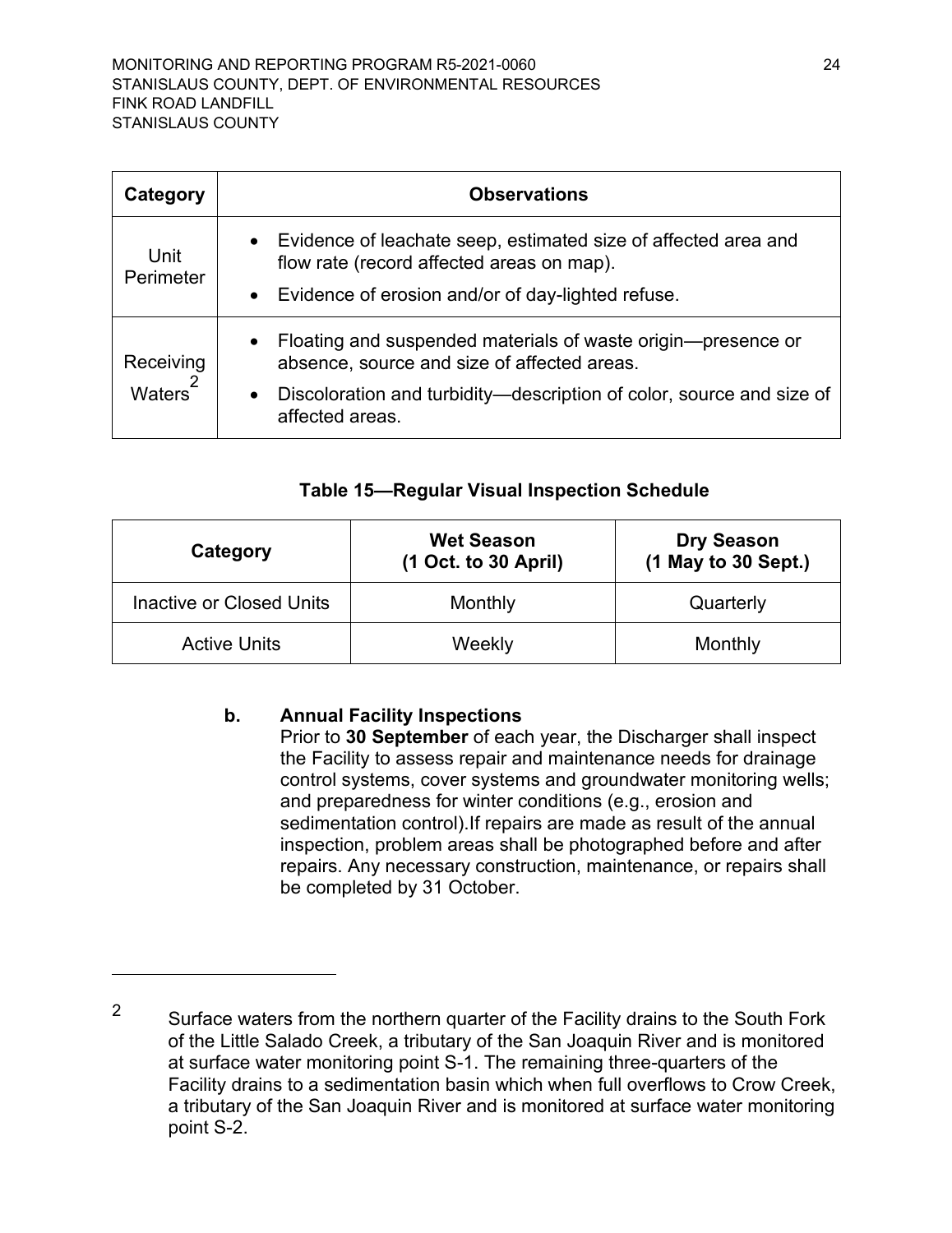Annual facility inspection reporting shall be submitted as required in Section C.4 of this MRP.

## <span id="page-24-0"></span>**c. Major Storm Events**

Within seven days of any storm event capable of causing damage or significant erosion (Major Storm Event), the Discharger shall inspect the Facility for damage to any precipitation, diversion and drainage facilities, and all landfill side slopes. Necessary repairs shall be completed within 30 days of the inspection. The Discharger shall take photos of any problem areas before and after repairs. Notification and reporting requirements for major storm events shall be conducted as required in Section C.5 of this MRP.

# <span id="page-24-1"></span>**d. Five-Year Iso-Settlement Surveys for Closed Landfills**

The Discharger shall conduct a five-year iso-settlement survey of each closed and partially-closed landfill unit and produce an isosettlement map accurately depicting the estimated total change in elevation of each portion of the final cover's low)-hydraulicconductivity layer. For each portion of the landfill, this map shall show the total lowering of the surface elevation of the final cover, relative to the baseline topographic map. (Title 27, § 21090, subds. (e)(1)-(2).) The most recent five-year iso-settlement survey was conducted in 2017 and the next is due to be conducted in 2022. See Section C.6 for iso-settlement survey reporting requirements.

## <span id="page-24-2"></span>**8. Additional Corrective Action Monitoring**

In addition to groundwater corrective action monitoring conducted in Section B.1 above, the Discharger shall monitor the LFG extraction system at LF-1 and LF-2 to demonstrate the effectiveness of LFG extraction as a corrective action measure at LF-1 and as an LFG (i.e., operational) control measure at LF 2 in accordance with Title 27, section 20430 and this MRP.

# <span id="page-24-3"></span>**a. LFG Extraction System (Excluding Flare)**

The Discharger shall operate and maintain the landfill gas (LFG) extraction system for each unit (or for the units combined as the system is currently configured), to remove LFG from the landfill units and prevent, to the extent possible, migration into the unsaturated zone beneath the landfill units.

## **i. Monitoring Points**

LFG extraction and monitoring shall be conducted at the LFG extraction wells shown in WDRs Attachment D.2. Additionally, LFG monitoring shall also be conducted at any new or replacement LFG extraction wells installed after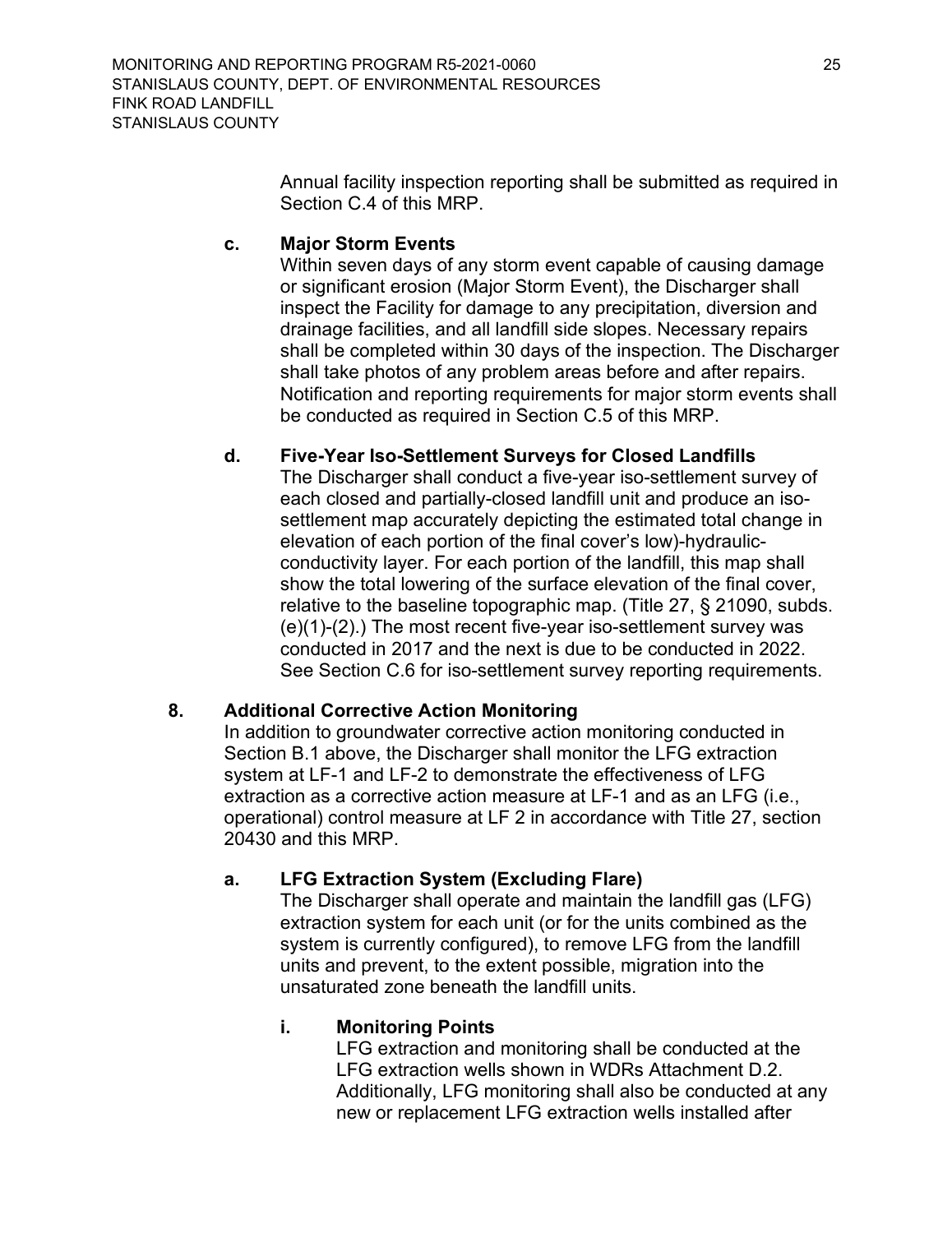adoption of this Order; a representative sampling port along LF-1 header; the connection between LF-1 and LF-2 header pipes; and a representative sampling port along LF-2 header.

## **ii. Monitoring Schedule**

LFG monitoring shall be conducted in accordance with **Table 16**. Field monitoring shall be conducted with appropriate measuring devices for each parameter.

<span id="page-25-1"></span>

| <b>Parameter</b>                 | <b>Units</b>                                      | <b>Sampling</b><br><b>Frequency</b> |
|----------------------------------|---------------------------------------------------|-------------------------------------|
| <b>LFG Well Status</b>           | Open and<br>Operating or<br>Shutoff and<br>Closed | Monthly                             |
| Flow rate                        | cu ft/min                                         | Monthly                             |
| Vacuum                           | Inches of H <sub>2</sub> O                        | Monthly                             |
| <b>LFG Temperature</b>           | °F                                                | Monthly                             |
| <b>Field Gases</b>               | $\%$                                              | Monthly                             |
| <b>VOCs (USEPA Method TO-15)</b> | µg/cm                                             | Semiannually                        |

## **Table 16—Landfill Gas Extraction Monitoring Schedule**

 $\overline{\phantom{a}}$  , where  $\overline{\phantom{a}}$  , where  $\overline{\phantom{a}}$  , where  $\overline{\phantom{a}}$  ,  $\overline{\phantom{a}}$  ,  $\overline{\phantom{a}}$  ,  $\overline{\phantom{a}}$  ,  $\overline{\phantom{a}}$  ,  $\overline{\phantom{a}}$  ,  $\overline{\phantom{a}}$  ,  $\overline{\phantom{a}}$  ,  $\overline{\phantom{a}}$  ,  $\overline{\phantom{a}}$  ,  $\overline{\phantom{a}}$  ,  $\overline{\phantom$ Table 16 Notes: Flow rate monitoring required only if well flow control valve is metered. See Table 7 for list of field gases. All gas monitoring shall be conducted using appropriate field meter(s). VOC sampling shall be required in all monitoring points in which methane detected above 1% by volume and/or total organic vapors detected above 1 ppmv during monitoring event. VOC analysis shall be conducted using USEPA Method TO-15.

# <span id="page-25-0"></span>**b. Landfill Gas Flare Station**

## **i. Monitoring Points**

The inlet to the Landfill Gas Flare Station shall be monitored in accordance with Table 17.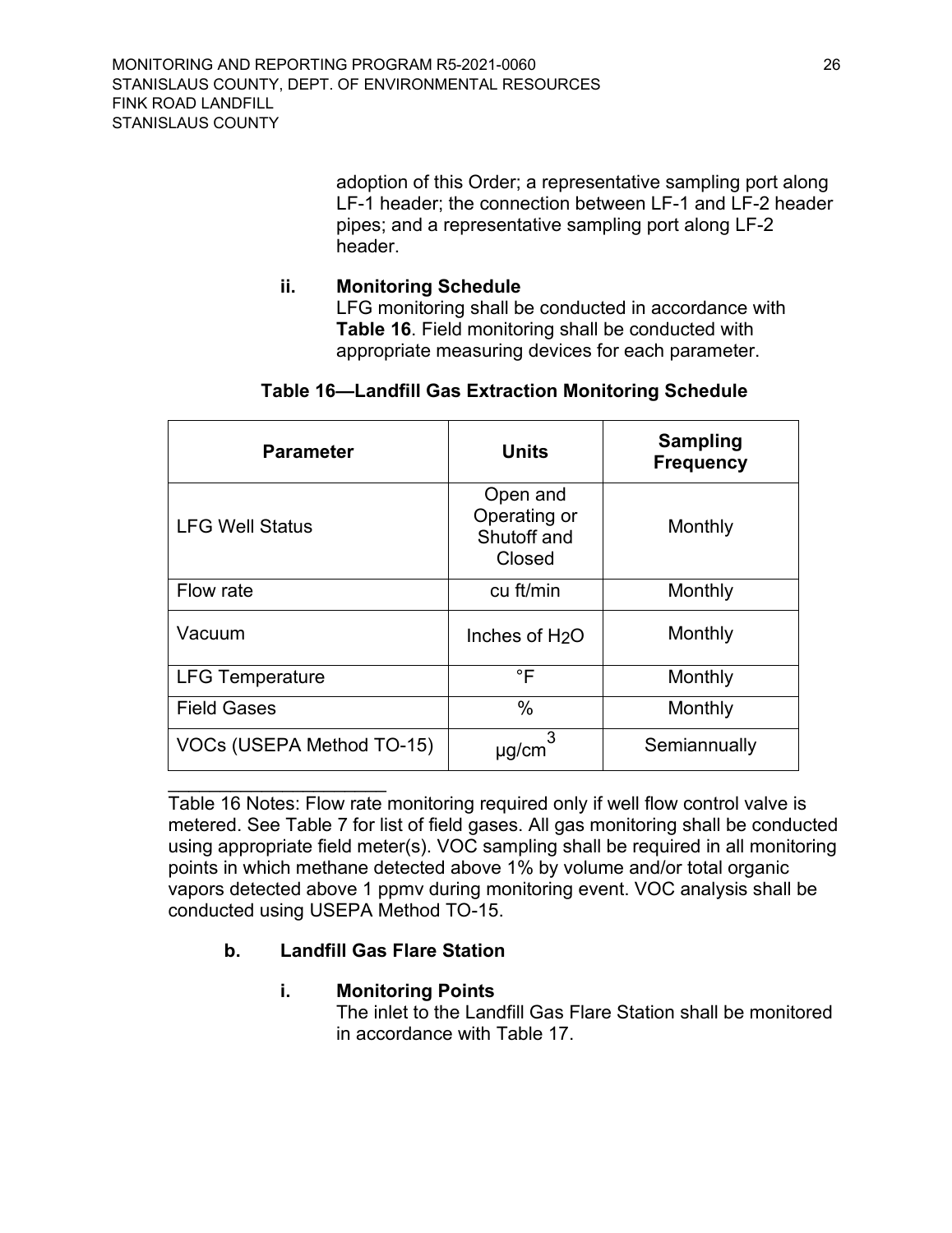<span id="page-26-0"></span>

| <b>Parameter</b>                 | <b>Units</b>                                    | <b>Sampling Frequency</b> |
|----------------------------------|-------------------------------------------------|---------------------------|
| <b>Flare Operational Up-Time</b> | % Time per Month<br><b>Flare is Operational</b> | Continuous                |
| Atmospheric Temperature          | оF                                              | Monthly                   |
| <b>Atmospheric Pressure</b>      | <b>PSIG</b>                                     | Monthly                   |
| Temperature into LFG Plant       | οF                                              | Monthly                   |
| Pressure into the LFG plant      | Inches of H2O vacuum                            | Monthly                   |
| <b>Totalized flow</b>            | Cubic feet                                      | Monthly                   |
| Flow rate                        | <b>CFM</b>                                      | Monthly                   |
| <b>Total VOCs</b>                | $\mu$ g/cm3                                     | Monthly                   |
| <b>Field Gases</b>               | % by volume                                     | Monthly                   |
| <b>VOCs USEPA Method TO-15)</b>  | $\mu$ g/cm3                                     | Semiannually              |

## **Table 17—Landfill Gas Flare Monitoring Schedule**

See Table 7 for list of field gases.

In the event of a shutdown of the landfill gas extraction system and/or flare for one week or longer, the Discharger shall notify Central Valley Water Board staff via e-mail, fax, or telephone within 24 hours of knowledge and shall provide weekly status updates. This requirement excludes shutdown events where the landfill gas system restarts itself or whether the system is restarted manually within 24 hours. All shutdowns, regardless of the type of restart, shall be summarized in the semiannual reports. See WDRs Facility Specification C.7,

Evaluation of the effectiveness of the LFG extraction system shall include whether separate LFG controls, including blower and flare station, are needed for each unit to achieve corrective action goals per Title 27, section 20430. See WDRs Facility Specification C.5.a.

The Discharger shall report all recorded data and conduct a comprehensive evaluation of the effectiveness of the CAP in the Annual Monitoring Report required in Section C.2 of this MRP.

All gas monitoring shall be conducted using appropriate field meter(s). VOC sampling shall be required in all monitoring points in which methane detected above 1% by volume and/or total organic vapors detected above 1 ppmv during monitoring event. VOC analysis shall be conducted using USEPA Method TO-15.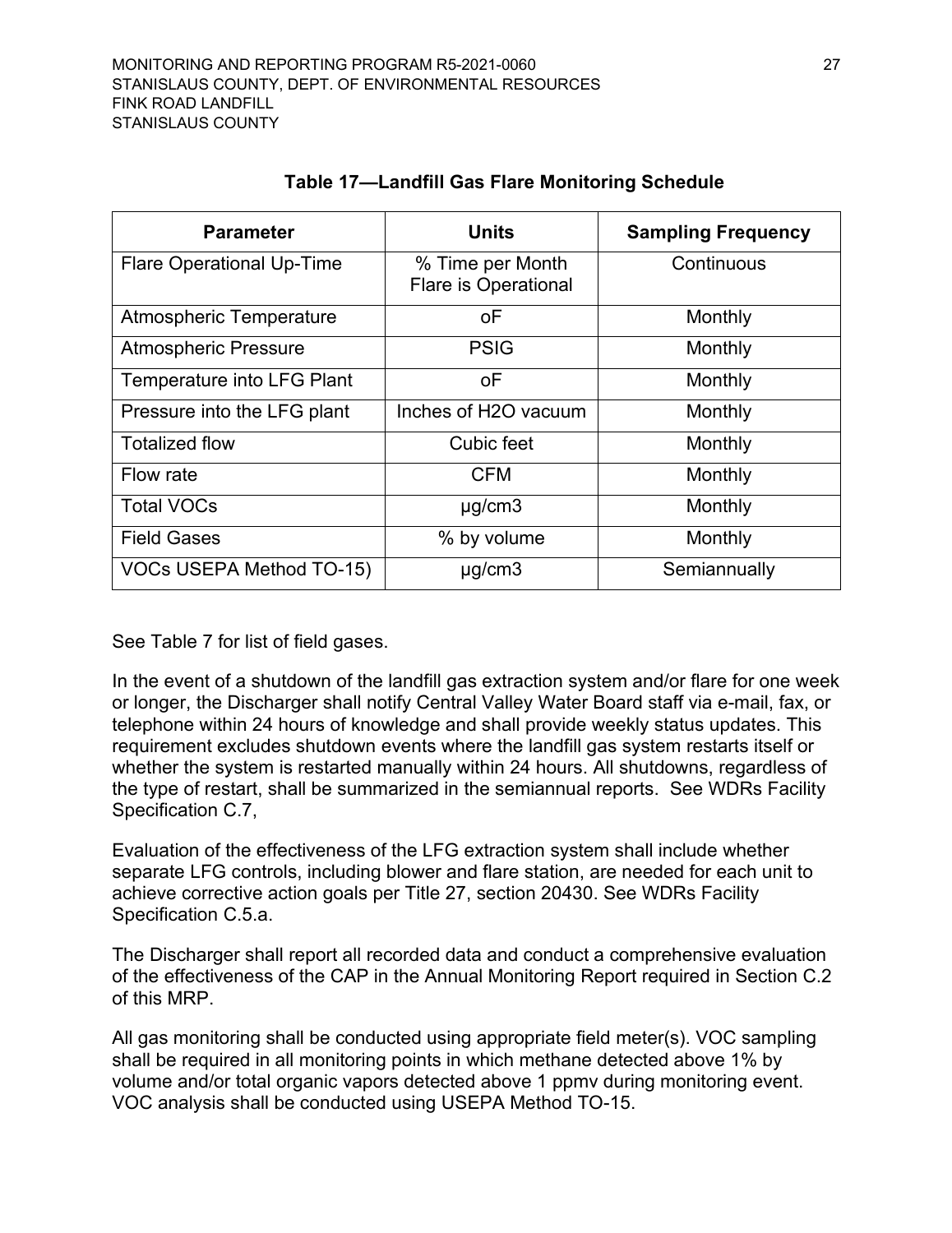## <span id="page-27-0"></span>**C. Reporting Requirements**

The results of monitoring required at least semiannually (i.e., semiannually or more frequently) under this Order shall be reported semiannually, while the reporting frequency for monitoring required less frequently than semiannually (e.g., annually or every five years) shall be the same as the monitoring frequency. The following monitoring reports containing the results of monitoring required under this Order shall be submitted by the specified due dates.

<span id="page-27-1"></span>

| <b>Report</b>                                      | <b>End of Reporting</b><br><b>Period</b> | <b>Due Date</b>                                                                   |
|----------------------------------------------------|------------------------------------------|-----------------------------------------------------------------------------------|
| <b>First Semiannual Monitoring</b><br>Report       | 30 June                                  | 1 Aug.                                                                            |
| Second Semiannual Monitoring<br>Report             | 31 Dec.                                  | 1 Feb.                                                                            |
| <b>Annual Monitoring Report</b>                    | 31 Dec.                                  | 1 Feb.                                                                            |
| Seep Reporting                                     | (continuous)                             | Immediate Notification<br>(Written Notice within 7)<br>Days)                      |
| <b>Annual Facility Inspection Report</b>           | 31 Oct.                                  | <b>15 Nov.</b>                                                                    |
| <b>Major Storm Event Report</b>                    | (continuous)                             | 7 Days after Discovery of<br>Damage and 14 days<br>after completion of<br>repairs |
| Iso-Settlement Survey and<br><b>Mapping Report</b> | Every 5 Years                            | 31 October 2022 and<br>every 5 years thereafter                                   |

## **Table 18—Summary of Required Reporting**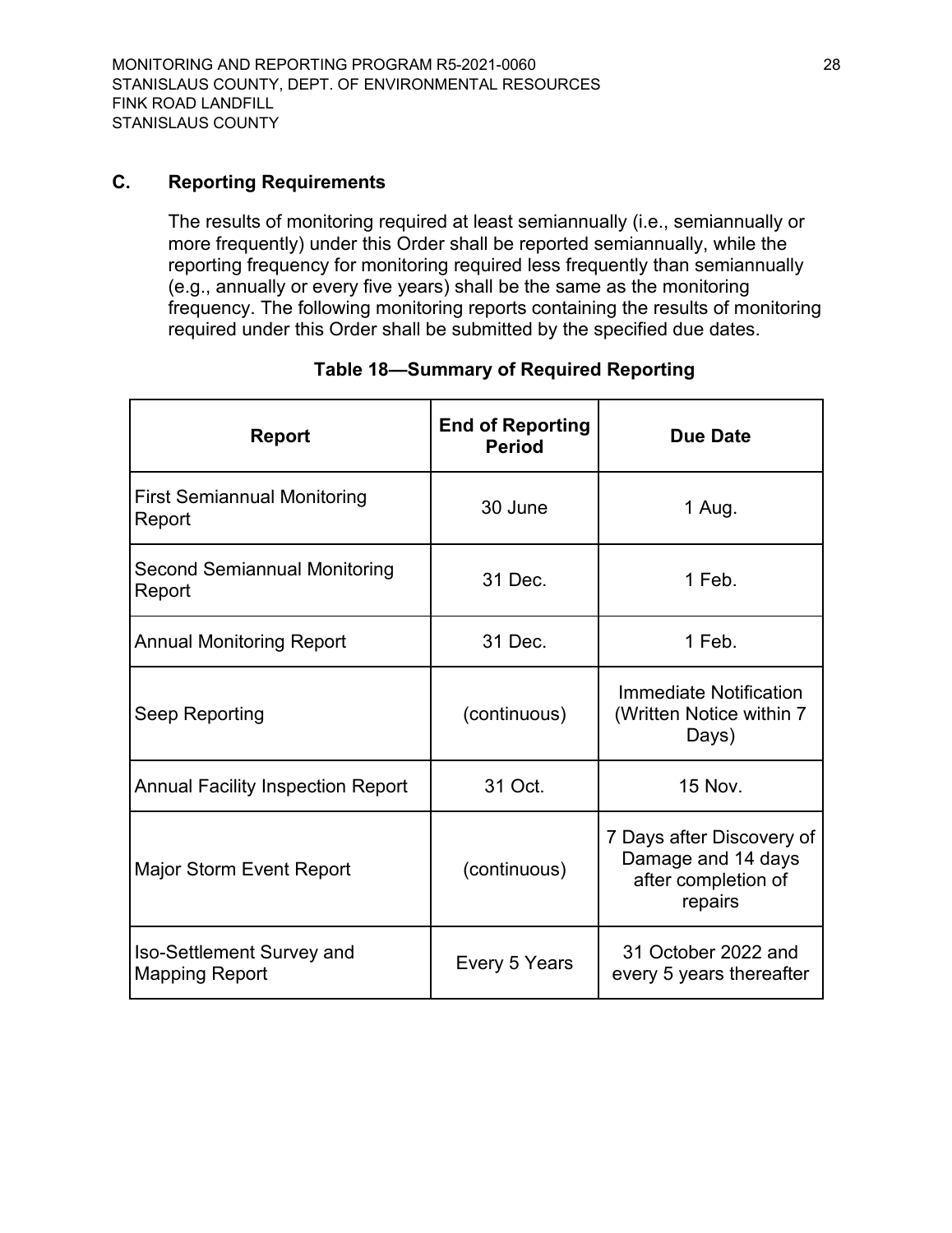#### <span id="page-28-0"></span>**1. Semiannual Self-Monitoring Reports (Semiannual SMRs)**

By 1 August and 1 February of each year, the Discharger shall submit a Semiannual SMR in accordance with the provisions below.

- a. For each groundwater monitoring point addressed by the report, a description of:
	- i. The time of water level measurement;
	- ii. The type of pump (or other device) used for purging and the elevation of the pump intake relative to the elevation of the screened interval;
	- iii. The method of purging used to stabilize water in the well bore before the sample is taken including the pumping rate; the equipment and methods used to monitor field pH, temperature, and conductivity during purging; results of pH, temperature, conductivity, and turbidity testing; and the method of disposing of the purge water;
	- iv. The type of pump (or other device) used for sampling, if different than the pump or device used for purging; and
	- v. A statement that the sampling procedure was conducted in accordance with the approved Sample Collection and Analysis Plan.
- b. A map or aerial photograph showing the locations of observation stations, monitoring points, and background monitoring points.
- c. An estimated quarterly groundwater flow rate and direction in: (1) the uppermost aquifer; (2) any zones of perched water; and (3) any additional zone of saturation monitored based upon water level elevations taken prior to the collection of the water quality data submitted in the report. (See Title 27, § 20415, subd. (e)(15).)
- d. Times of expected highest and lowest elevations of the water levels in the wells. (See Title 27, § 20415, subd. (e)(15).)
- e. Estimated minimum groundwater separation at LF-1, LF-2, and LF 3 based on groundwater elevation monitoring data and the maximum depth of waste at each unit, including LCRS sump, as applicable.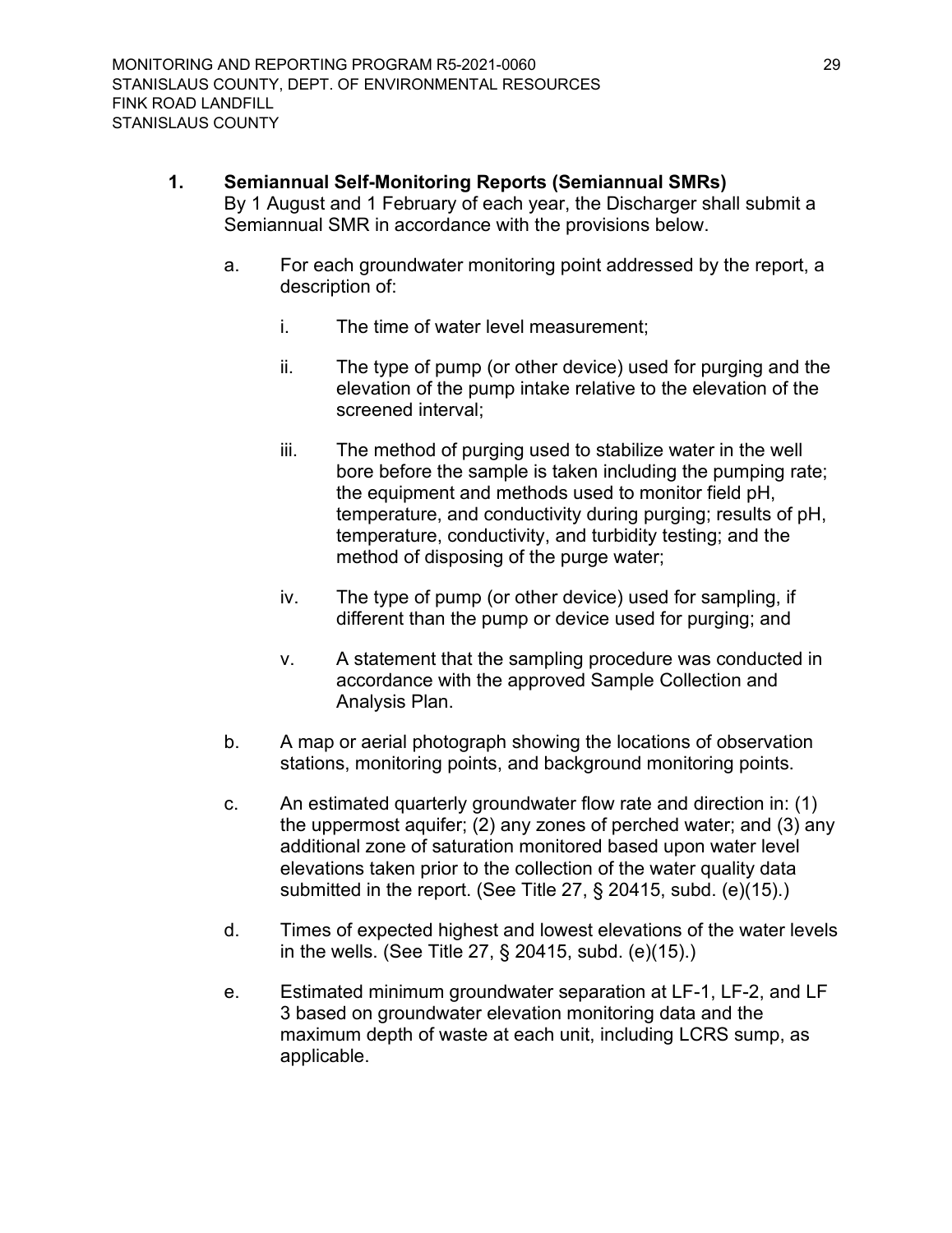- f. Cumulative tabulated monitoring data for all monitoring points and constituents for groundwater, unsaturated zone, leachate, and surface water.
	- i. Concentrations below the laboratory reporting limit shall not be reported as "ND" unless the reporting limit is also given in the table. Otherwise they shall be reported "<" the reporting limit (e.g., <0.10).
	- ii. Units shall be as required in the appropriate Tables in Section B unless specific justification is given to report in other units. Refer to the SPRRs Section I "Standard Monitoring Specifications" for requirements regarding MDLs and PQLs.
- g. Laboratory statements of results of all analyses evaluating compliance with requirements.
- h. An evaluation of the concentration of each monitoring parameter (or 5-year COC when five-year COC sampling is conducted) as compared to the current concentration limits, and the results of any required verification testing for constituents exceeding a concentration limit. Report any actions taken under Section J: Response to a Release for verified exceedances of a concentration limit for wells/constituents not already in corrective action monitoring.
- i. The results of solid waste monitoring required under Section B.6 above.
- j. An evaluation of the effectiveness of the leachate monitoring and control facilities, and of the landfill precipitation and drainage control facilities. The evaluation shall include the results of monitoring required in Section B.4 above.
- k. A summary of all Facility Monitoring for the reporting period required in Section 7 of this MRP.
- l. A summary of inspection, leak search, and repair of final covers on any closed landfill units in accordance with an approved final postclosure maintenance plan as required by Standard Closure and post-Closure Maintenance Specifications G.26 through G.29 of the SPRRs.
- m. A comprehensive discussion of the Corrective Action Monitoring Program required by this MRP under Sections B.2 and B.8.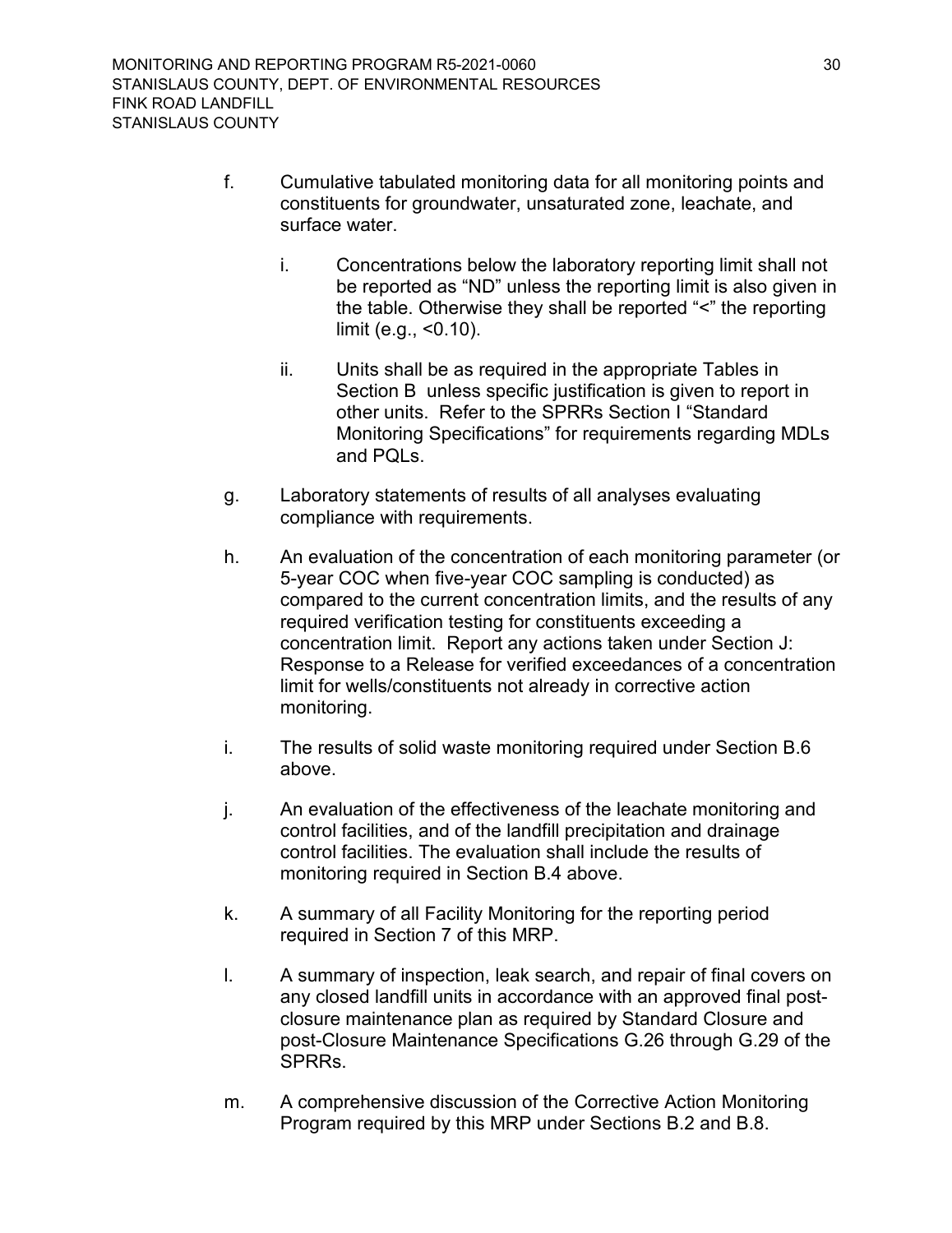## <span id="page-30-0"></span>**2. Annual Monitoring Reports (AMRs)**

On 1 February of each year, the Discharger shall submit Annual Monitoring Reports (AMRs) containing each of the following components.

- a. Graphs showing historical trends for monitoring parameters at each background and compliance monitoring point for each monitoring program i.e., groundwater, unsaturated zone, and surface water monitoring programs.
	- i. All monitoring parameters shall be graphed to show historical trends at each monitoring point and background monitoring point, for all samples taken within at least the previous five calendar years.
	- ii. If a 5-year COC event was performed during any monitoring period of the subject year of the Annual Report, then these parameters shall also be graphically presented.
	- iii. Each such graph shall plot the concentration of one or more constituents for the period of record for a given monitoring point or background monitoring point, at a scale appropriate to show trends or variations in water quality.
	- iv. The graphs shall plot each datum, rather than plotting mean values.
	- v. Graphical analysis of monitoring data may be used to provide significant evidence of a release.
- b. An evaluation of the monitoring parameters with regards to the cation/anion balance, and a graphical presentation using a Stiff diagram, a Piper graph, or a Schoeller plot.
- c. All historical monitoring data for which there are detectable results, including data for the previous year, shall be submitted in tabular form in a digital file format such as a computer disk. The Central Valley Water Board regards the submittal of data in hard copy and in digital format as "...the form necessary for..." statistical analysis [Title 27, section 20420(h)], that facilitates periodic review by the Central Valley Water Board.
- d. Hydrographs of each well showing the elevation of groundwater with respect to the elevations of the top and bottom of the screened interval and the elevation of the pump intake. Hydrographs of each well shall be prepared quarterly and submitted annually.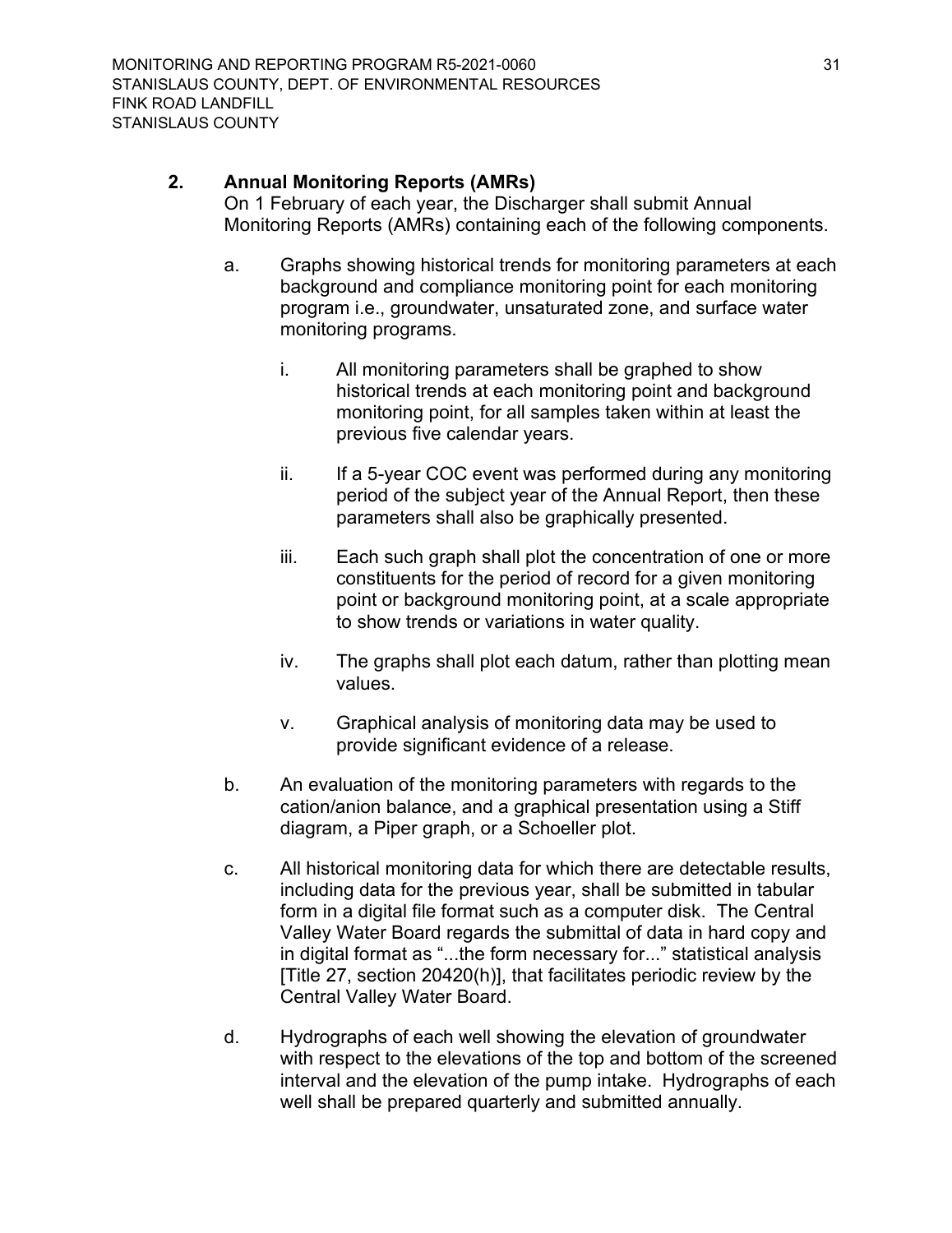- e. A comprehensive discussion of the compliance record, and the result of any corrective actions taken or planned which may be needed to bring the Discharger into full compliance with the waste discharge requirements.
- f. A written summary of the monitoring results, indicating any changes made or observed since the previous Annual Monitoring Report.
- g. Updated concentration limits for each monitoring parameter at each monitoring well based on the new data set.
- h. The results of the annual LCRS testing required in Section B.4.b.iii. The Discharger shall quantify the amount of LCRS clogging that has occurred over time since the LCRS was first tested and shall estimate the effects of the clogging as it relates to increased leachate head buildup on the underlying geomembrane liner.

## <span id="page-31-0"></span>**3. Seep Reporting**

Upon discovery of seepage from any disposal area within the Facility, the Discharger shall immediately report such seepage to the Central Valley Water Board via telephone or email; and within seven days, submit a written report with the following information:

- a. Map(s) depicting the location(s) of seepage;
- b. Estimated flow rate(s);
- c. A description of the nature (e.g., all pertinent observations and analyses), and extent of the discharge including whether the leachate left the boundaries of the waste unit and how far the seep travelled;
- d. Verification that samples have been submitted for analyses of the Field Parameters and Monitoring Parameters listed in Table III of this MRP, and an estimated date that the results will be submitted to the Central Valley Water Board; and
- e. Corrective measures underway or proposed, and corresponding time schedule.

## <span id="page-31-1"></span>**4. Annual Facility Inspection Reports**

By 15 November of each year, the Discharger shall submit a report describing the results of the inspection and the repair measures implemented, preparations for winter, and include photographs of any problem areas and the repairs. Refer to Section B.7.b of this MRP, above.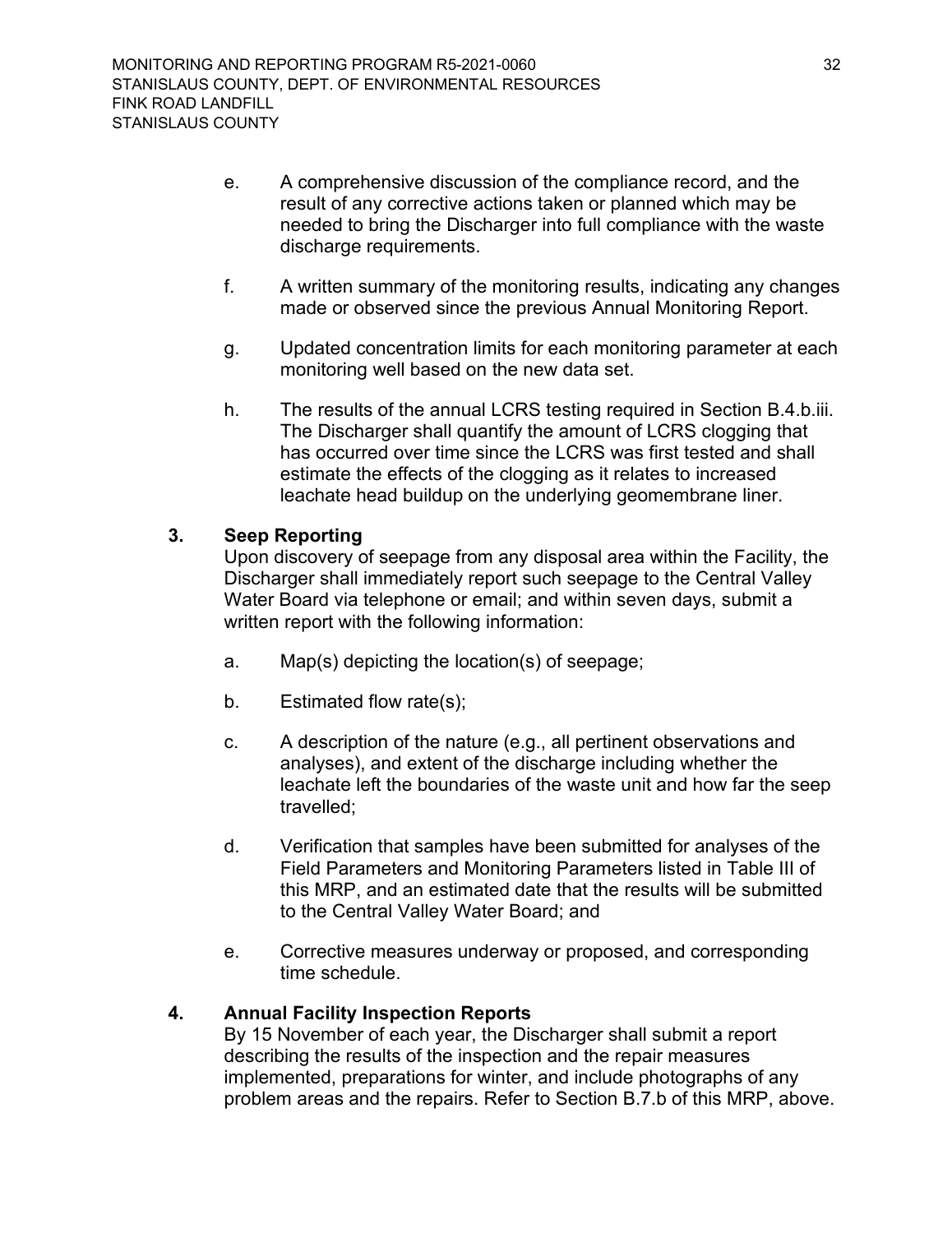## <span id="page-32-0"></span>**5. Major Storm Event Reports**

Following major storm events capable of causing damage or significant erosion, the Discharger shall immediately notify Central Valley Water Board staff of any damage or significant erosion upon discovery and submit a preliminary written report within 7 days after discovery describing the extent of the damage and the proposed repairs that will be made to remedy the damage. The Discharger shall submit a final report of subsequent repairs within 14 days of completion of the repairs, including photographs of the problem and the repairs. See Section B.7.c.

## <span id="page-32-1"></span>**6. Survey and Iso-Settlement Map (closed & partially closed landfills)**

The Discharger shall submit all iso-settlement maps prepared in accordance with Section B.7.d of this MRP. (See Title 27, § 21090, subd. (e).) The next five-year iso-settlement survey report for the landfill is due by 31 October 2022 and every five years thereafter.

## <span id="page-32-2"></span>**7. Financial Assurance Report**

By 1 June of each year, the Discharger shall submit a copy of the annual financial assurances report due to CalRecycle that updates the financial assurances for closure, post-closure maintenance, and corrective action. See Financial Assurance Specifications F.2 and F.7 of the WDRs. The Discharger shall report the financial assurances documents associated with the Facility's two Class II surface impoundments separately.

## <span id="page-32-3"></span>**D. Water Quality Protection Standard**

For each waste management unit, the WQPS shall consist of all COCs, the concentration limit for each COC, the verification retesting procedure to confirm measurably significant evidence of a release, the point of compliance, and all water quality monitoring points for each monitored medium.

## <span id="page-32-4"></span>**1. WQPS Report**

The WQPS for each WMU at the Facility shall be described in a WQPS Report approved by the Central Valley Water Board. Any proposed changes to the WQPS, other than annual update of the concentration limits, shall be submitted in a revised WQPS Report for review and approval. The WQPS report shall:

a. Identify all distinct bodies of surface water and groundwater that could be affected in the event of a release from a waste management unit or portion of a unit. This list shall include at least the uppermost aquifer and any permanent or ephemeral zones of perched groundwater underlying the Facility.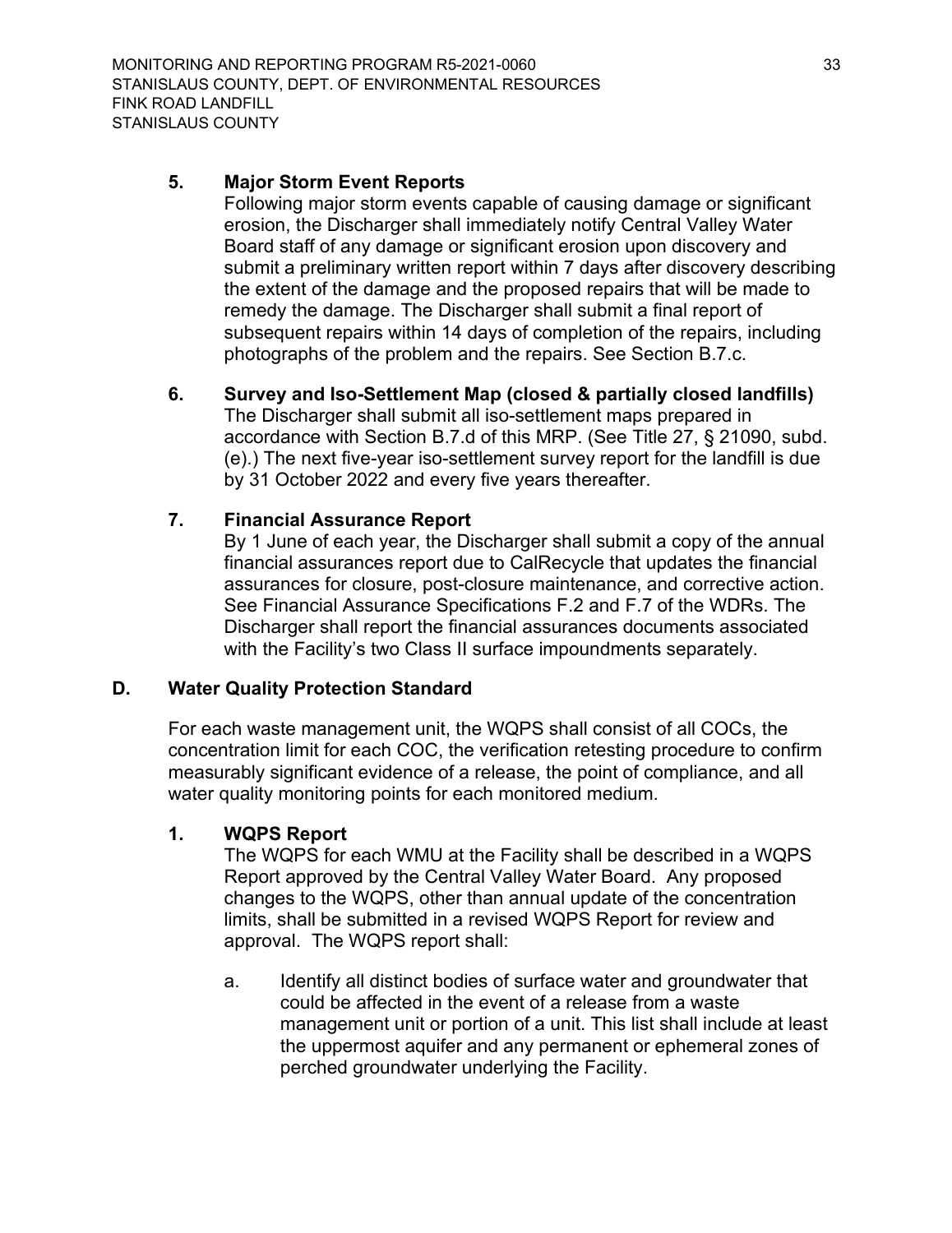- b. Include a map showing the monitoring points and background monitoring points for the surface water monitoring program, groundwater monitoring program, and the unsaturated zone monitoring program. The map shall include the point of compliance in accordance with Title 27, section 20405.
- c. Evaluate the perennial direction(s) of groundwater movement within the uppermost groundwater zone(s).
- d. Include a proposed statistical method for calculating concentration limits for monitoring parameters and constituents of concern that are detected in 10% or greater of the background data (naturallyoccurring constituents) using a statistical procedure from Title 27, section 20415(e)(8)(A-D)] or section 20415(e)(8)(E).
- e. Include a retesting procedure to confirm or deny measurably significant evidence of a release (See Title 27, §§ 20415, subd. (e)(8)(E), 20420, subds. (j)(1)-(3).
- f. Be updated annually for each monitoring well using new and historical monitoring data.
- g. Be certified by a California-registered civil engineer or geologist as meeting the requirements of Title 27.

If subsequent sampling of the background monitoring point(s) indicates significant water quality changes due to either seasonal fluctuations or other reasons unrelated to waste management activities at the site, the Discharger may request modification of the WQPS.

The monitoring parameters are listed in Table 3 (groundwater), Table 7 (unsaturated zone) and Table 12 (surface water).

The surface and groundwater COCs for both landfill units at the Facility are listed in Attachment B. The Discharger shall monitor all COCs **every five years**, or more frequently as required in accordance with a Corrective Action Program. The last 5-year COC event was conducted in the Third Quarter 2015. The five-year COCs are therefore due to be monitored again in the Second Semester 2020.

## <span id="page-33-0"></span>**2. Concentration Limits**

Proposed concentration limits for all monitored water bearing media (i.e., surface water and groundwater) shall be included in the revised/updated WQPS Report required under WDR Monitoring Specification G.7. For a naturally occurring constituent of concern, the concentration limit for each constituent of concern shall be determined by calculation in accordance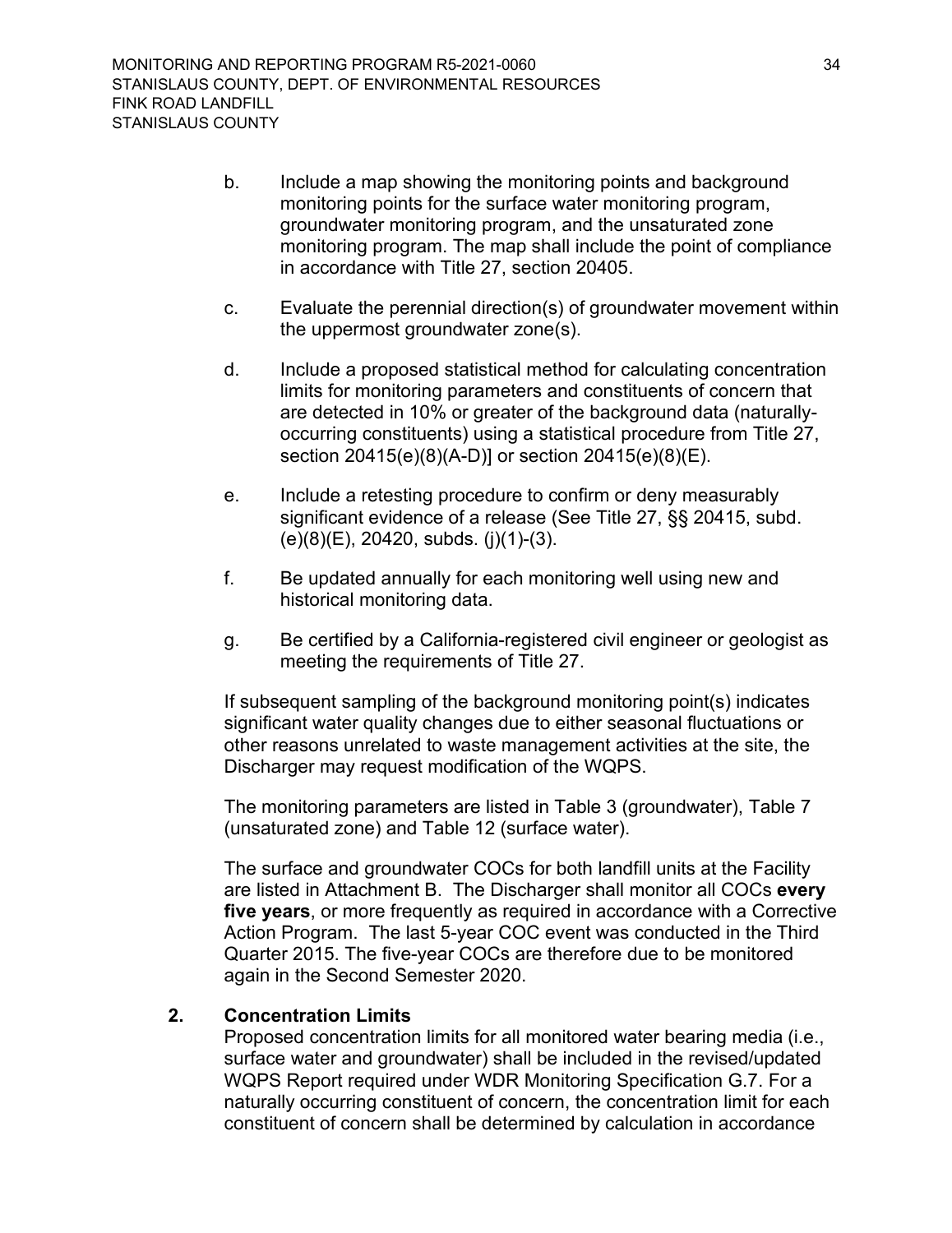with a statistical method pursuant to Title 27, section 20415(e)(8); or by an alternate statistical method meeting the requirements of Title 27, section 20415(e)(8)(E).

## <span id="page-34-0"></span>**a. Detection Monitoring**

- i. Non-Naturally Occurring COCs—The concentration limits for non-naturally occurring constituents of concern, including organic compounds (e.g., VOCs and dissolved metals not detectable in background), shall be the laboratory detection limit.
- ii. Naturally Occurring COCs—The Discharger shall use interwell statistics for naturally occurring constituents. Each unit shall be separately monitored absent an approved demonstration per WDR Monitoring Specification G.5. The data analysis method for calculating concentration limits for naturally occurring COCs under this Order shall be the interwell Tolerance Limit Method at 95% confidence and 95% coverage based on background data or as otherwise proposed in the currently approved WQPS Report or separate technical report reference therein. Concentration limits for naturally occurring COCs shall be updated annually and included in the Annual Monitoring Report submitted under this MRP.

The landfill concentration limits for detection monitoring listed in MRP Attachment C are temporarily approved pending submission of the next updated WQPS Report per Section D.2.c below.

## <span id="page-34-1"></span>**b. Corrective Action Monitoring**

For wells in the corrective action program, the concentration limits represent cleanup levels to achieve background concentrations. The concentration limits for corrective action monitoring shall be the same as those for detection monitoring absent approval of a proposal for concentration limits greater than background (CLGBs) under Title 27 Section 20400(c) and revision of the WDRs. Time series plots and/or an intrawell statistical procedure (e.g., Mann-Kendall test) shall be used for trend analysis to monitor corrective action progress.

As noted in WDR Finding 51, the JTD included an August 2019 revised WQPS Report describing data analysis methods used for groundwater monitoring, including calculation of concentration limits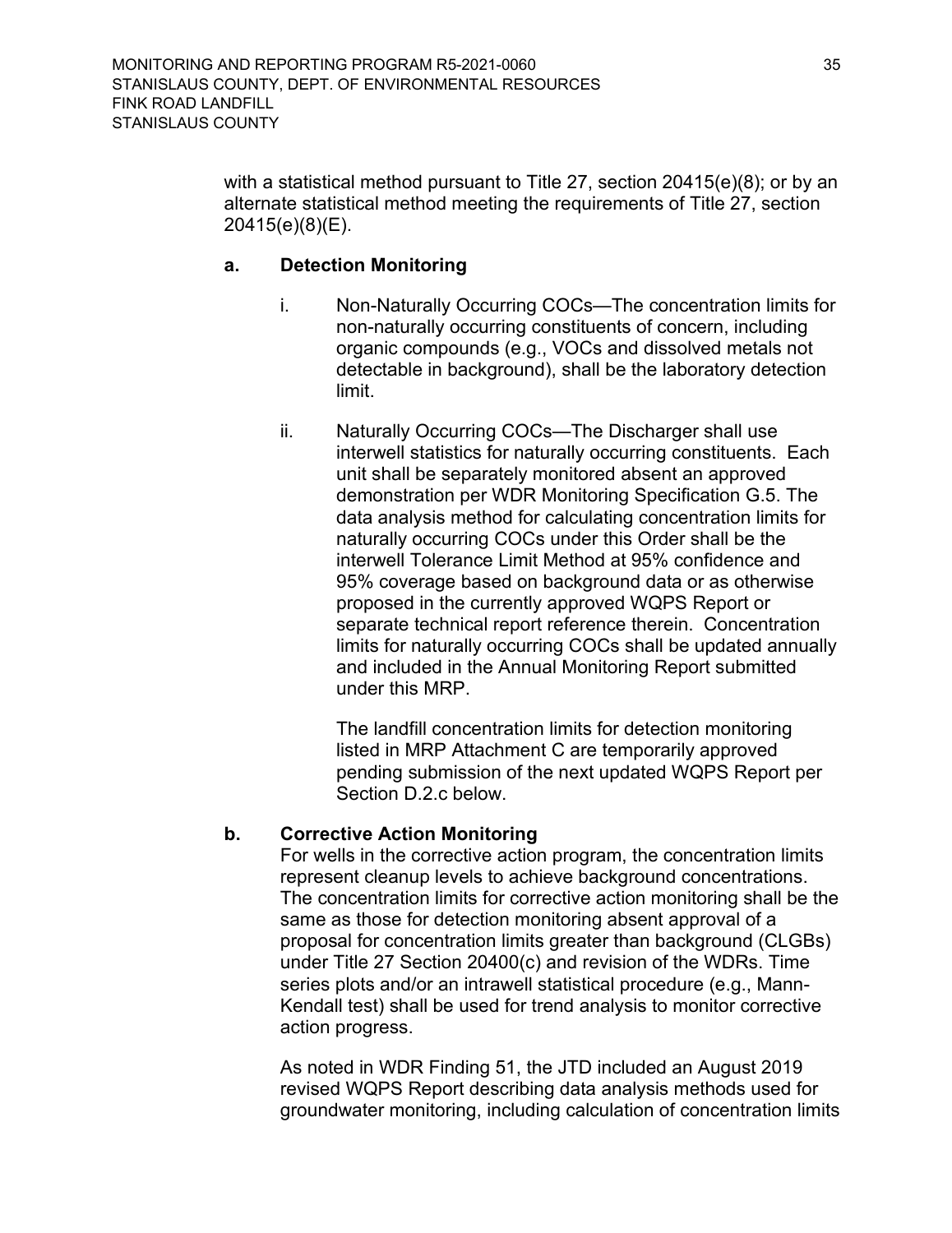> using the Interwell Tolerance Method referenced above. Interwell inorganic concentration limits would then be calculated and annually updated for each group using the Interwell Tolerance Method (using the mean parameter value plus three standard deviations for normally distributed parameters and using nonparametric tolerance limits for non-normally distributed parameters). According to the Discharger, this method produced the least amount of false-positive results, while at the same time identifying inorganic exceedances in site wells with recorded VOCs detections.

The concentration limits listed in MRP Attachment C are also temporarily approved for corrective action monitoring pending submission of the next updated WQPS Report per Section D.2.c below.

#### <span id="page-35-0"></span>**c. Updated WQPS Report**

These WDRs require that, **beginning 1 January 2023 and annually thereafter for two years**, the Discharger submit a revised/updated WQPS Report to reflect the requirements of this Order, including, but not limited to, the need for further evaluation of grouping of background wells for pooling of background data and for separate detection/corrective action monitoring of LF-1 and LF-2 units until such time as expansion of LF-2 renders it infeasible to separately monitor the units.  $^3$  $^3$  The revised/updated WQPS report shall also include concentration limits for the two surface impoundments at the site.

## <span id="page-35-1"></span>**3. Retesting Procedures to Confirm Release**

If monitoring results indicate measurably significant evidence of a release per Section I.45 of the SPRRs, the Discharger shall:

- a. For analytes that are detected in less than 10% of the background samples (such as non-naturally occurring constituents), the Discharger shall use the non-statistical retesting procedure required in Standard Monitoring Specification I.46 of the SPRRs.
- b. For analytes that are detected in 10% or greater of the background samples (naturally occurring constituents), the Discharger shall use

<span id="page-35-2"></span><sup>3</sup> The Discharger shall use currently approved Concentration Limits for general minerals and inorganic constituents pending approval of the revised/updated WQPS Report submitted each year under this Order, and once approved, those under the revised/updated WQPS.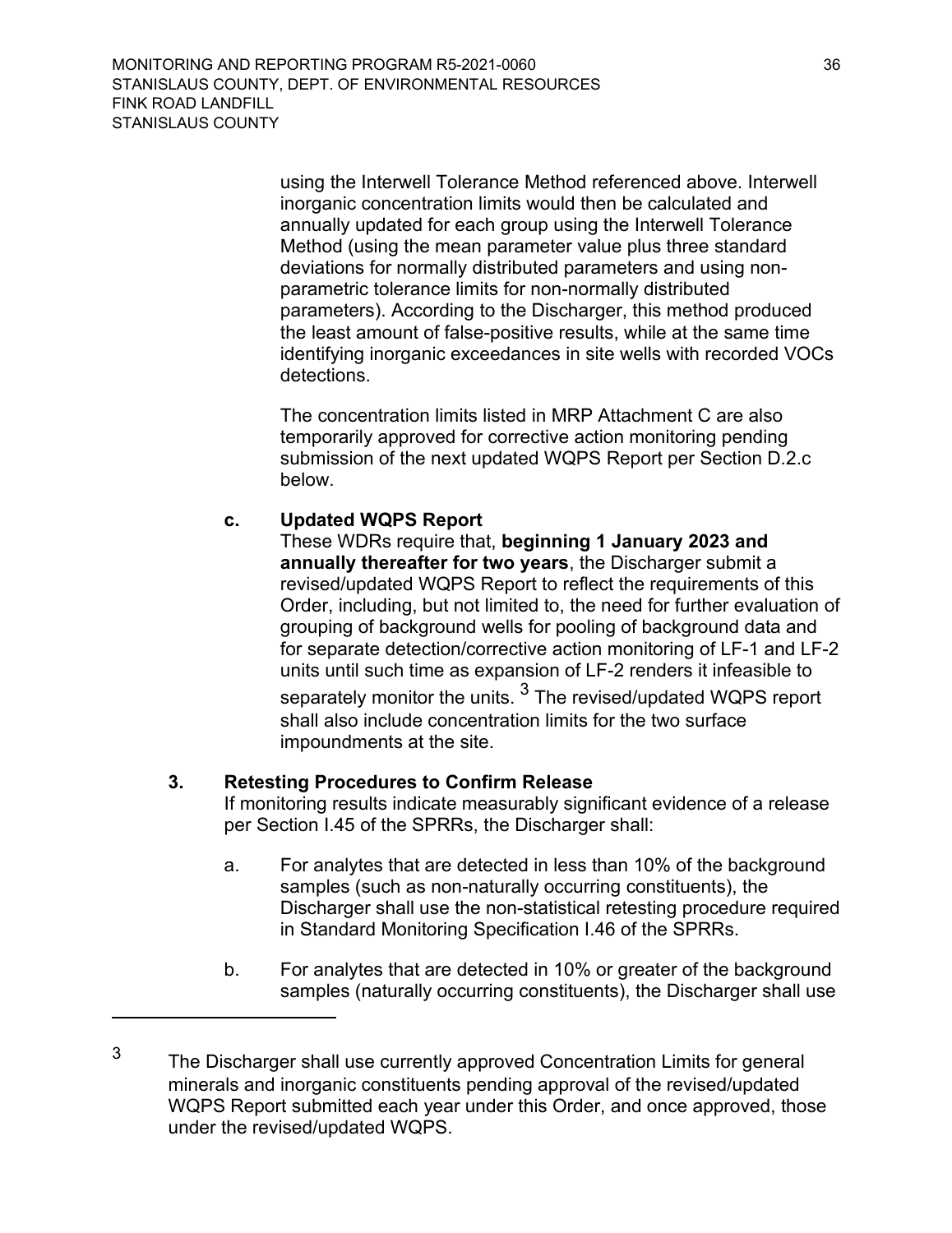one of the statistical retesting procedures as required in Standard Monitoring Specification I.47 of the SPRRs.

## <span id="page-36-0"></span>**4. Point of Compliance (POC)**

For purposes of the WQPS, the POC of each WMU shall be the vertical surface located at the hydraulically down-gradient limit of the Unit that extends through the uppermost aquifer underlying the unit. Title 27 alternatively also allows for the Discharger to demonstrate that the Point of Compliance be located along the downgradient perimeter of contiguous units (or contiguous portions thereof) provided the requisite demonstration is made. It is anticipated that such demonstration will be made after expansion of LF-2 renders monitoring along the downgradient perimeter of LF-1 infeasible.

The following are the current landfill and surface impoundment points of compliance:

- LF-1: MWs-9, -10, and -11.
- LF-2, Cell 1: DL-20A, -21A, and -22A; MWs-18, and –19.
- LF-2, Cell 2: DL-26, and -27; MW-14, and -18.
- LF-2, Cell 3: Pan lysimeter beneath Cell 3; MWs-14, and -18.
- LF-2, Cell 4: Pan lysimeter beneath Cell 4; MWs-14, and -18
- LF-2, Cell 5: Pan lysimeter beneath Cell 5; MWs-13, and -25
- LF-2, Cell 6: Pan lysimeter beneath Cell 6; MWs-26, 27S & 29
- LF-3, Cell 1: DL-1 through DL-13 inclusive, and MW-16.
- LF-3, Cell 2: DL-28, -29, and -30; MW-16.
- LF-3, Cell 3: Pan lysimeter beneath Cell 3; MWs-16, and -19.
- LF-3, Cell 4: Pan lysimeter beneath Cell 4; MWs-16, and -19.
- SI-1: Subdrain system beneath SI-1; and MW-19.
- SI-2: DL-23, -24. and -25; and MW-18.

The points of compliance for future LF-2, Cell 7 and LF-3, Cell 5 will be the cell pan lysimeter and their closest downgradient monitor wells. See WDR Attachments E and F.

## <span id="page-36-1"></span>**5. Monitoring Points**

A monitoring point is a well, device, or location specified in the waste discharge requirements, which monitoring is conducted and at which the water quality protection standard applies. The monitoring points for each monitored medium are listed in Section B of this MRP.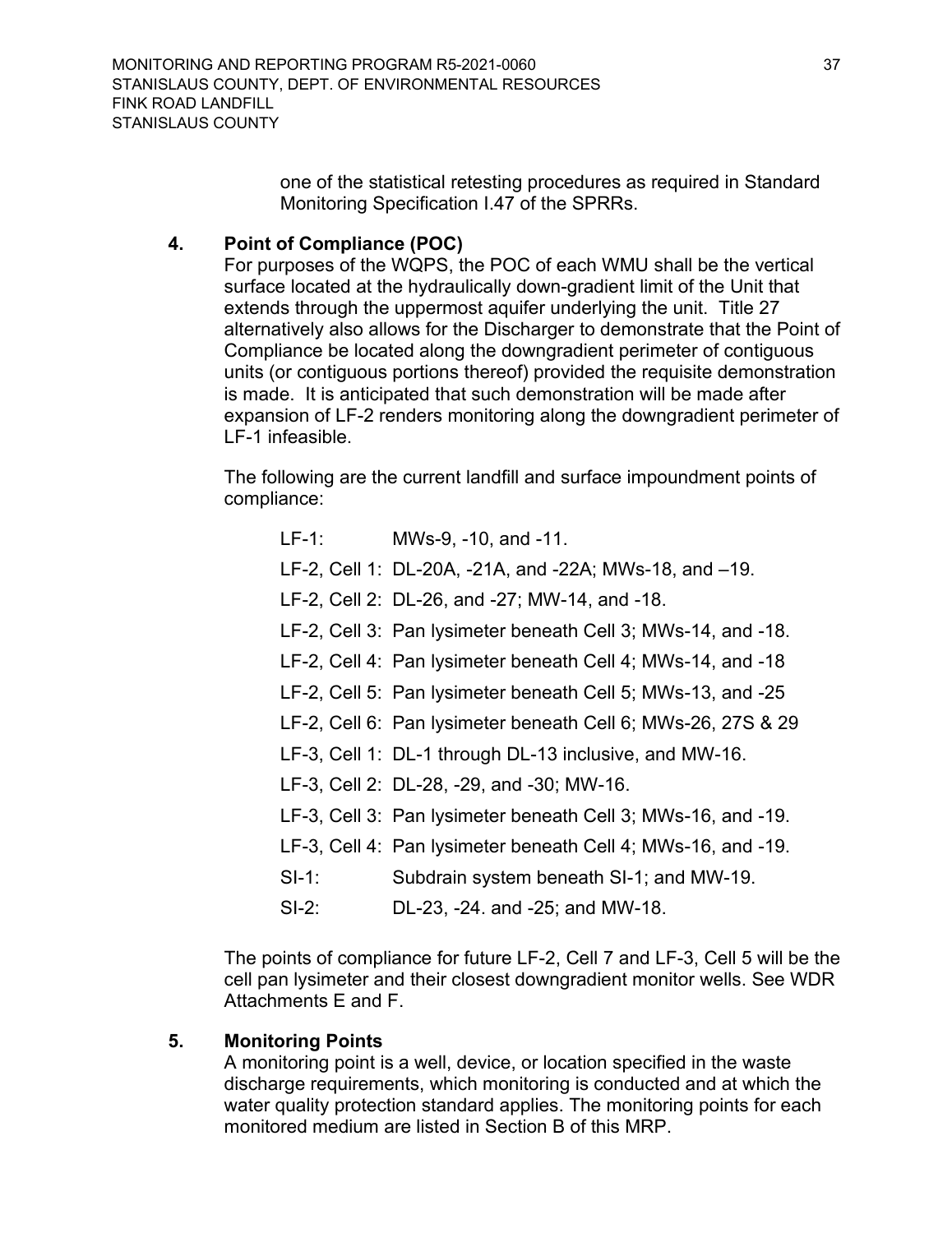#### <span id="page-37-0"></span>**a. Groundwater**

The groundwater monitoring points for the landfill units shall be as listed in Table 1 and for the surface impoundments as listed in Table 2 herein.

## <span id="page-37-1"></span>**b. Unsaturated Zone**

The unsaturated zone monitoring points for the landfill and surface impoundment units shall be their lysimeters.

#### **c. Surface Water**

See Table 11 and Table 12.

## <span id="page-37-3"></span><span id="page-37-2"></span>**6. Compliance Period**

The compliance period for each WMU shall be the number of years equal to the active life of the unit plus the closure period. The compliance period is the minimum period during which the Discharger shall conduct a water quality monitoring program subsequent to a release from the WMU. The compliance period shall restart each time the Discharger initiates an evaluation monitoring program. (See Title 27, § 20410.)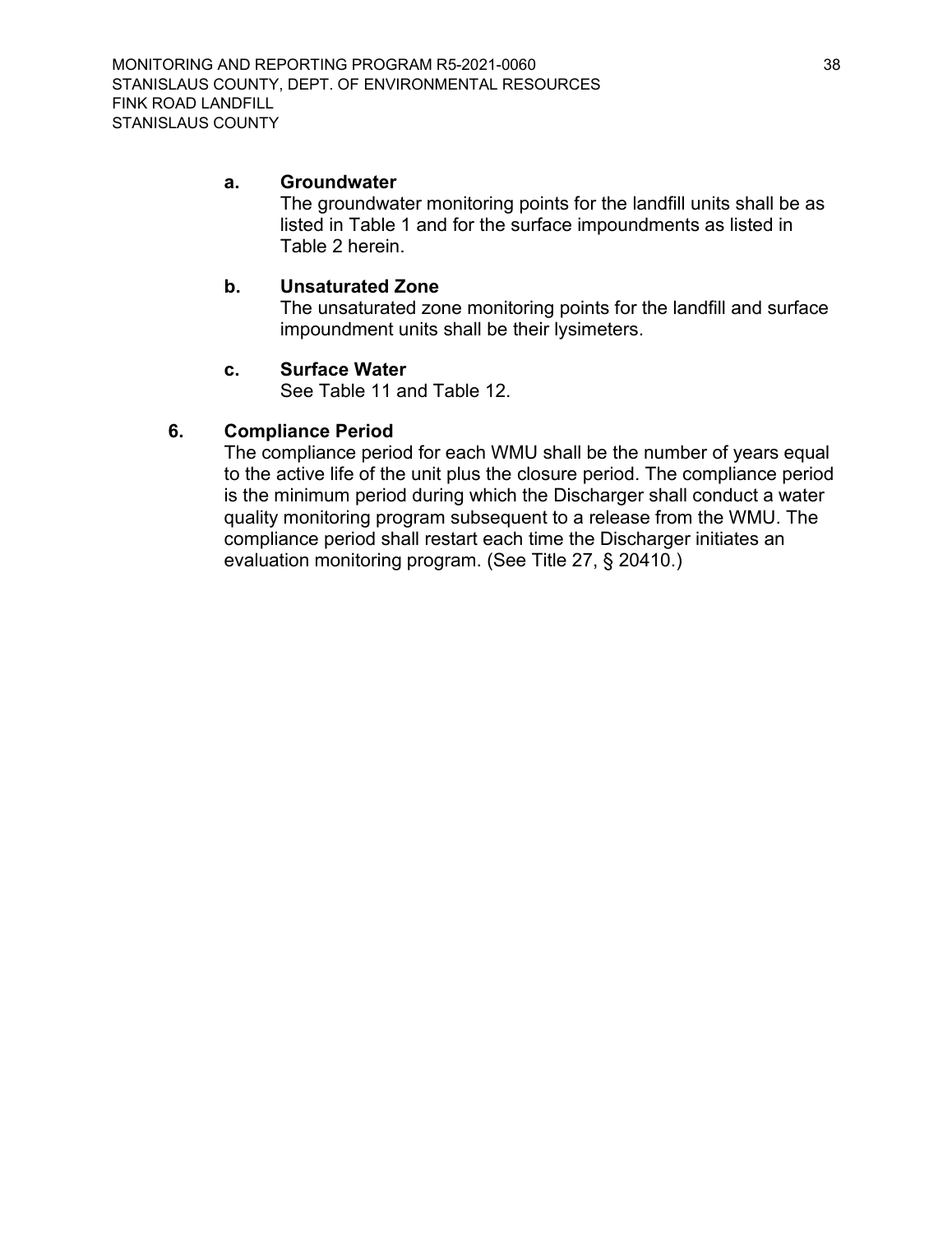#### **ENFORCEMENT**

If, in the opinion of the Executive Officer, the Discharger fails to comply with the provisions of this Order, the Executive Officer may refer this matter to the Attorney General for judicial enforcement, may issue a complaint for administrative civil liability, or may take other enforcement actions. Failure to comply with this Order may result in the assessment of Administrative Civil Liability of up to \$10,000 per violation, per day, depending on the violation, pursuant to the Water Code, including sections 13268, 13350 and 13385. The Central Valley Water Board reserves its right to take any enforcement actions authorized by law.

#### **ADMINISTRATIVE REVIEW**

Any person aggrieved by this Central Valley Water Board action may petition the State Water Board for review in accordance with Water Code section 13320 and California Code of Regulations, title 23, section 2050 et seq. The State Water Board must receive the petition by 5:00 p.m. on the 30th day after the date of this Order; if the 30th day falls on a Saturday, Sunday, or state holiday, the petition must be received by the State Water Board by 5:00 p.m. on the next business day. Copies of the [law and regulations](http://www.waterboards.ca.gov/public_notices/petitions/water_quality) (http://www.waterboards.ca.gov/public\_notices/petitions/water\_quality**)** applicable to filing petitions are available on the Internet (at the address below) and will be provided upon request.

## **ATTACHMENTS**

ATTACHMENT MRP-A—DETECT & CORRECTIVE ACTION MONITORING PARAMETERS ATTACHMENT MRP-B—FIVE-YEAR CONSTITUENTS OF CONCERN (COCS) ATTACHMENT MRP-C—LANDFILL CONCENTRATION LIMITS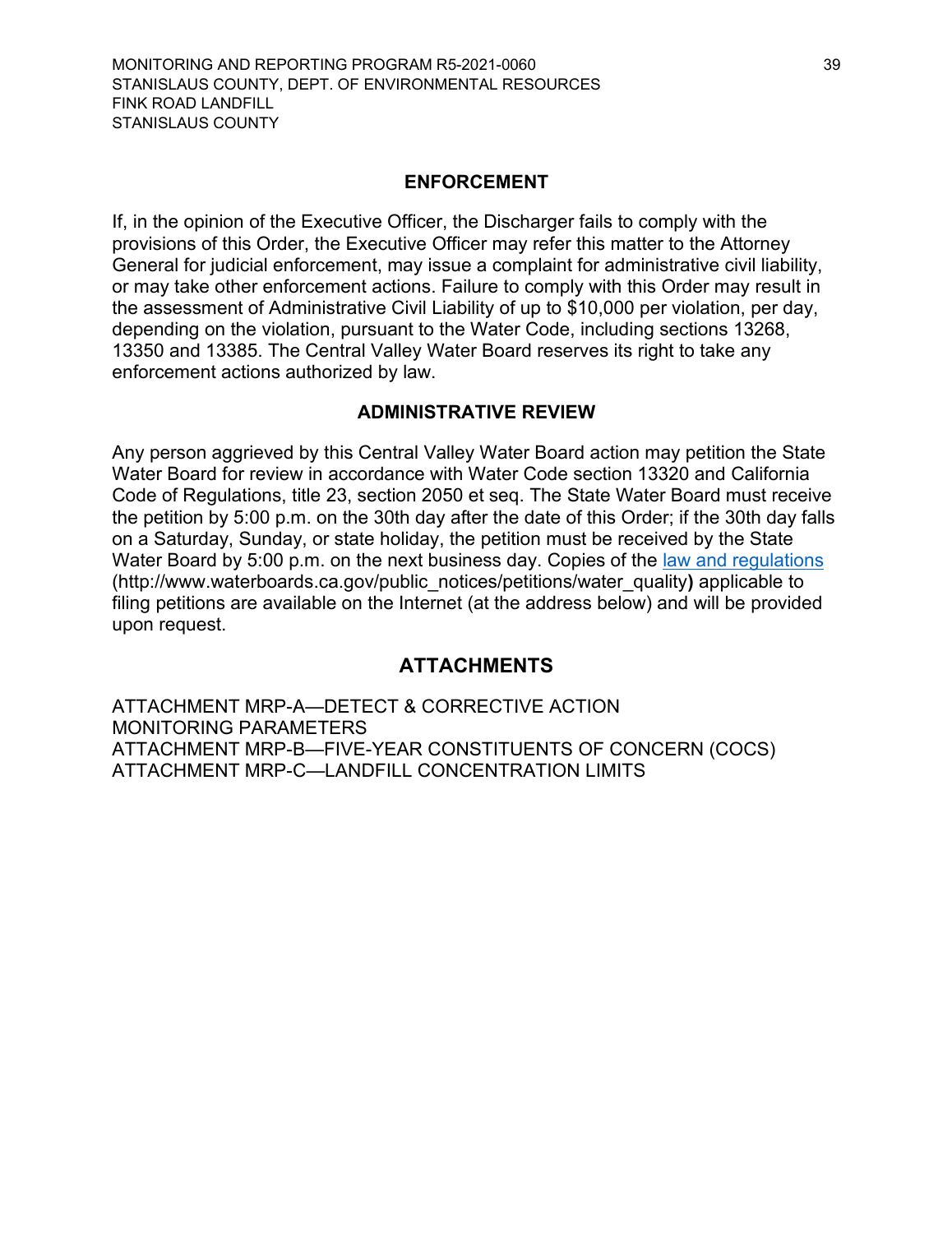## ATTACHMENT MRP-A-DETECT & CORRECTIVE ACTION **MONITORING PARAMETERS**

## **Field Parameters**

<span id="page-39-0"></span>

## **General Parameters**

| <b>Chemical Oxygen Demand</b> |  |
|-------------------------------|--|
| <b>Total Alkalinity</b>       |  |
| <b>Total Dissolved Solids</b> |  |
| <b>Total Hardness</b>         |  |
| <b>Total Organic Carbon</b>   |  |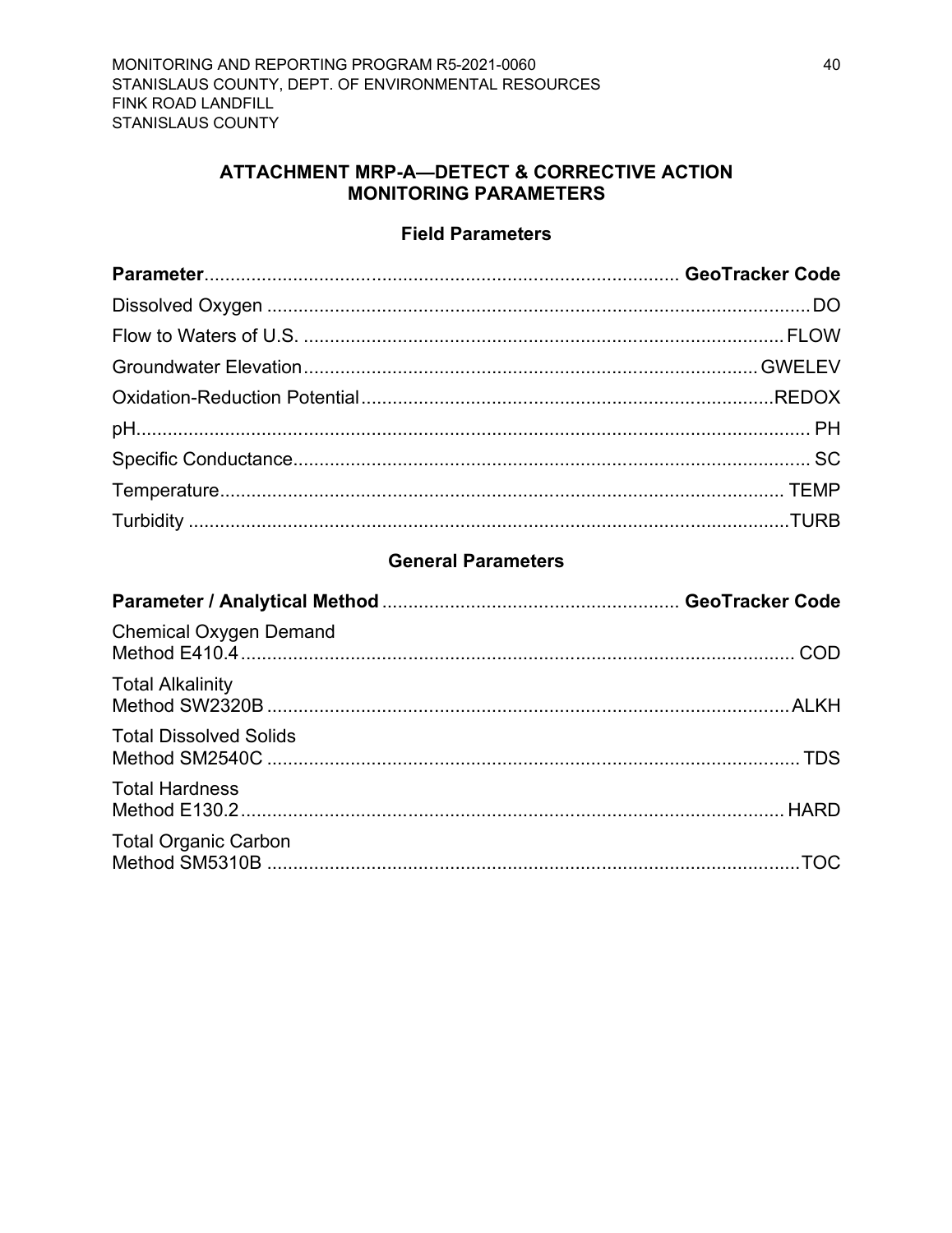# **General Minerals-Major Anions**

| <b>Bicarbonate Alkalinity</b>          |  |
|----------------------------------------|--|
| Chloride                               |  |
| Nitrate – Nitrogen                     |  |
| <b>Sulfate</b>                         |  |
| <b>General Minerals-Major Cations</b>  |  |
|                                        |  |
| Calcium                                |  |
| Magnesium                              |  |
| Potassium                              |  |
| Sodium                                 |  |
| <b>Dissolved Inorganics-Short List</b> |  |
|                                        |  |
| Arsenic                                |  |
| <b>Barium</b>                          |  |
| Iron                                   |  |
| Manganese                              |  |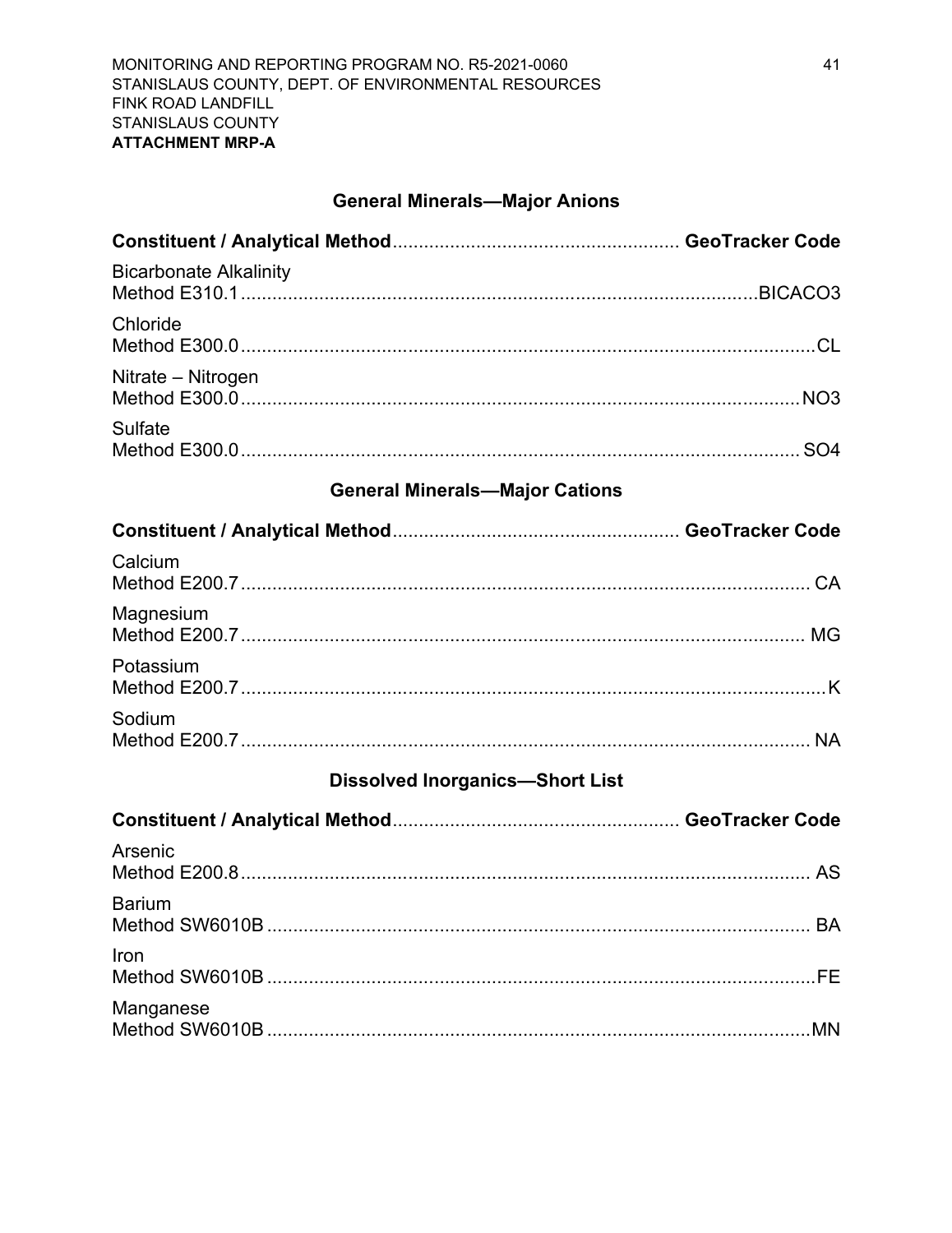# **Volatile Organic Compounds—USEPA Method 8260B, Short List**

| 1,1 -Dichloroethylene (1,1 -Dichloroethene; Vinylidene chloride)DCE11 |  |
|-----------------------------------------------------------------------|--|
|                                                                       |  |
|                                                                       |  |
|                                                                       |  |
|                                                                       |  |
|                                                                       |  |
|                                                                       |  |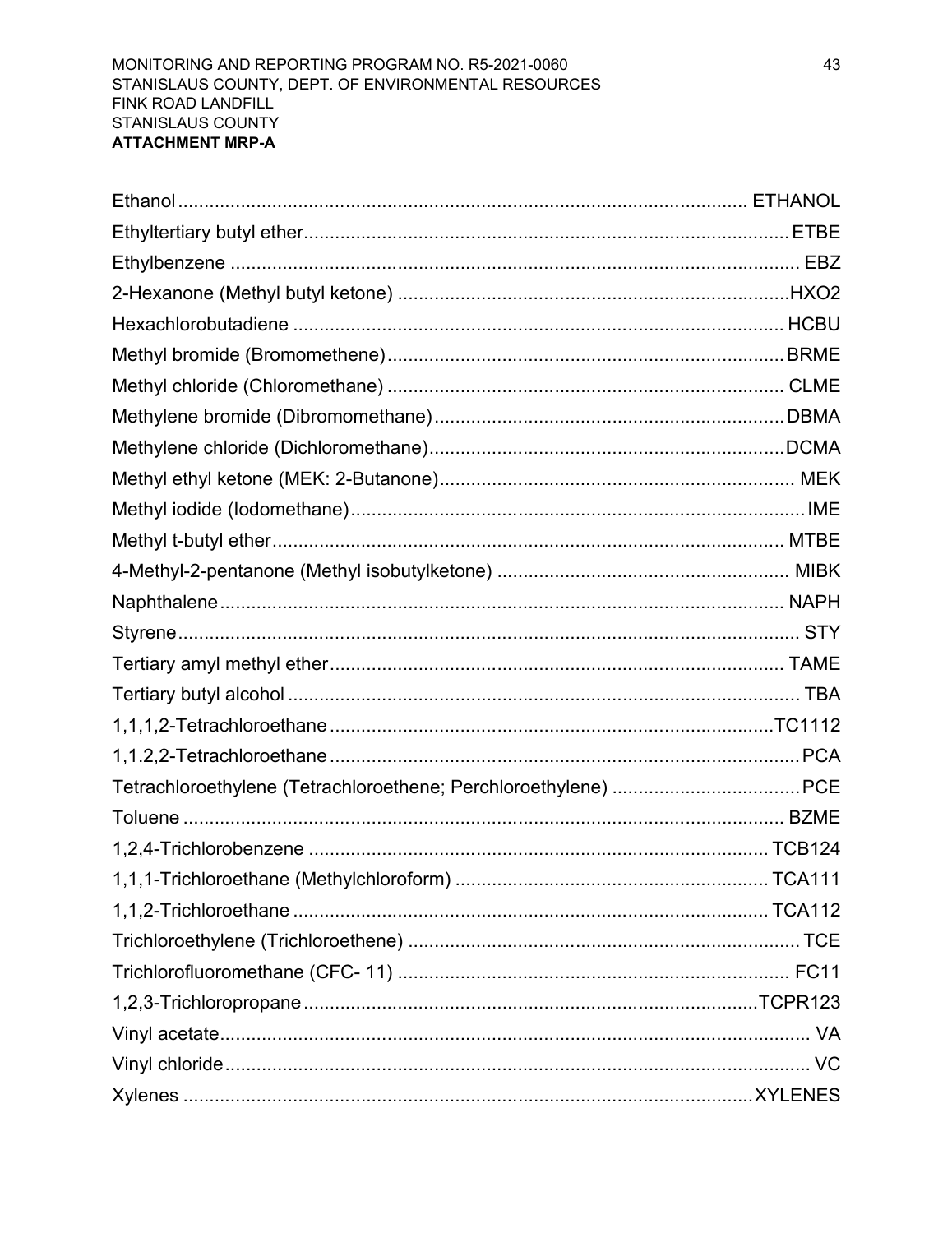# <span id="page-43-0"></span>ATTACHMENT MRP-B-FIVE-YEAR CONSTITUENTS OF CONCERN (COCS)

## **Dissolved Inorganics/Metals**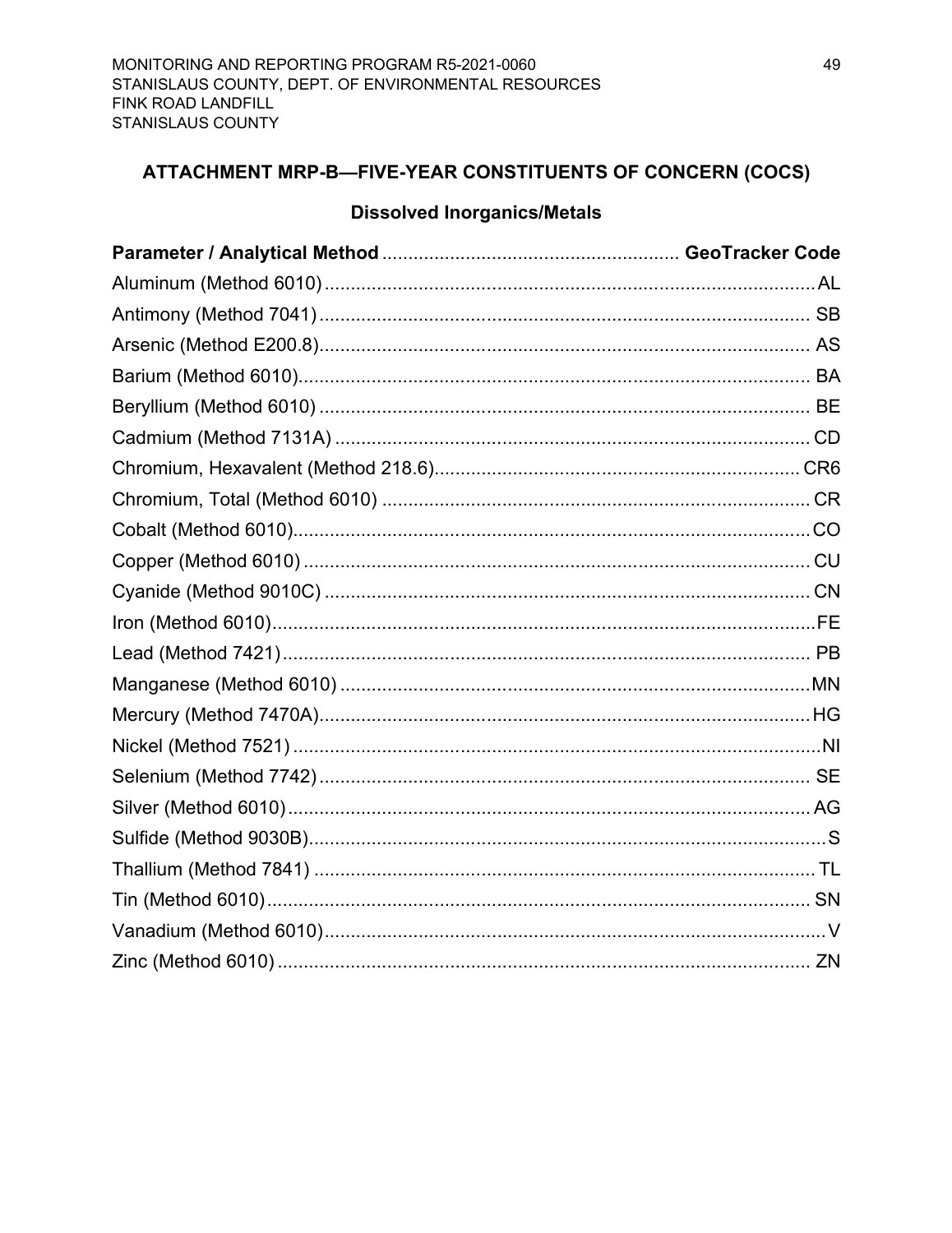# **Volatile Organic Compounds—USEPA Method 8260, Extended List**

| 1,1 -Dichloroethylene (1, I-Dichloroethene; Vinylidene chloride)DCE11 |  |
|-----------------------------------------------------------------------|--|
|                                                                       |  |
|                                                                       |  |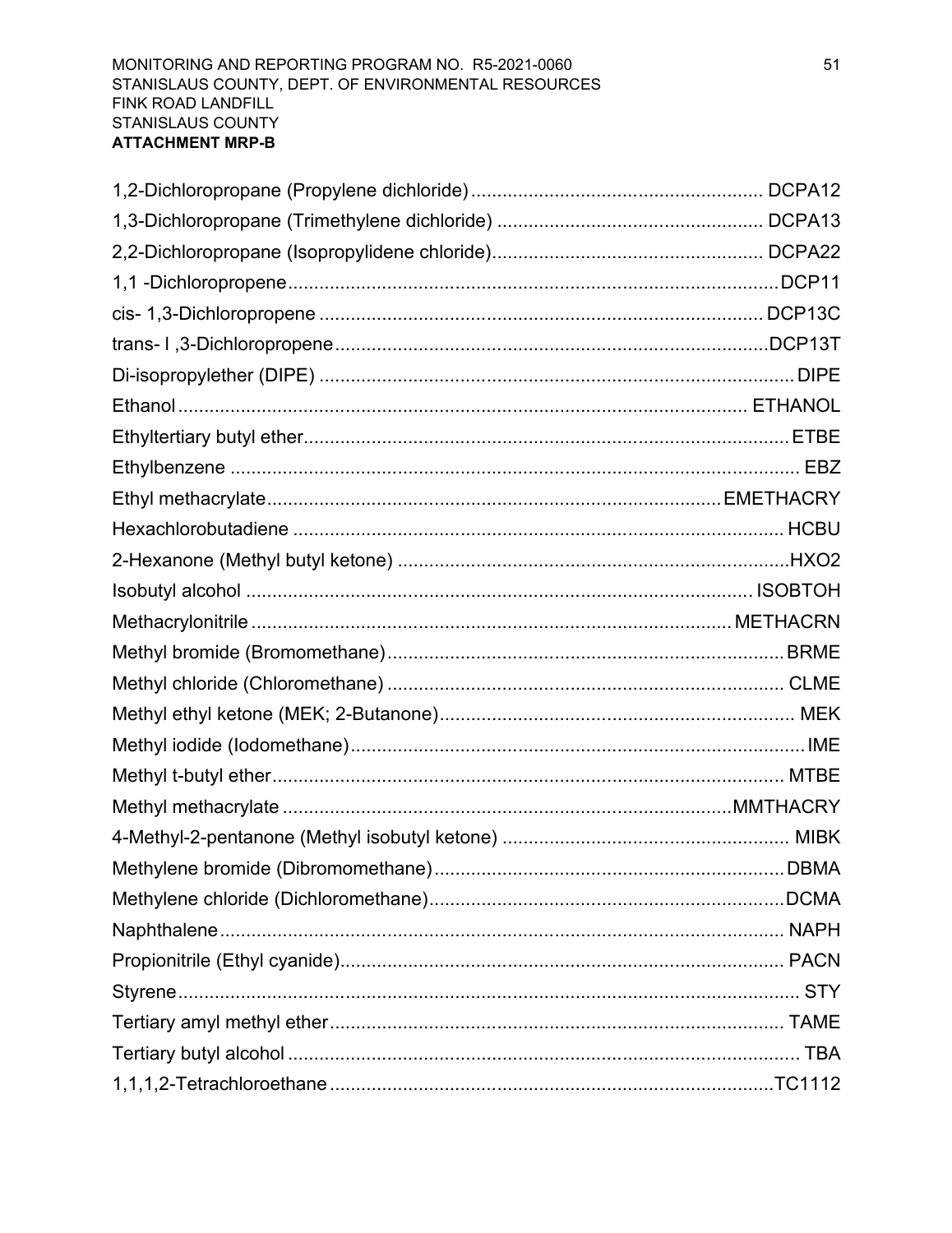| Tetrachloroethylene (Tetrachloroethene; Perchloroethylene; PCE)PCE |  |
|--------------------------------------------------------------------|--|
|                                                                    |  |
|                                                                    |  |
|                                                                    |  |
|                                                                    |  |
|                                                                    |  |
|                                                                    |  |
|                                                                    |  |
|                                                                    |  |
|                                                                    |  |
|                                                                    |  |

# Semi-Volatile Organic Compounds-USEPA Methods 8270C or 8270D (Base, Neutral & Acid Extractables)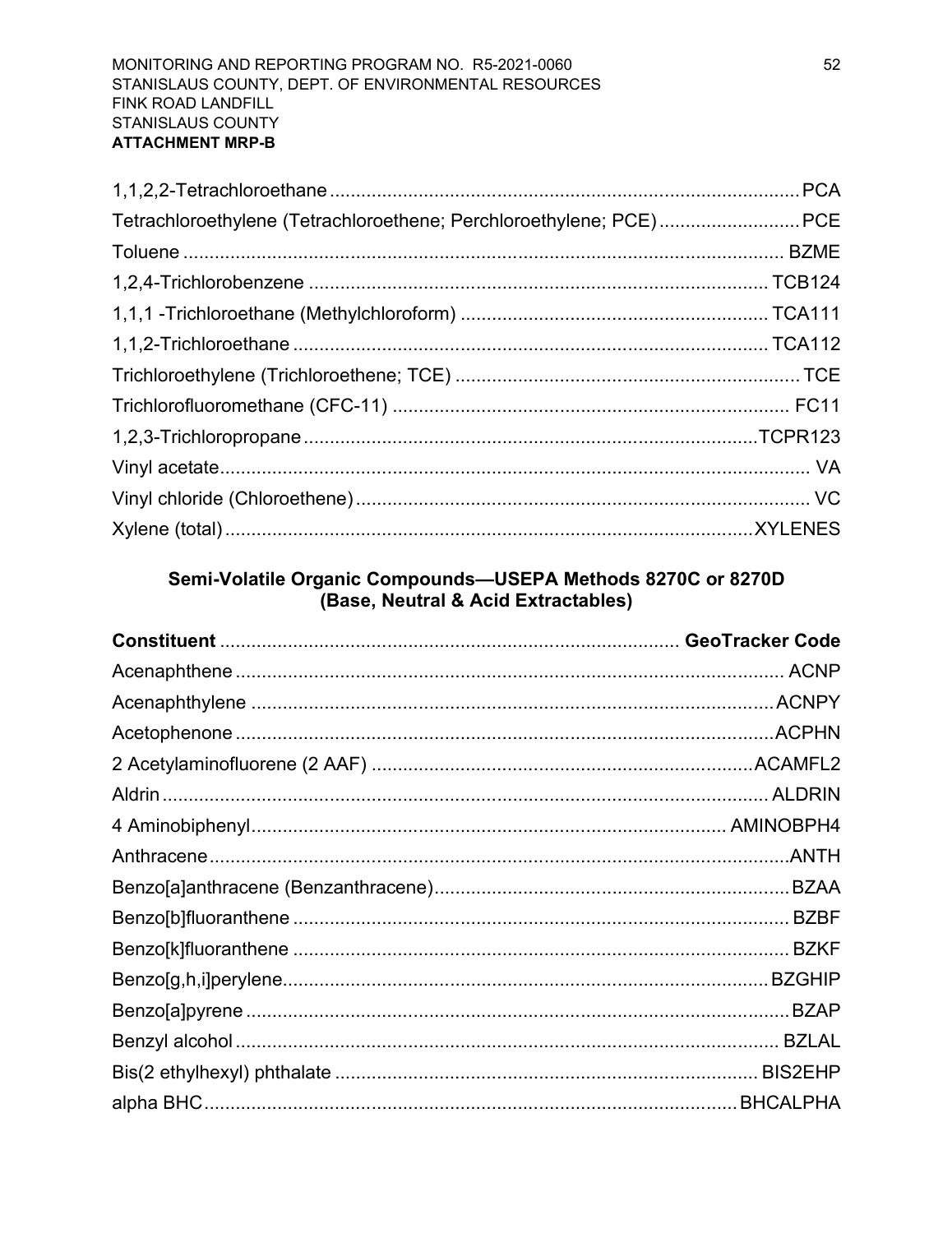| Bis(2 chloro 1 methyethyl) ether (Bis(2 chloroisopropyl) ether BIS2CIE |        |
|------------------------------------------------------------------------|--------|
|                                                                        |        |
|                                                                        |        |
|                                                                        |        |
|                                                                        |        |
|                                                                        |        |
|                                                                        |        |
|                                                                        |        |
|                                                                        |        |
|                                                                        |        |
|                                                                        |        |
|                                                                        |        |
|                                                                        |        |
|                                                                        |        |
|                                                                        |        |
|                                                                        |        |
|                                                                        |        |
|                                                                        |        |
|                                                                        |        |
|                                                                        |        |
|                                                                        |        |
|                                                                        |        |
|                                                                        |        |
|                                                                        | .DCP26 |
|                                                                        |        |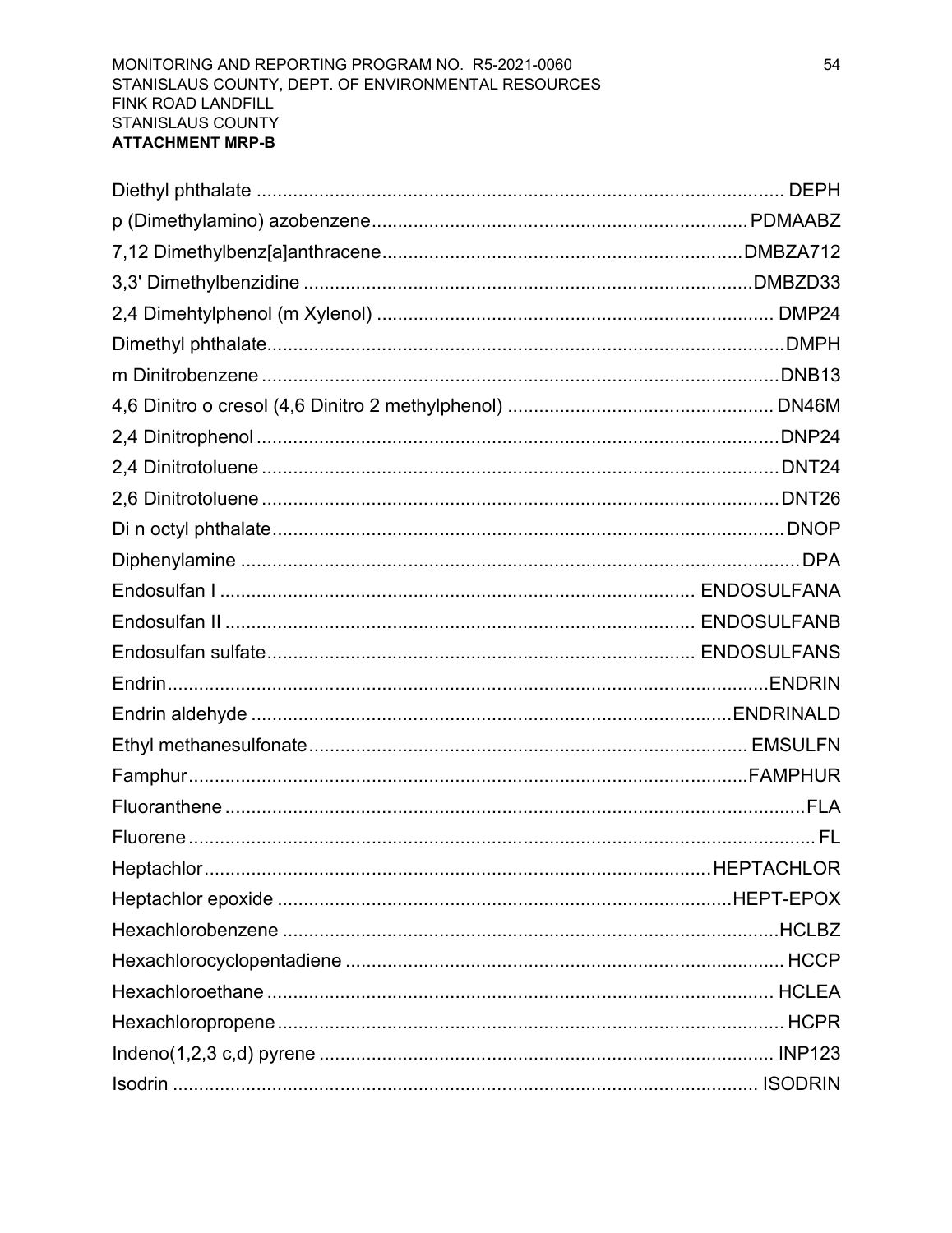| N Nitrosodipropylamine (N Nitroso N dipropylamine; Di n propylnitrosamine) NNSPR |  |
|----------------------------------------------------------------------------------|--|
|                                                                                  |  |
|                                                                                  |  |
|                                                                                  |  |
|                                                                                  |  |
|                                                                                  |  |
|                                                                                  |  |
|                                                                                  |  |
|                                                                                  |  |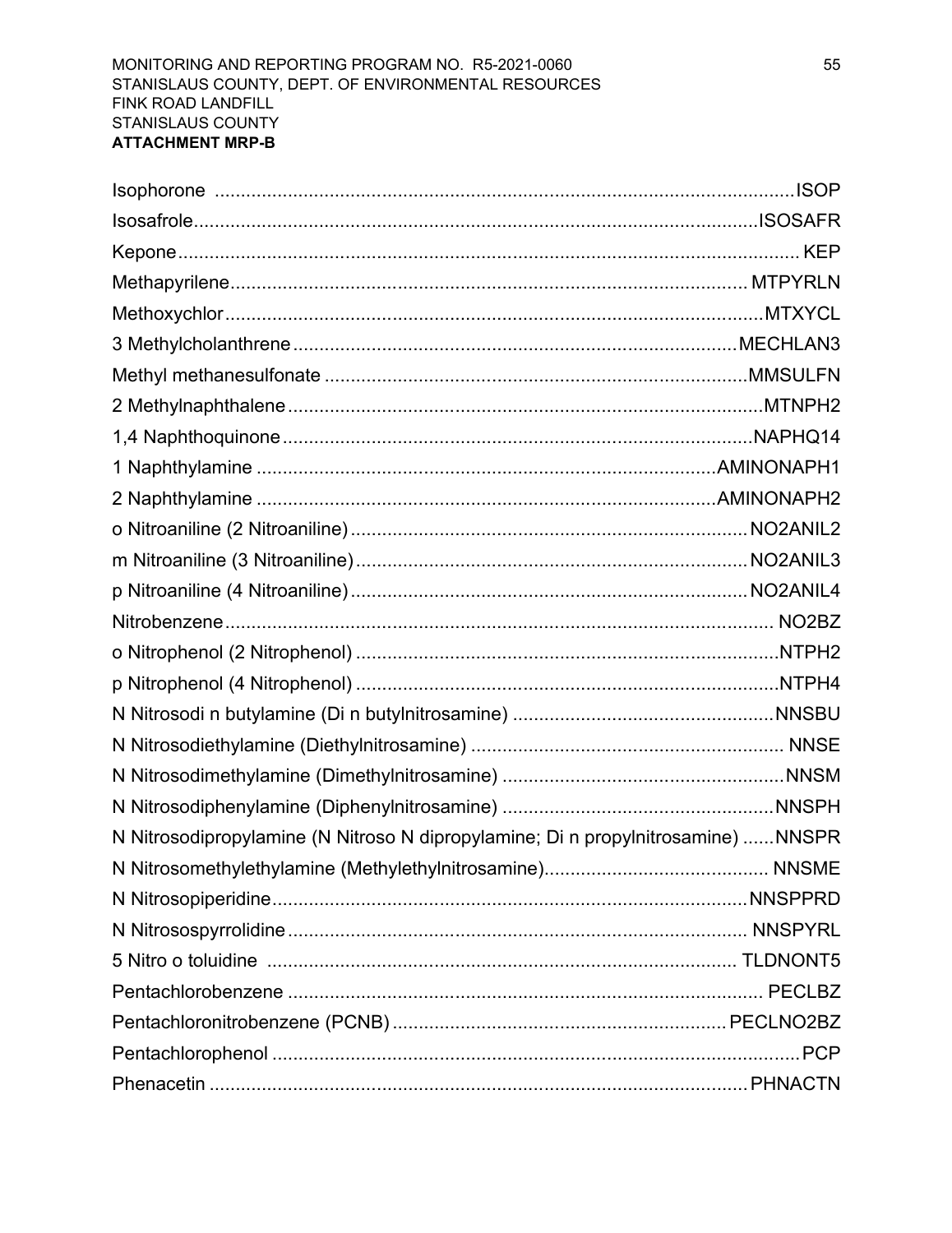# Chlorophenoxy Herbicides, USEPA Method 8151A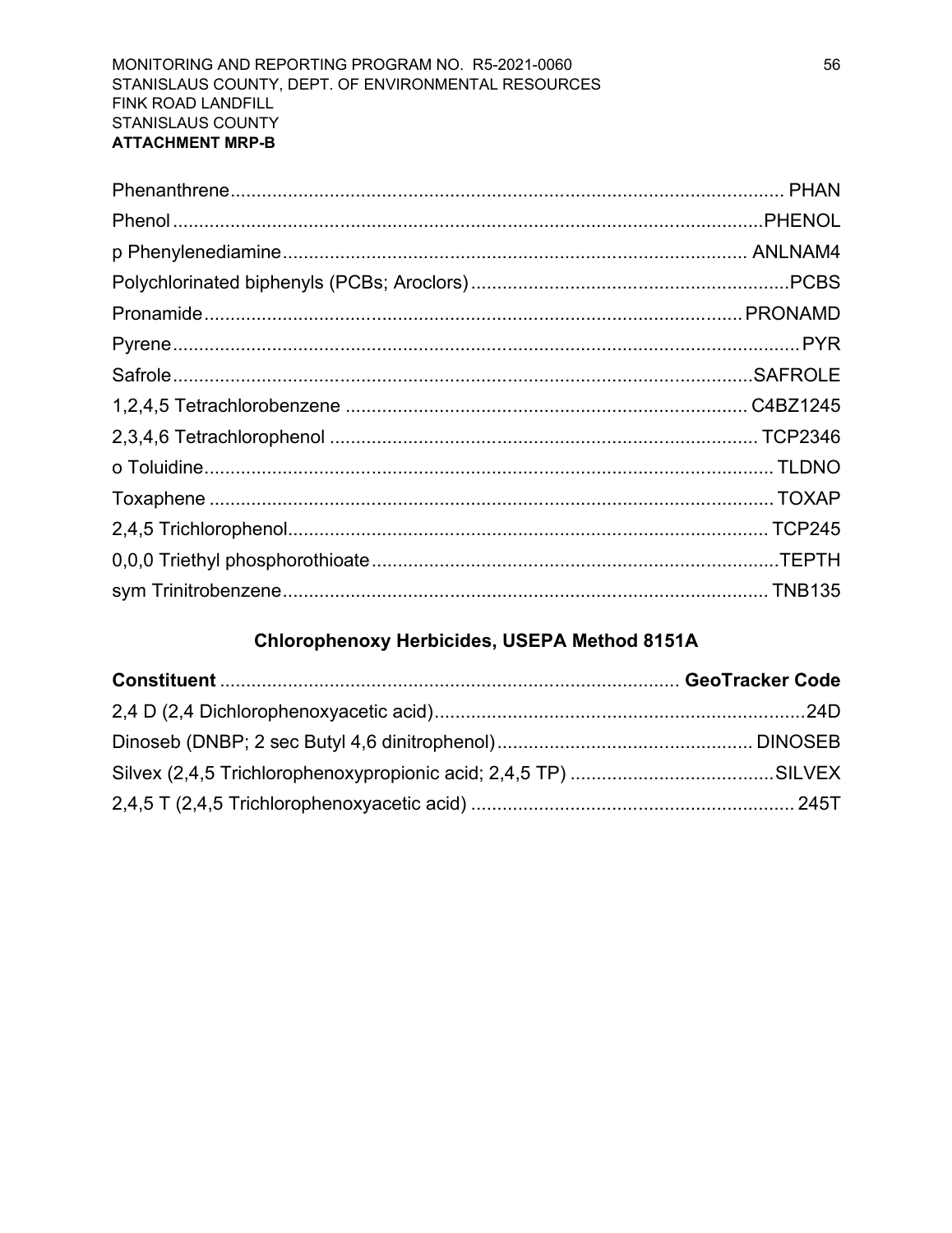# Organophosphorus Compounds, USEPA Method 8141B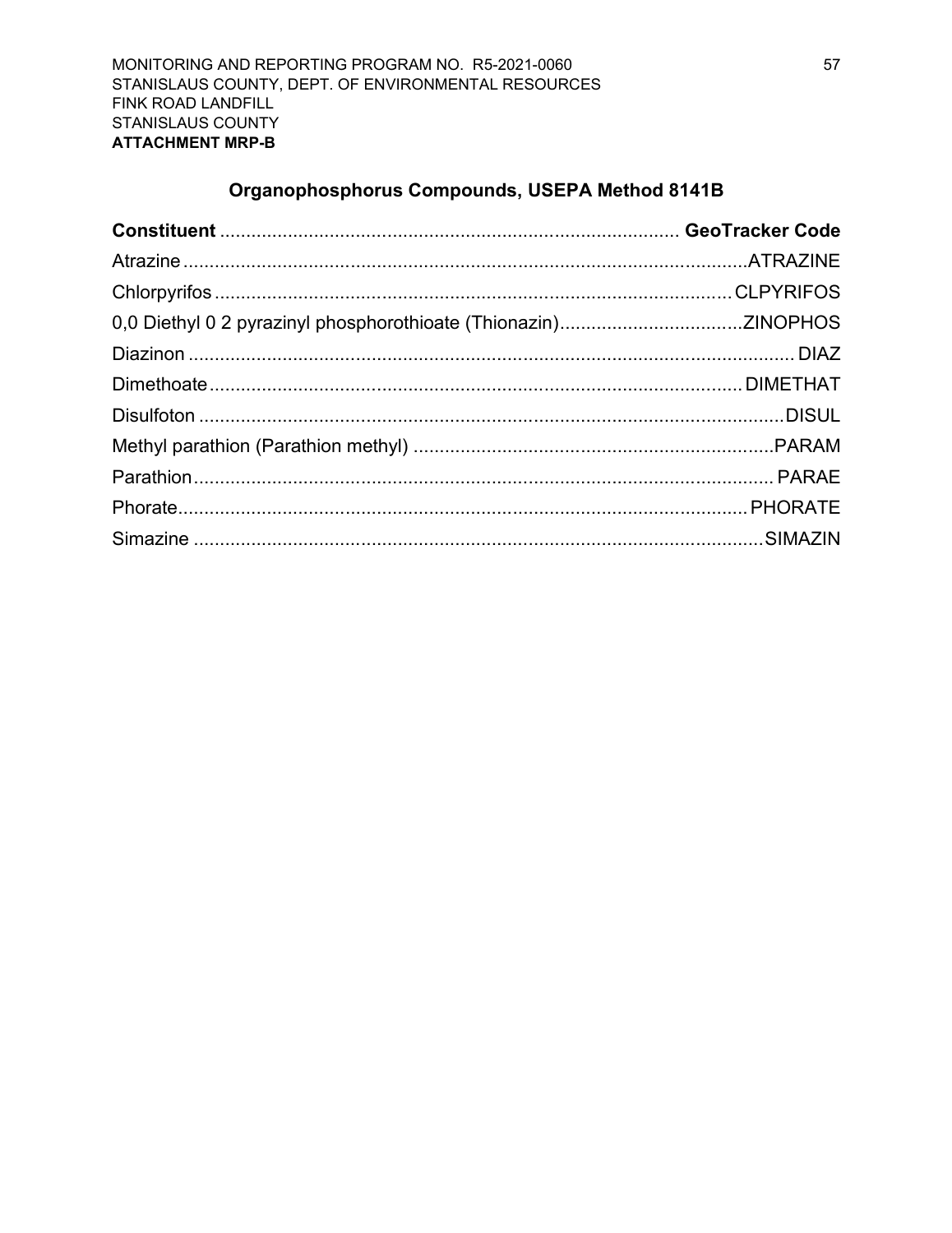# **ATTACHMENT MRP-C—LANDFILL CONCENTRATION LIMITS**

<span id="page-52-0"></span>

| <b>Constituent</b><br><b>Group</b>  | <b>Constituent</b>                            | <b>Units</b>            | Landfill<br><b>WMU</b> | Landfill<br><b>WMU</b> | Landfill<br><b>WMU</b> |
|-------------------------------------|-----------------------------------------------|-------------------------|------------------------|------------------------|------------------------|
|                                     |                                               |                         | $LF-1$ ,<br>LF-1 & 2   | $LF-2$                 | $LF-3$                 |
|                                     | <b>Dissolved</b><br>Oxygen                    |                         |                        |                        |                        |
|                                     | Flow to<br>Waters of<br><b>U.S.</b>           | Yes or No               | n/a                    | n/a                    | n/a                    |
|                                     | Groundwater<br>Elevation                      | Ft. & 100ths,<br>M.S.L. | n/a                    | n/a                    | n/a                    |
| <b>Field</b><br><b>Parameters</b>   | Oxidation-<br>Reduction<br>Potential<br>(ORP) | mV                      |                        |                        |                        |
|                                     | pH                                            | pH Units                | $[6.57 - 8.18]$        | $\overline{a}$         | $[6.55 - 8.47]$        |
|                                     | Specific<br>Conductance<br>(SC)               | µmhos/cm                | 2634                   |                        | 2016                   |
|                                     | Temperature                                   | $\circ$ <sub>F</sub>    | n/a                    | n/a                    | n/a                    |
|                                     | <b>Turbidity</b>                              | Turbidity<br>Units      |                        | --                     |                        |
| <b>General</b><br><b>Parameters</b> | Alkalinity,<br>Total                          | mg/L                    | --                     | --                     |                        |
|                                     | Carbonate                                     | mg/L                    | 5.3                    | --                     | 5.1                    |
|                                     | Total<br><b>Dissolved</b><br>Solids (TDS)     | mg/L                    | 1100                   |                        | 920                    |
|                                     | Total<br>Organic<br>Carbon<br>(TOC)           | mg/L                    | 2.1                    |                        | 1.1                    |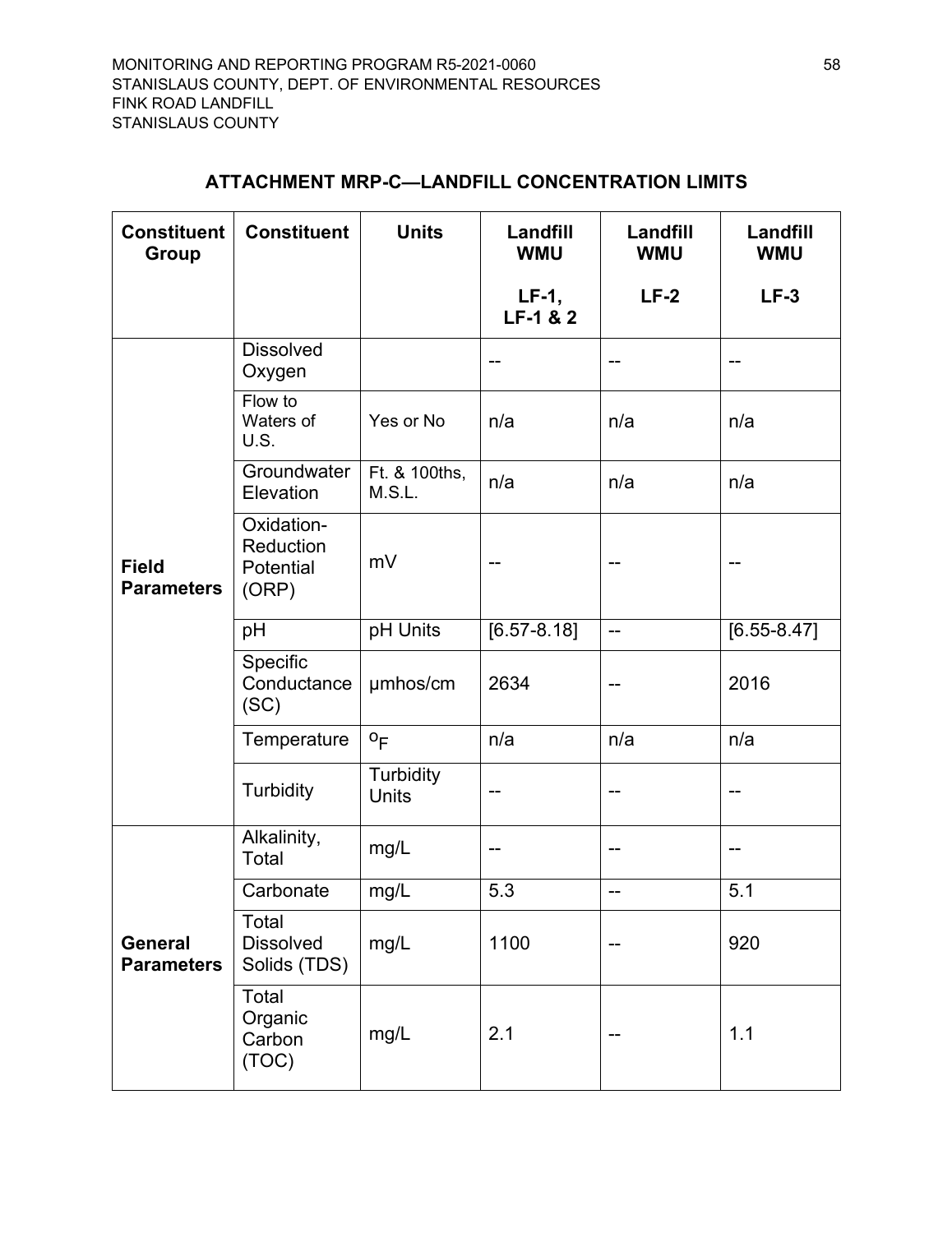| <b>Constituent</b><br><b>Group</b> | <b>Constituent</b>    | <b>Units</b> | Landfill<br><b>WMU</b>        | Landfill<br><b>WMU</b>   | Landfill<br><b>WMU</b> |
|------------------------------------|-----------------------|--------------|-------------------------------|--------------------------|------------------------|
|                                    |                       |              | $LF-1$ ,<br>$LF-1 & 2$        | $LF-2$                   | $LF-3$                 |
|                                    | <b>Bicarbonate</b>    | mg/L         | 410                           | $\overline{a}$           | 390                    |
| <b>General</b><br><b>Minerals-</b> | Chloride              | mg/L         | 170                           | --                       | 190                    |
| <b>Major</b><br><b>Anions</b>      | Nitrate -<br>Nitrogen | mg/L         | --                            | $\overline{a}$           | $\overline{a}$         |
|                                    | <b>Sulfate</b>        | mg/L         | 190                           | --                       | 71                     |
| General                            | Calcium               | mg/L         | 57/43                         | $\overline{\phantom{a}}$ | 57/43                  |
| <b>Minerals-</b>                   | Magnesium             | mg/L         | 38/37                         | --                       | 38/37                  |
| <b>Major</b><br><b>Cations</b>     | Potassium             | mg/L         | 17/21                         | --                       | 17/21                  |
|                                    | Sodium                | mg/L         | 220/260                       | $\overline{a}$           | 220/260                |
|                                    | Aluminum              | µg/L         | PQL (50)                      | PQL (50)                 | PQL (50)               |
|                                    | Antimony              | µg/L         | PQL (2.0)                     | PQL (2.0)                | PQL (2.0)              |
|                                    | Arsenic               | µg/L         | 7.9                           | $-$                      | 9                      |
|                                    | <b>Barium</b>         | µg/L         | 150                           | --                       | 420                    |
|                                    | Beryllium             | µg/L         | PQL (10)                      | <b>PQL (10)</b>          | <b>PQL (10)</b>        |
|                                    | Cadmium               | µg/L         | PQL (1.0)                     | PQL (1.0)                | PQL (1.0)              |
|                                    | Chromium              | µg/L         | PQL(10)                       | PQL (10)                 | $\overline{PQL(10)}$   |
| <b>Dissolved</b><br>Inorganics/    | Chromium<br>$V +$     | µg/L         | --                            | --                       |                        |
| <b>Metals</b>                      | Cobalt                | µg/L         | PQL (50)                      | PQL (50)                 | PQL (50)               |
|                                    | Copper                | µg/L         | <b>PQL (10)</b>               | PQL (10)                 | PQL (10)               |
|                                    | Iron                  | µg/L         | 120                           | --                       | 66                     |
|                                    | Lead                  | µg/L         | PQL (1.0)                     | PQL (1.0)                | PQL (1.0)              |
|                                    | Manganese             | µg/L         | $\overline{\mathsf{PQL}}(10)$ | <b>PQL (10)</b>          | PQL(10)                |
|                                    | Mercury               | µg/L         | PQL (0.2)                     | PQL (0.2)                | PQL (0.2)              |
|                                    | <b>Nickel</b>         | µg/L         | PQL (2.0)                     | PQL (2.0)                | 3.7                    |
|                                    | Selenium              | µg/L         | 4.9                           | $\overline{\phantom{a}}$ | 8.6                    |